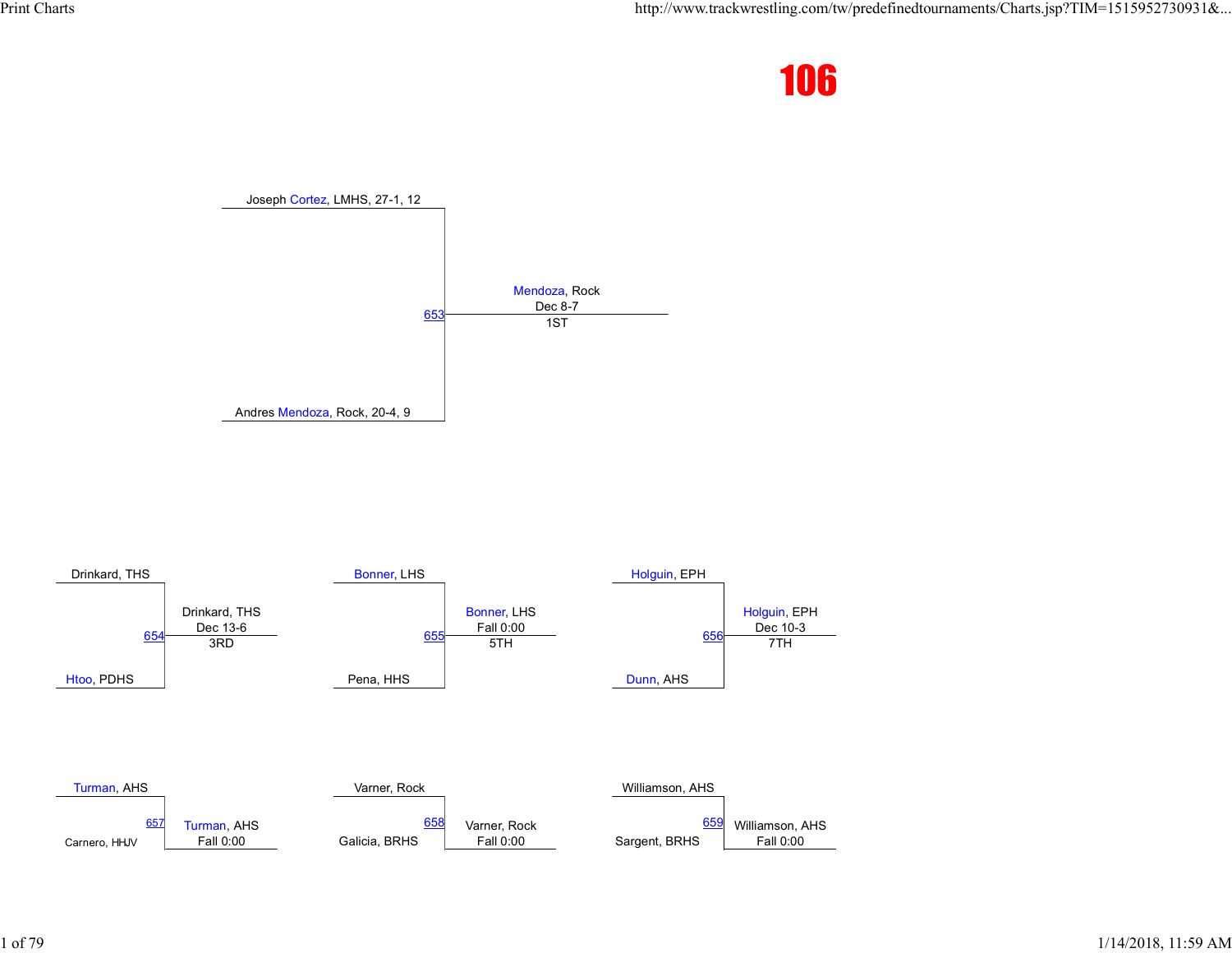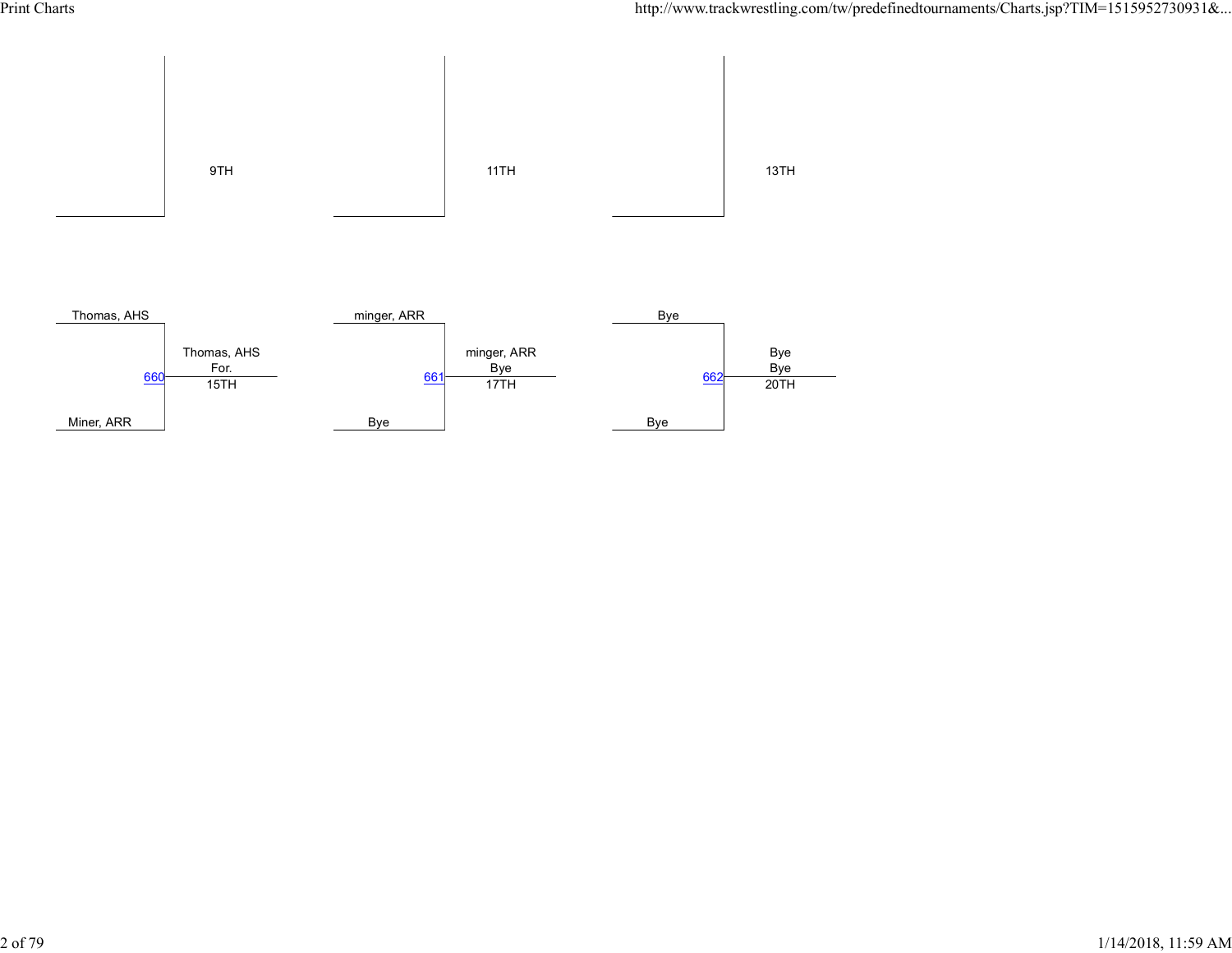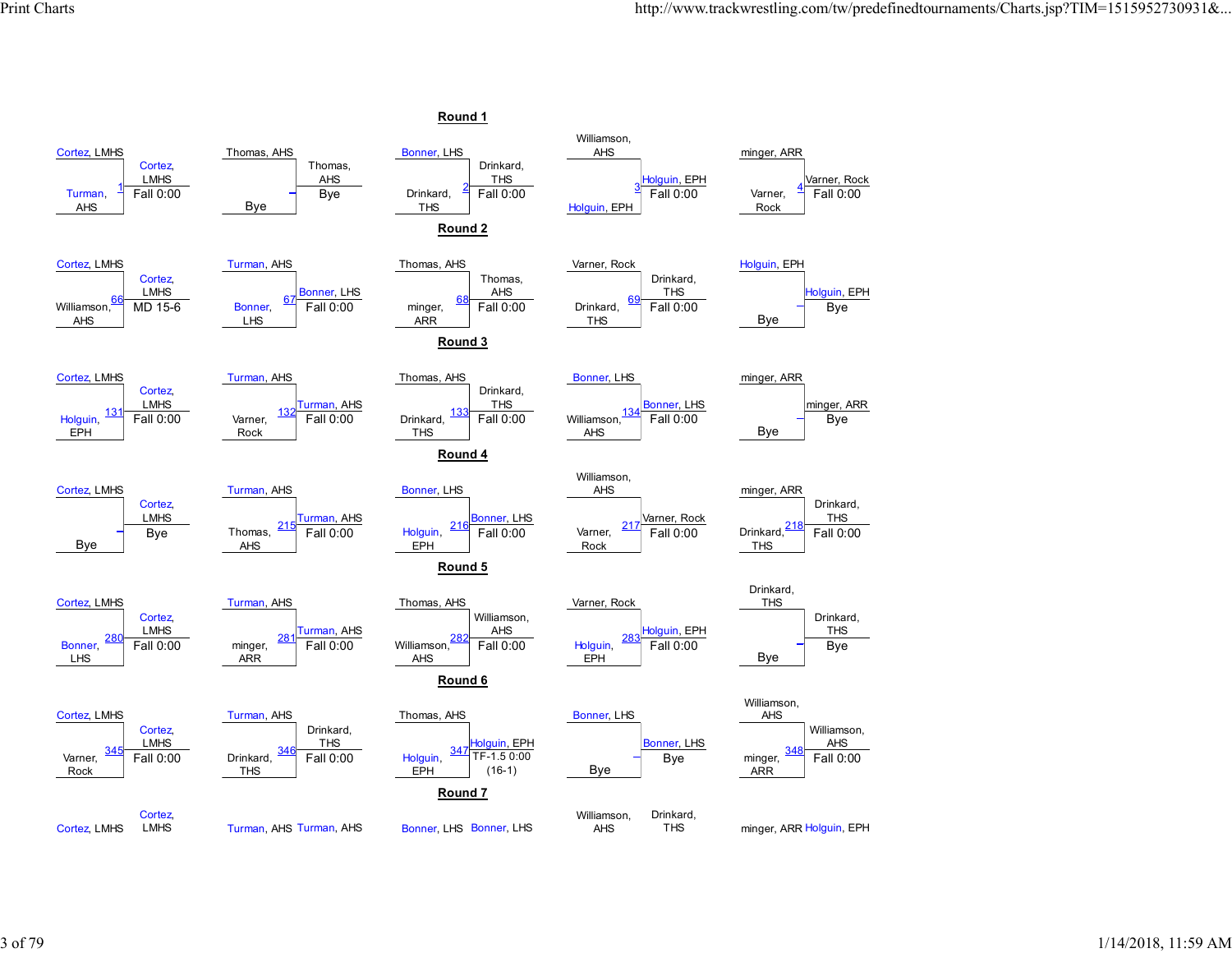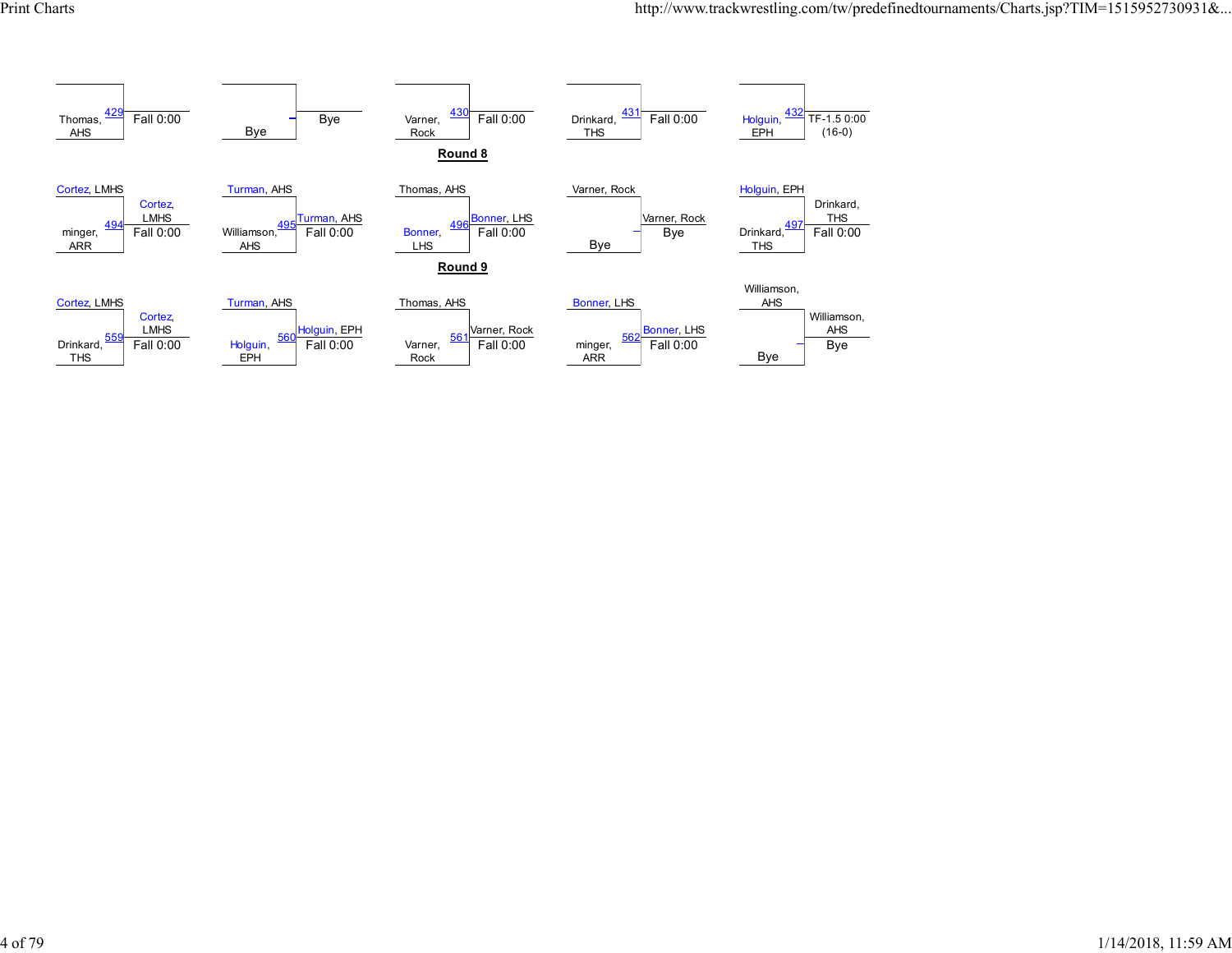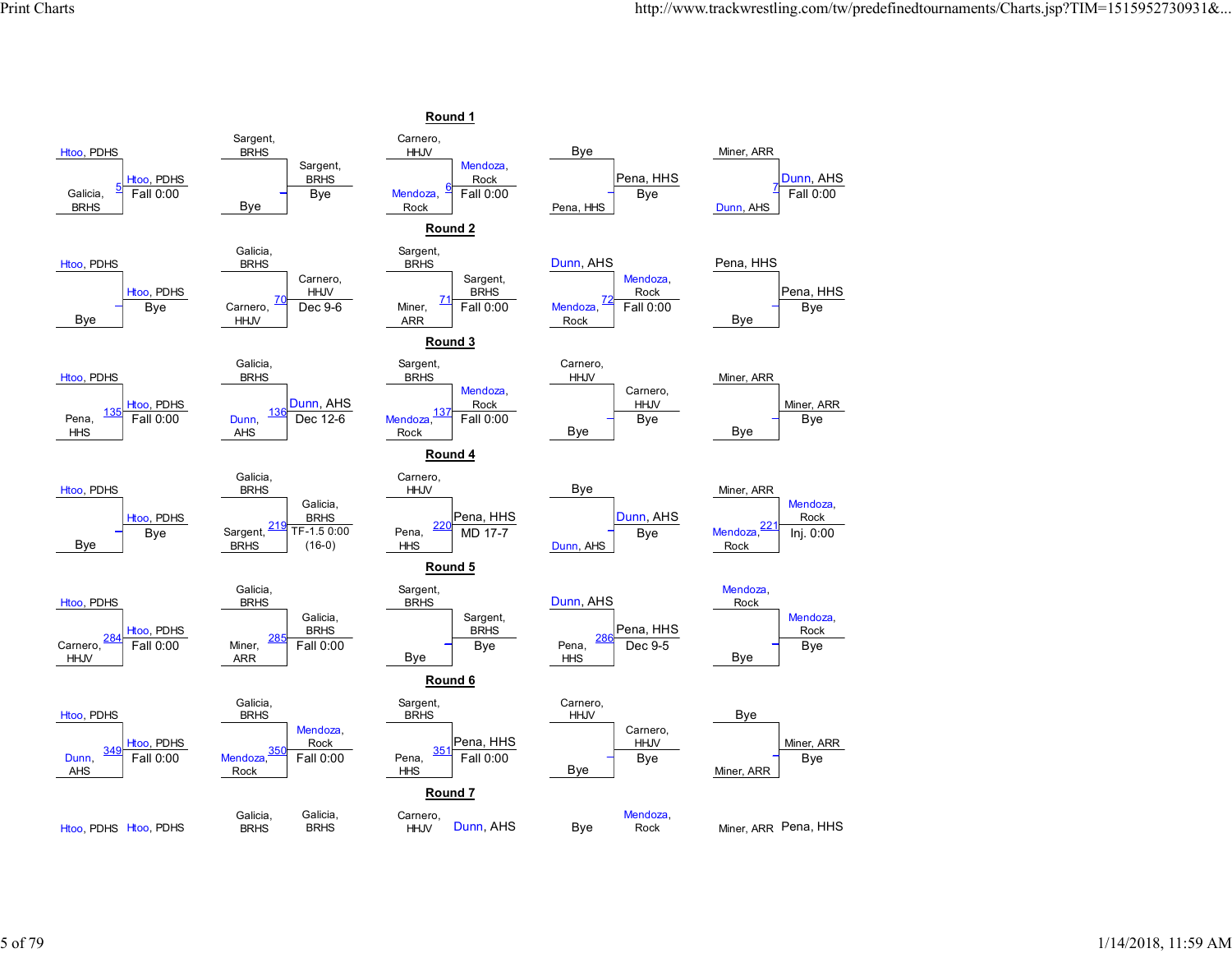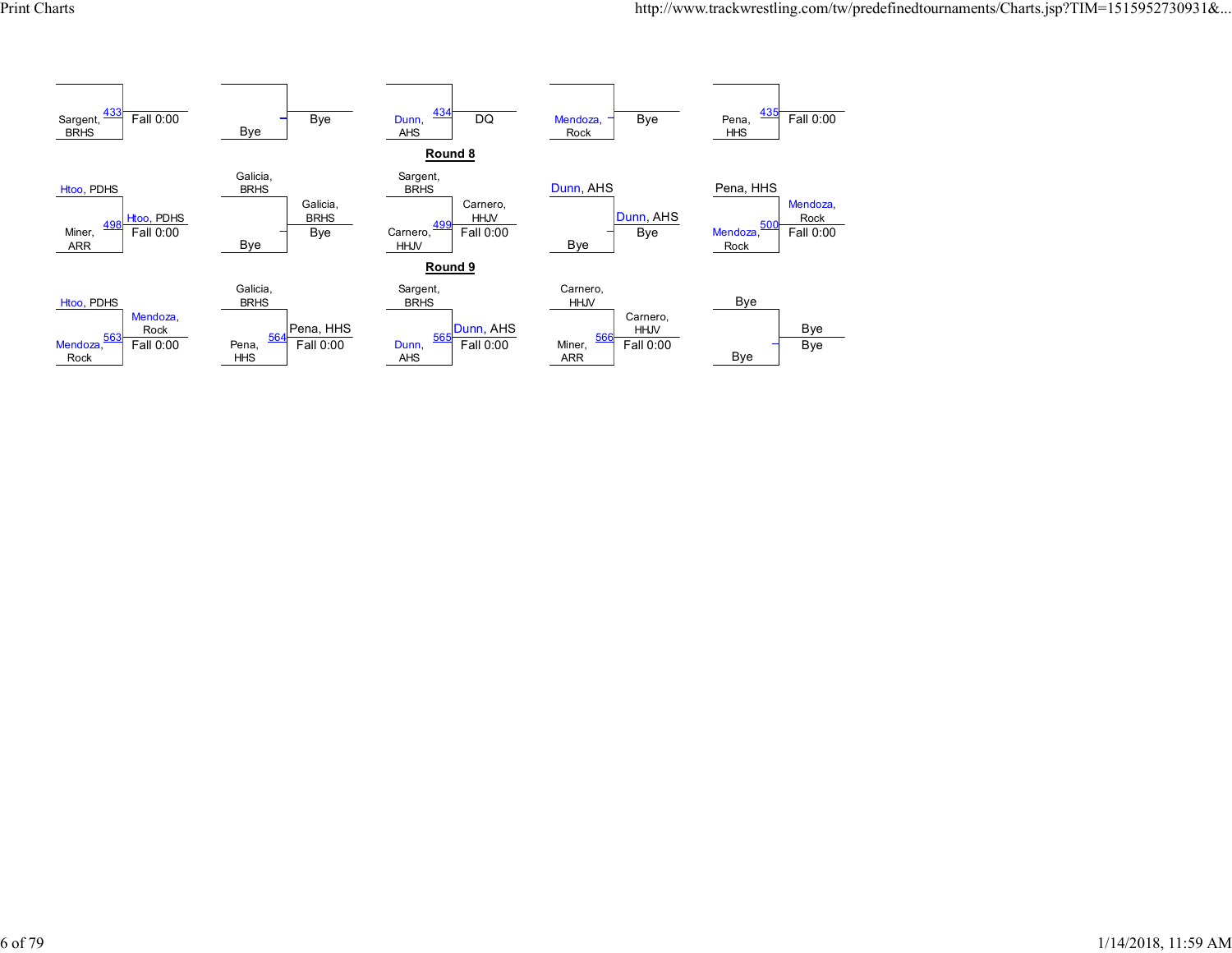



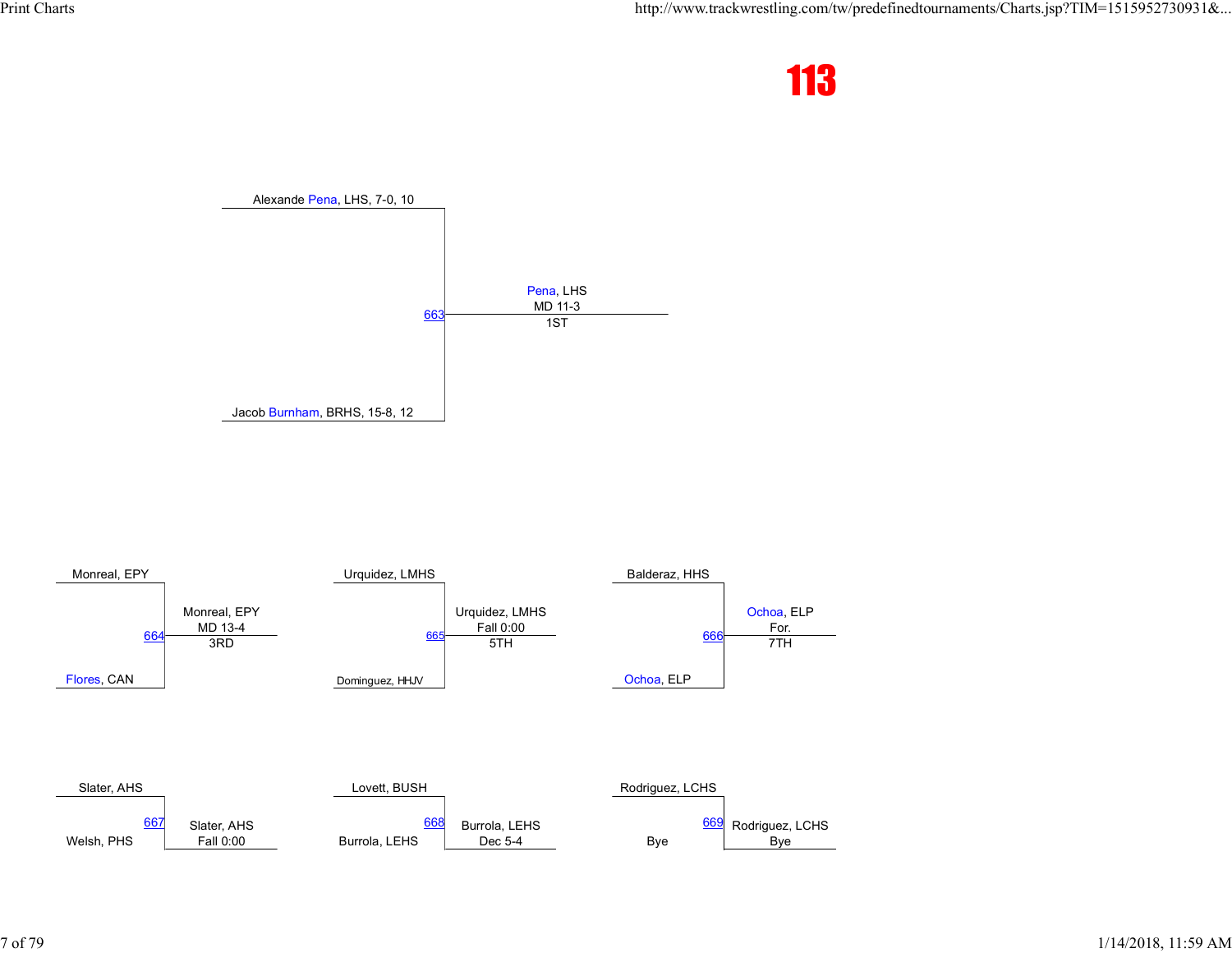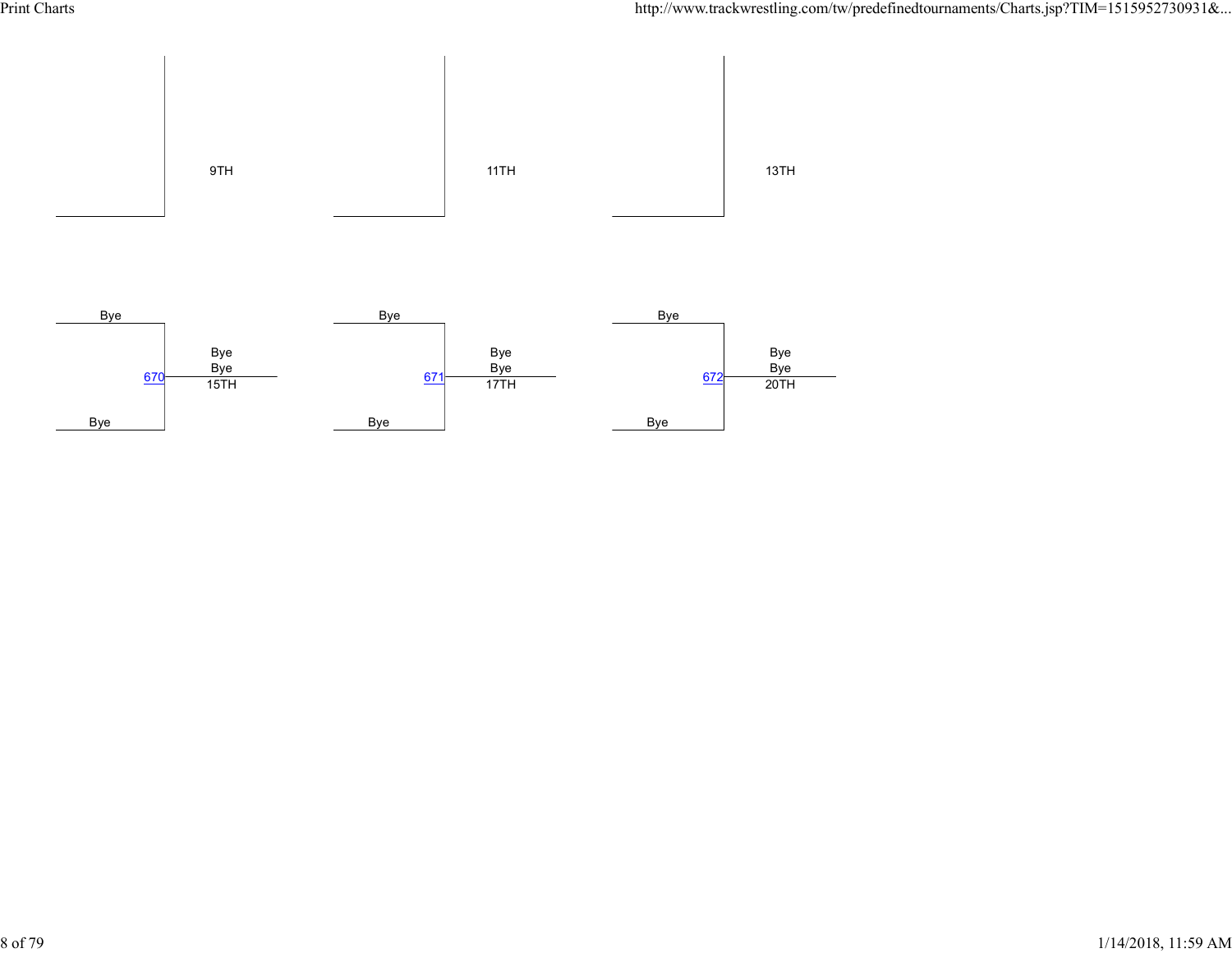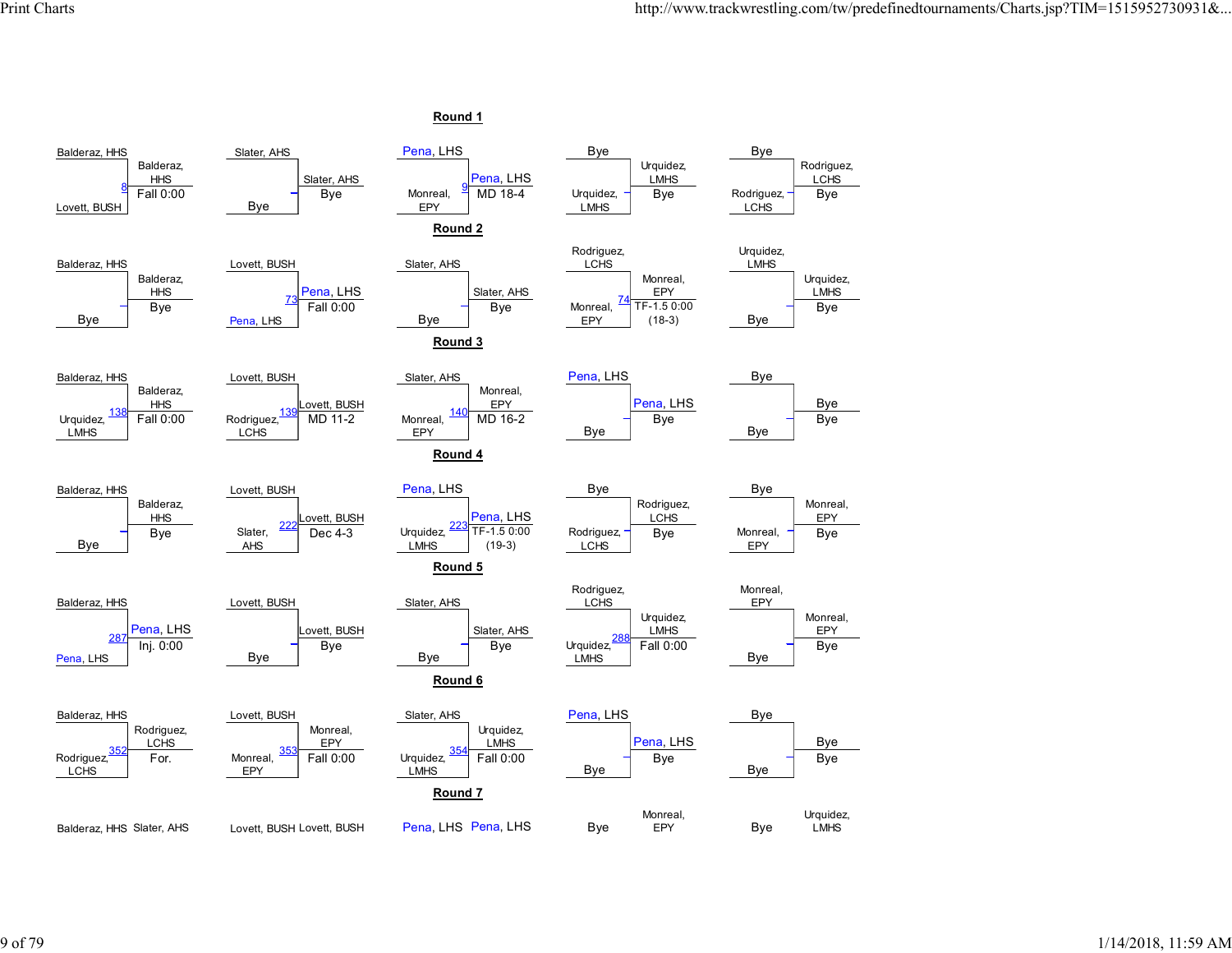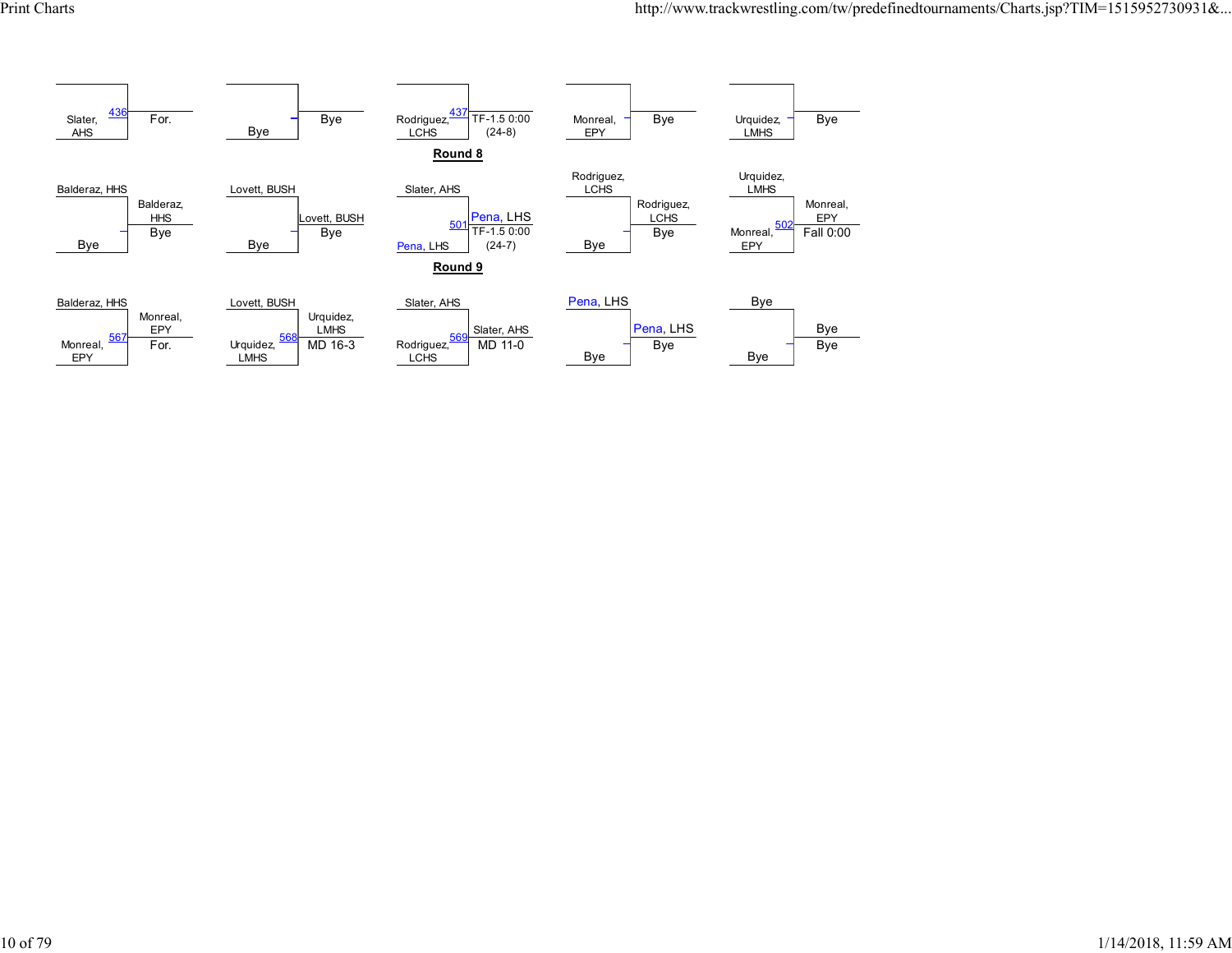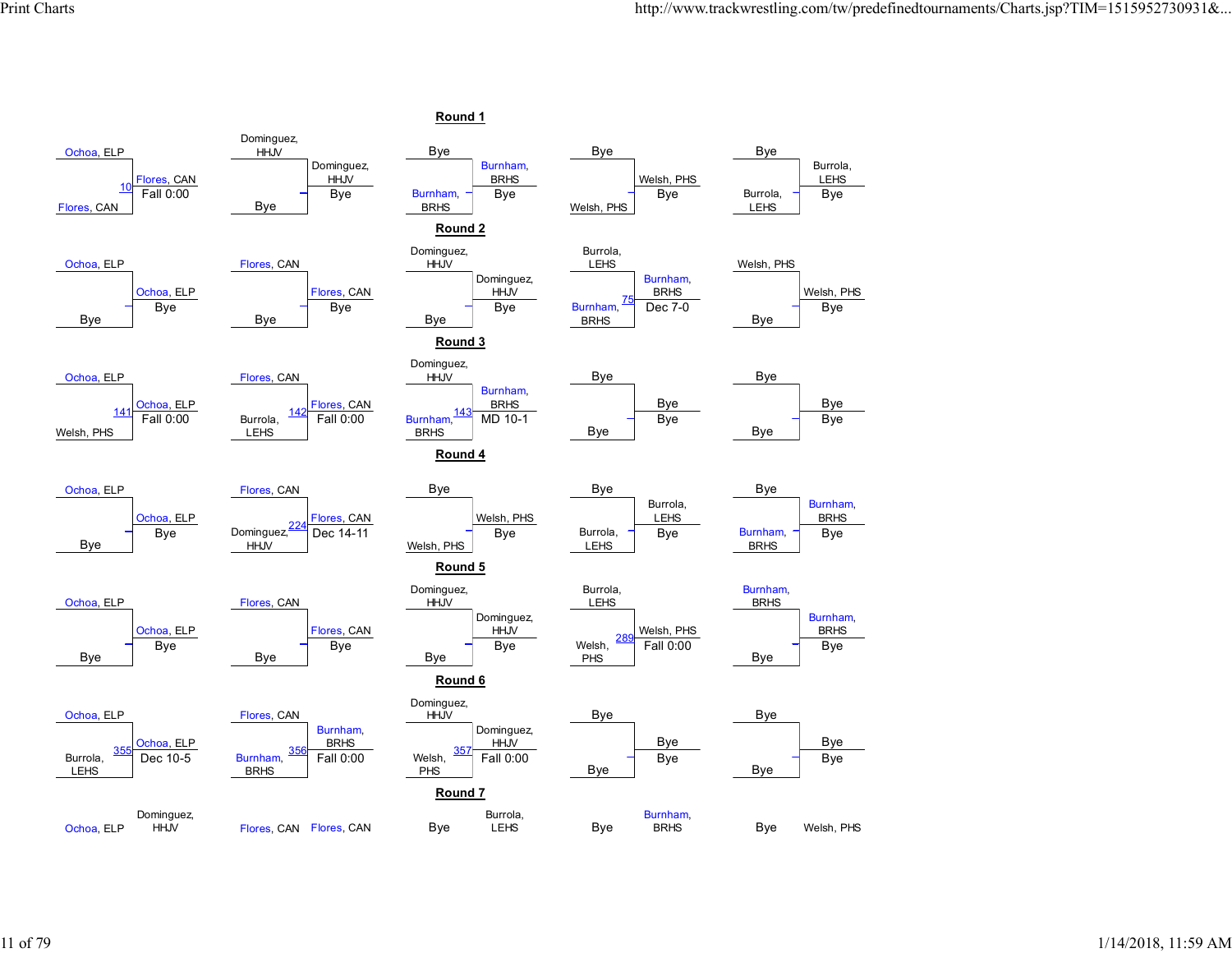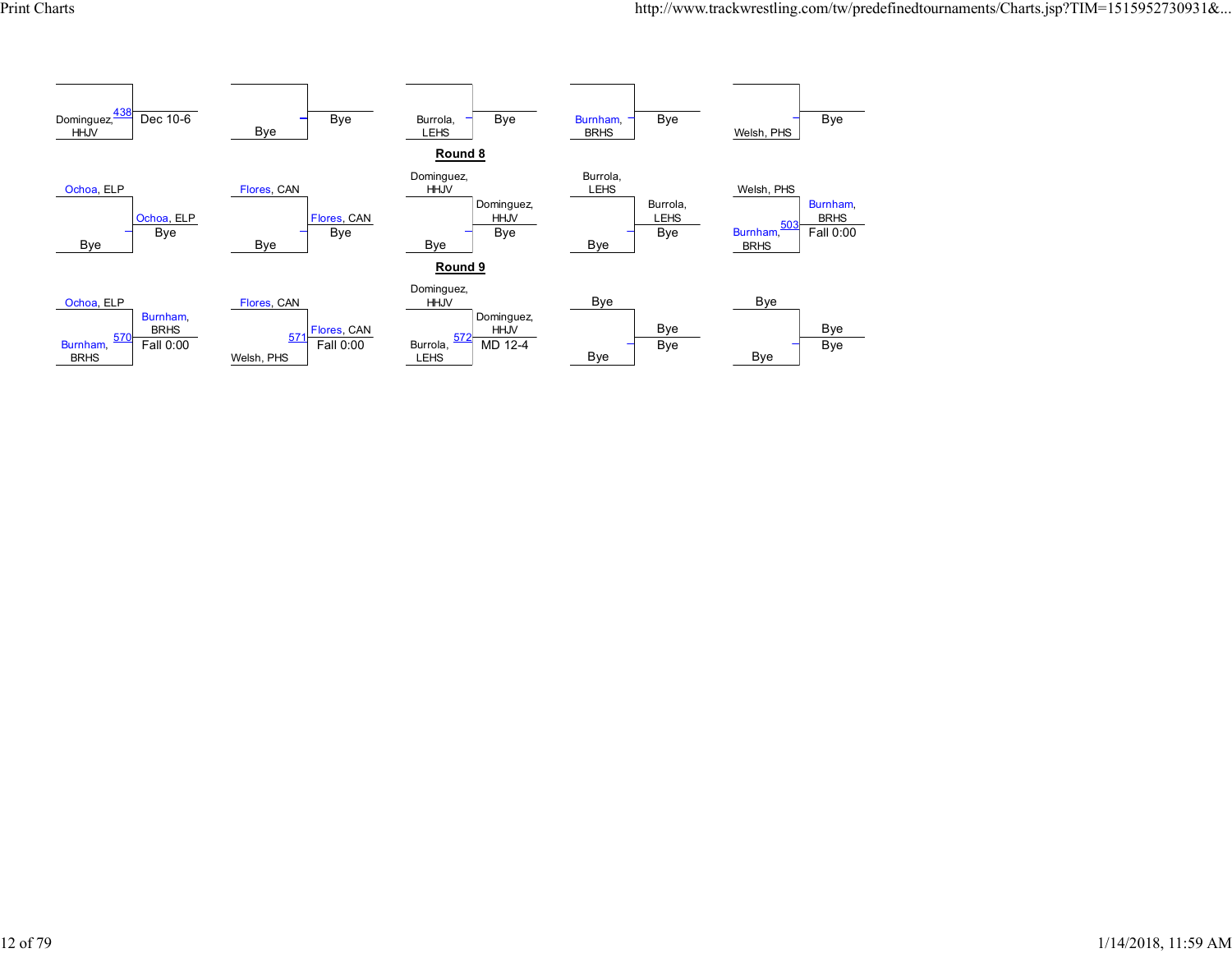



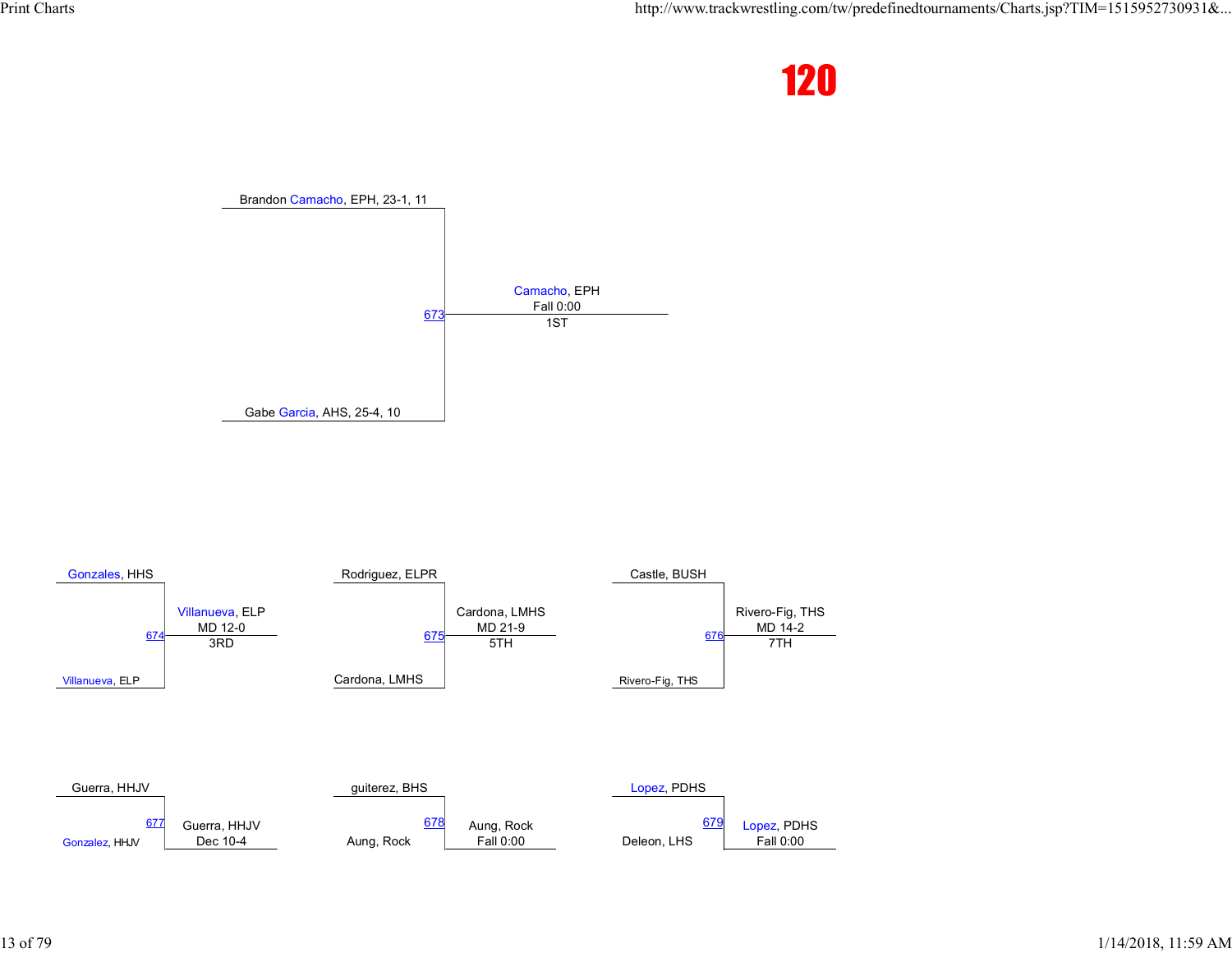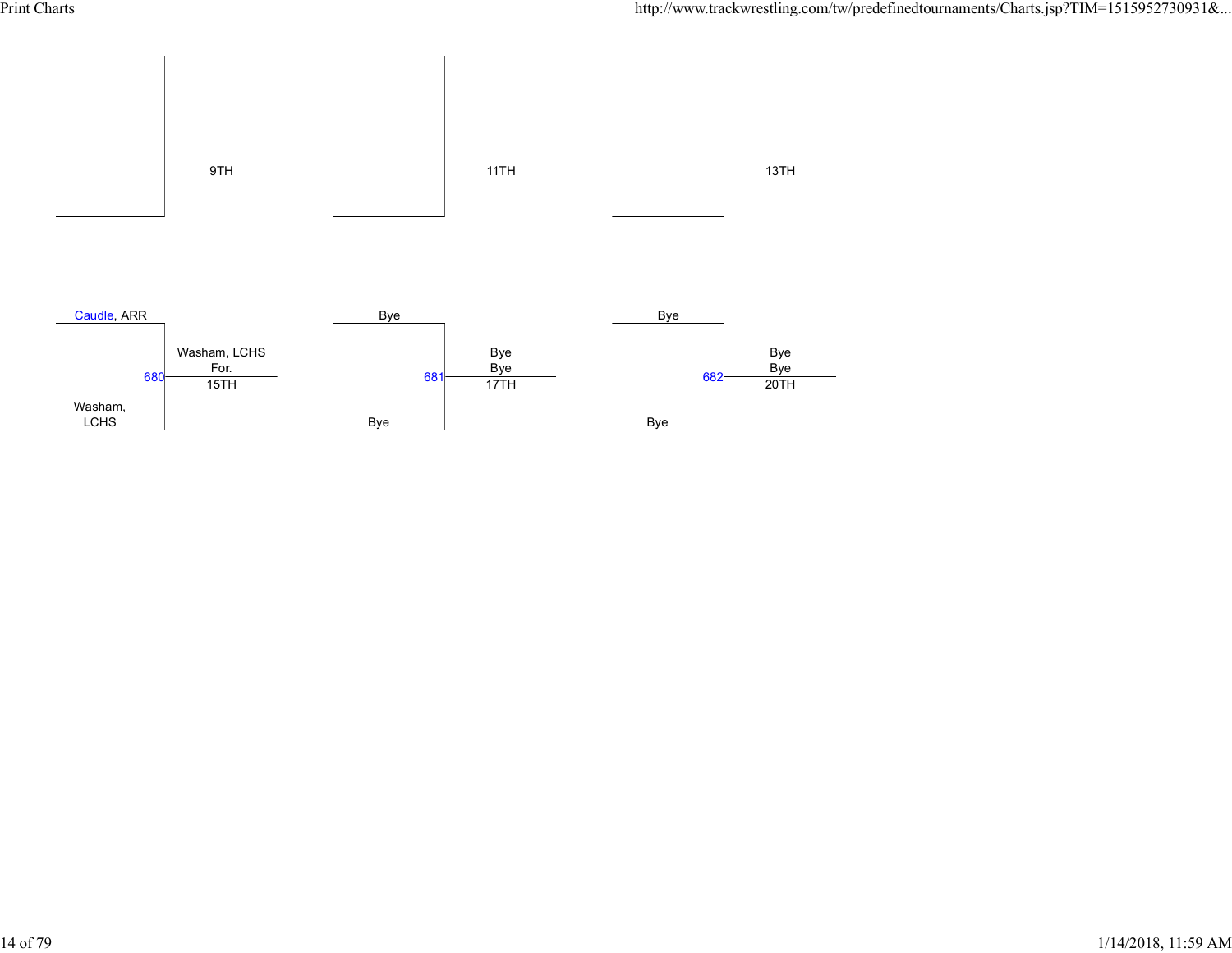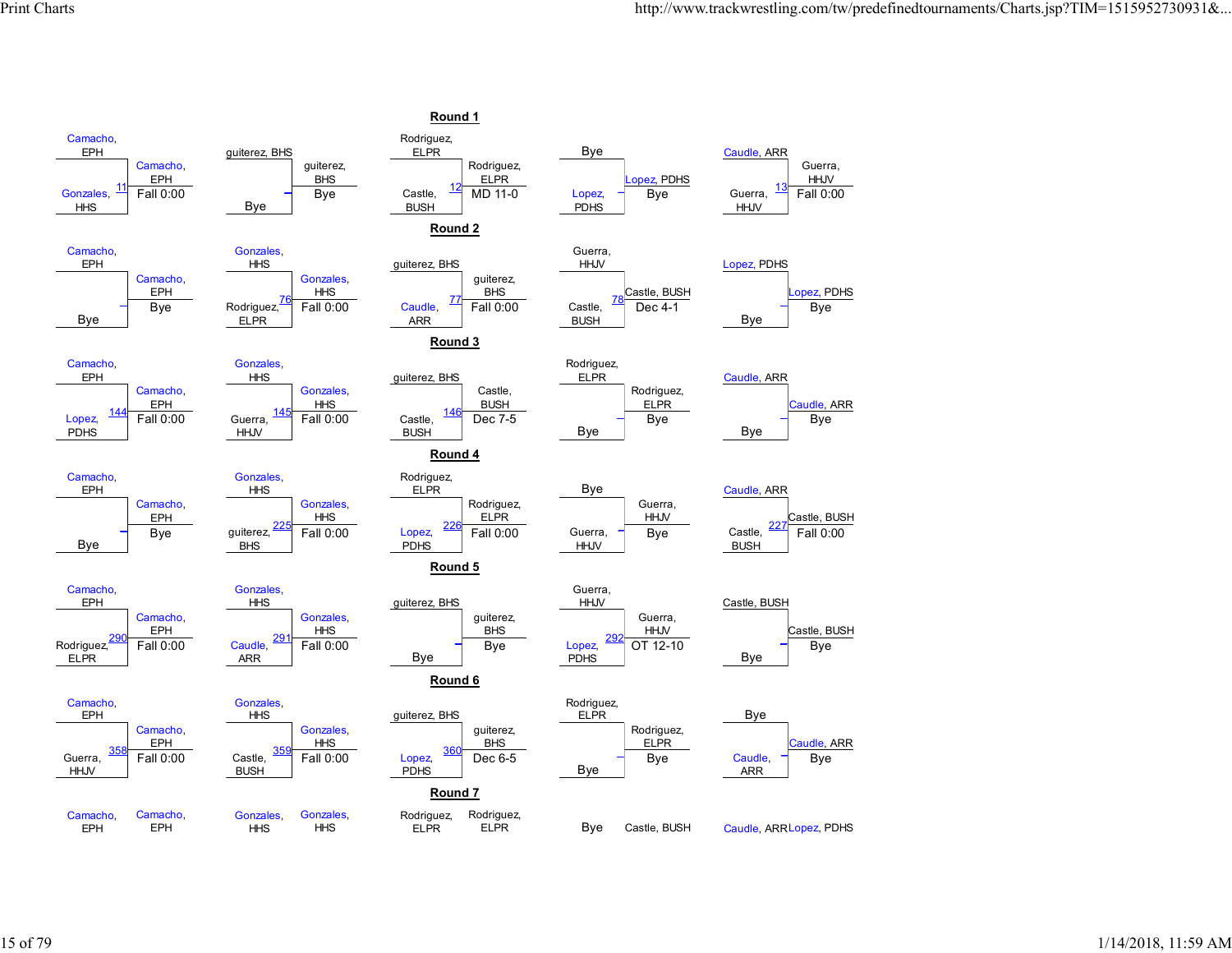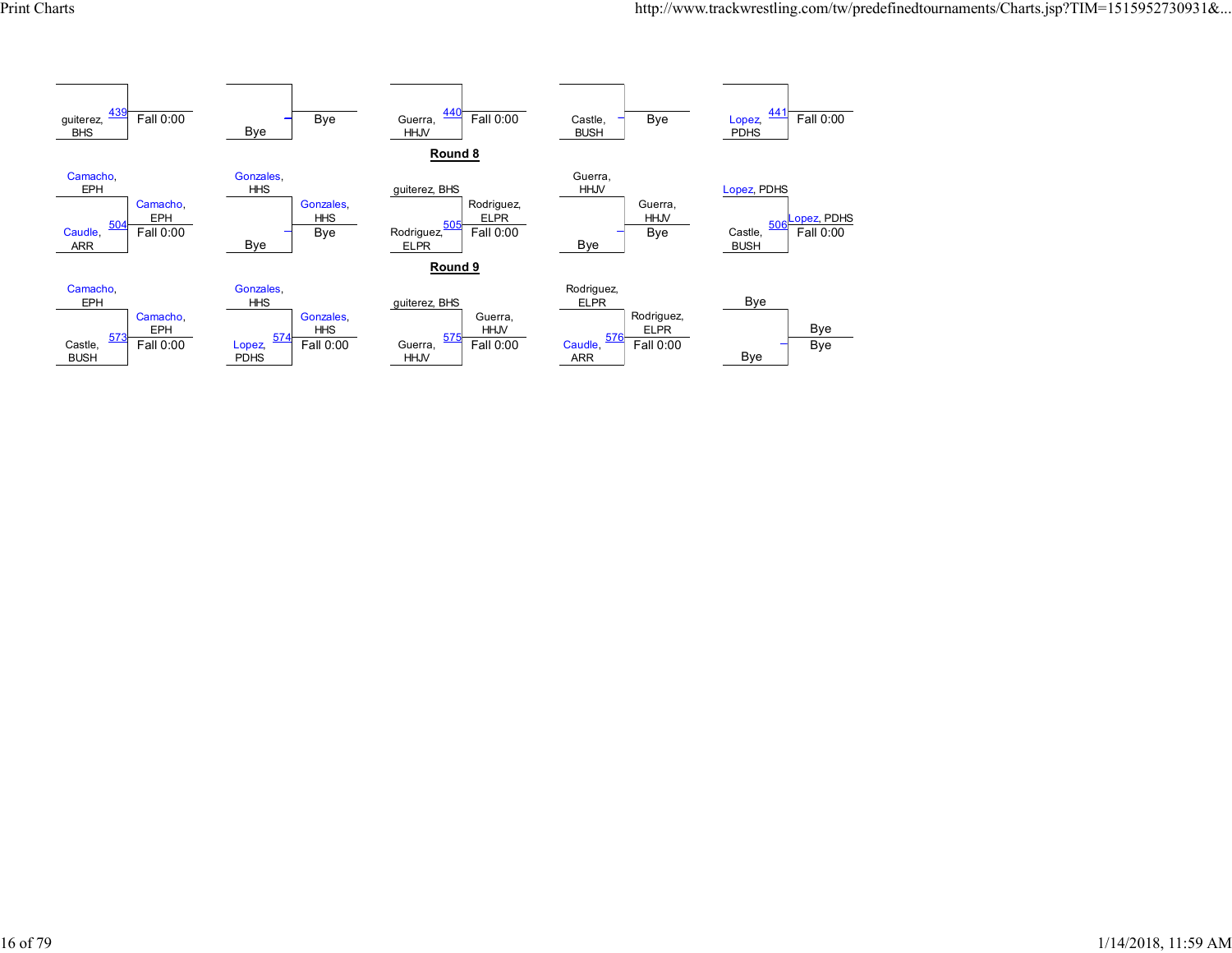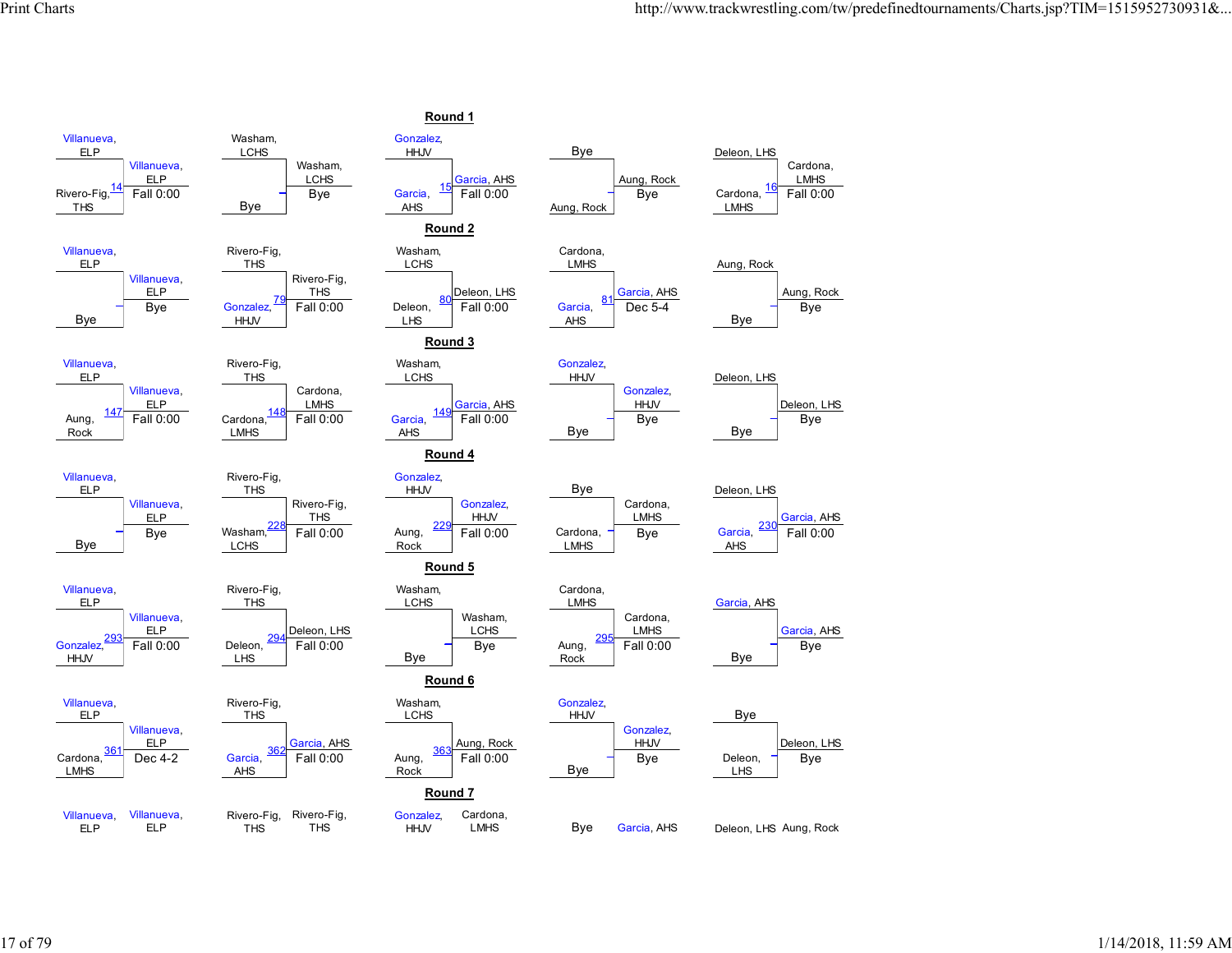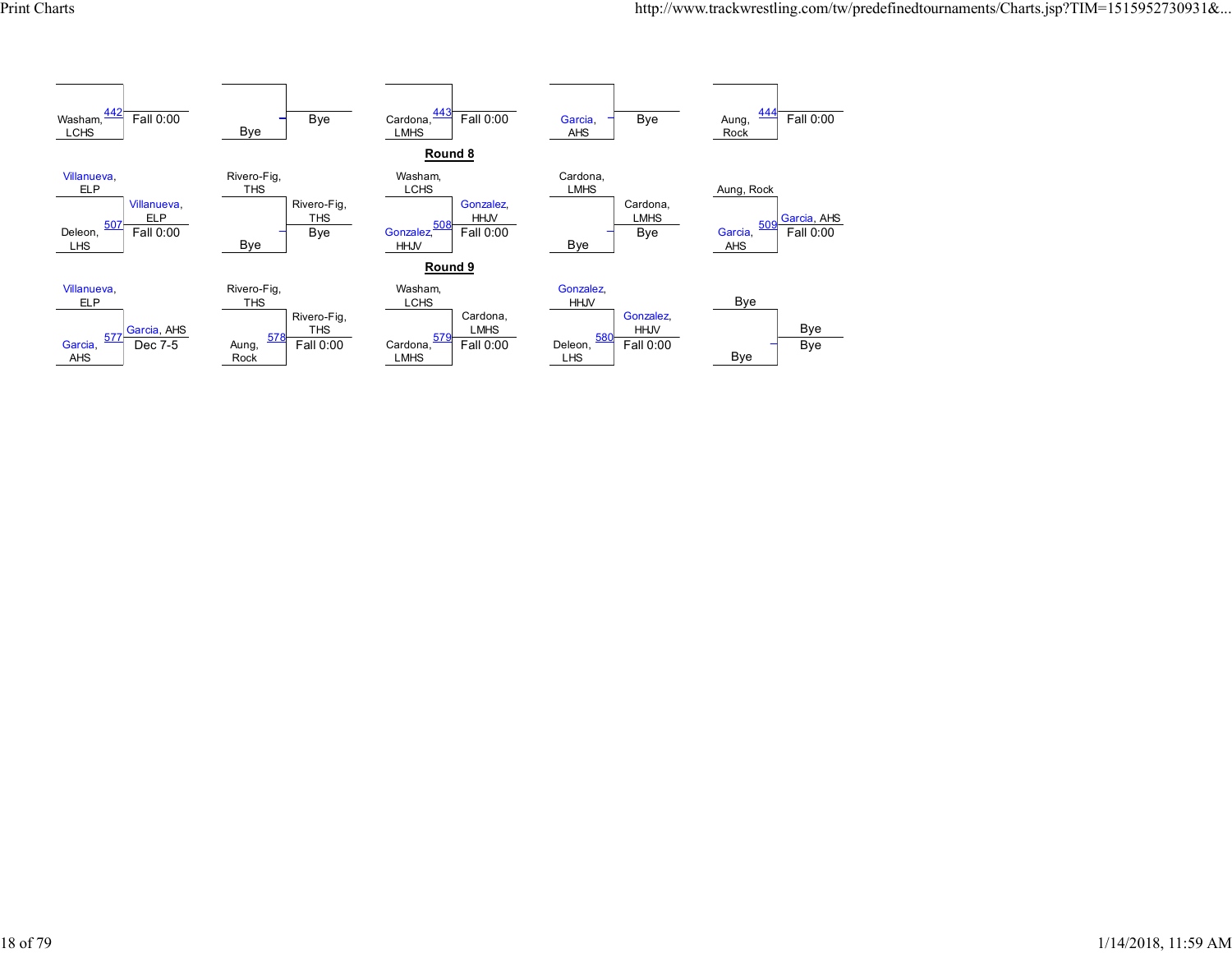



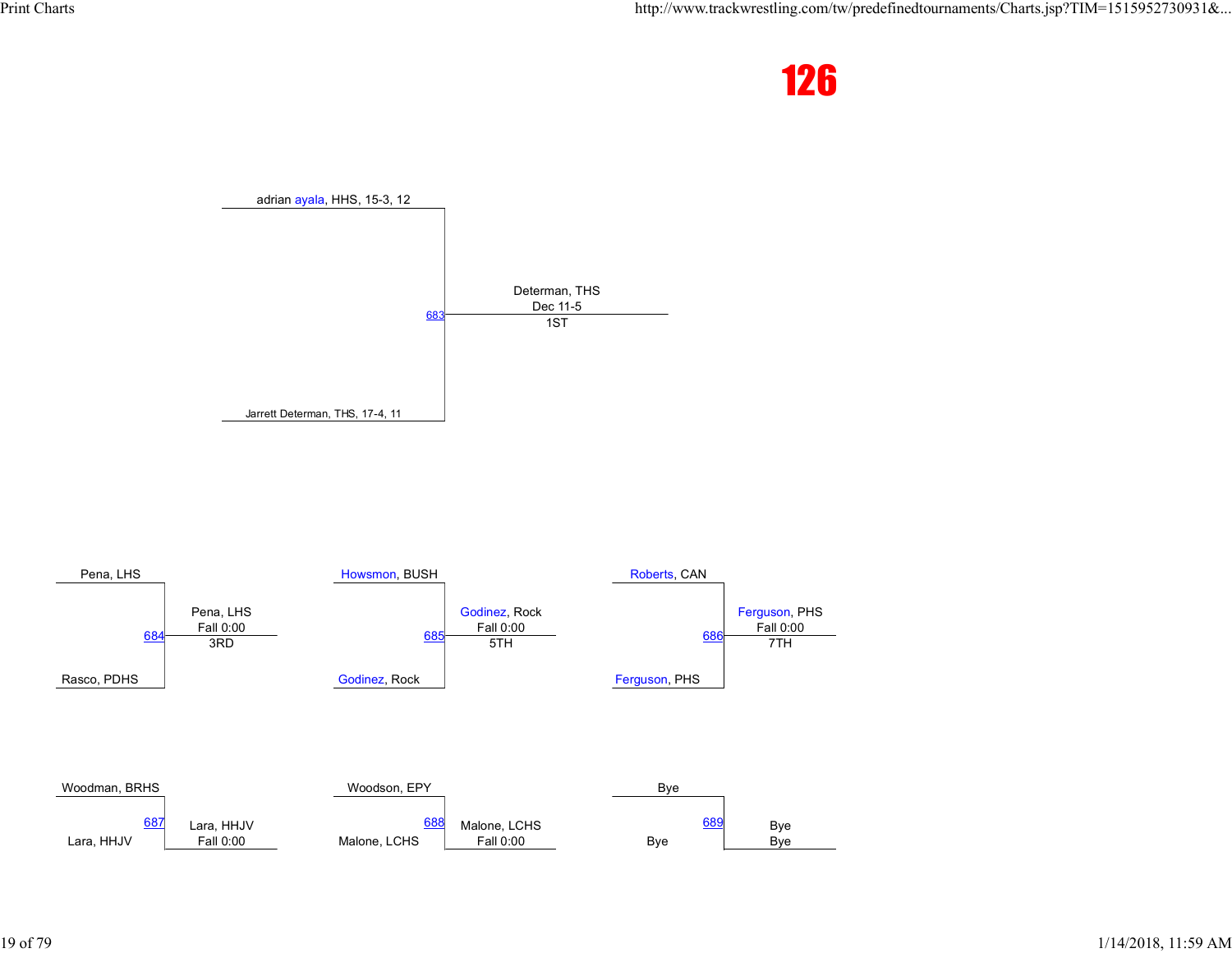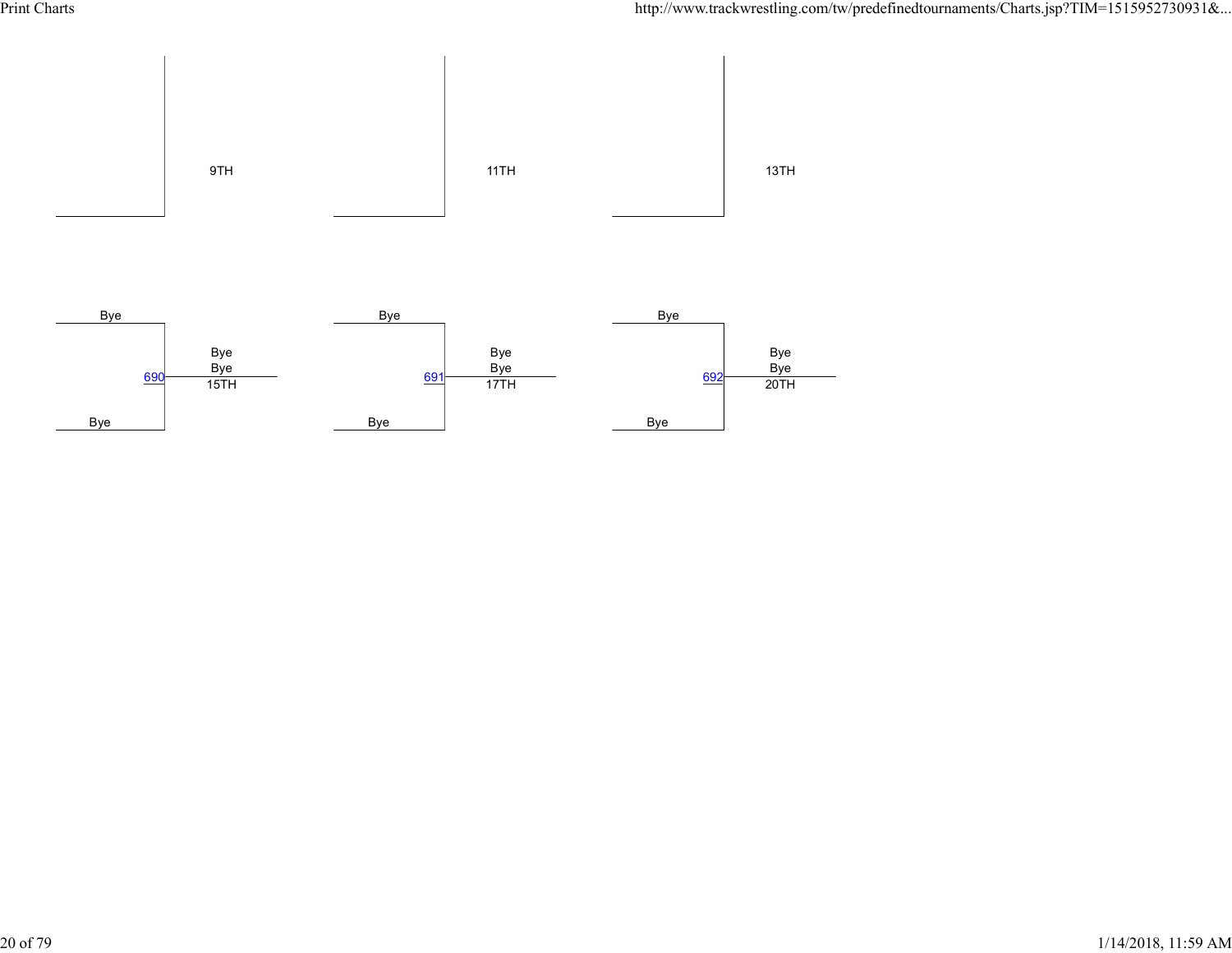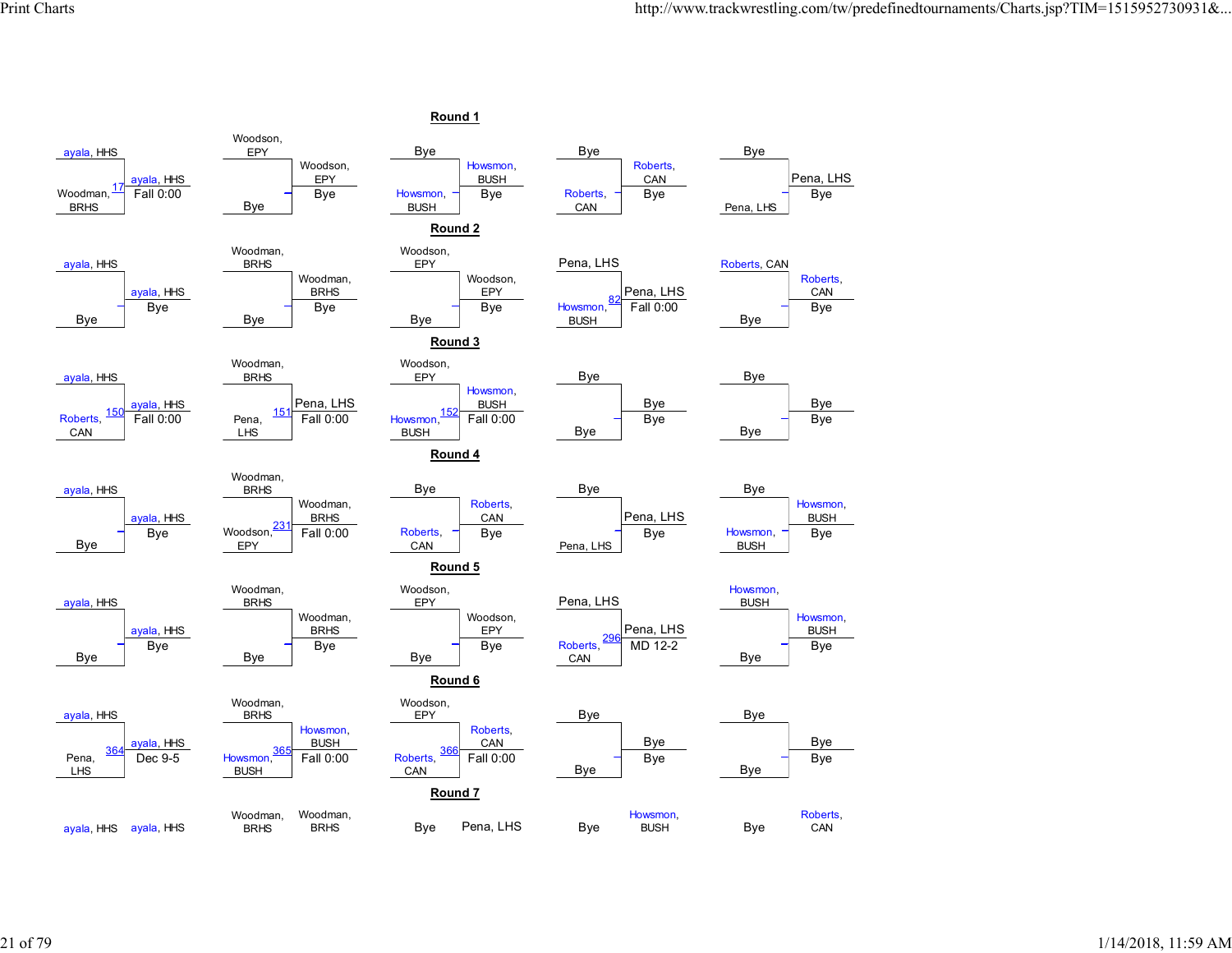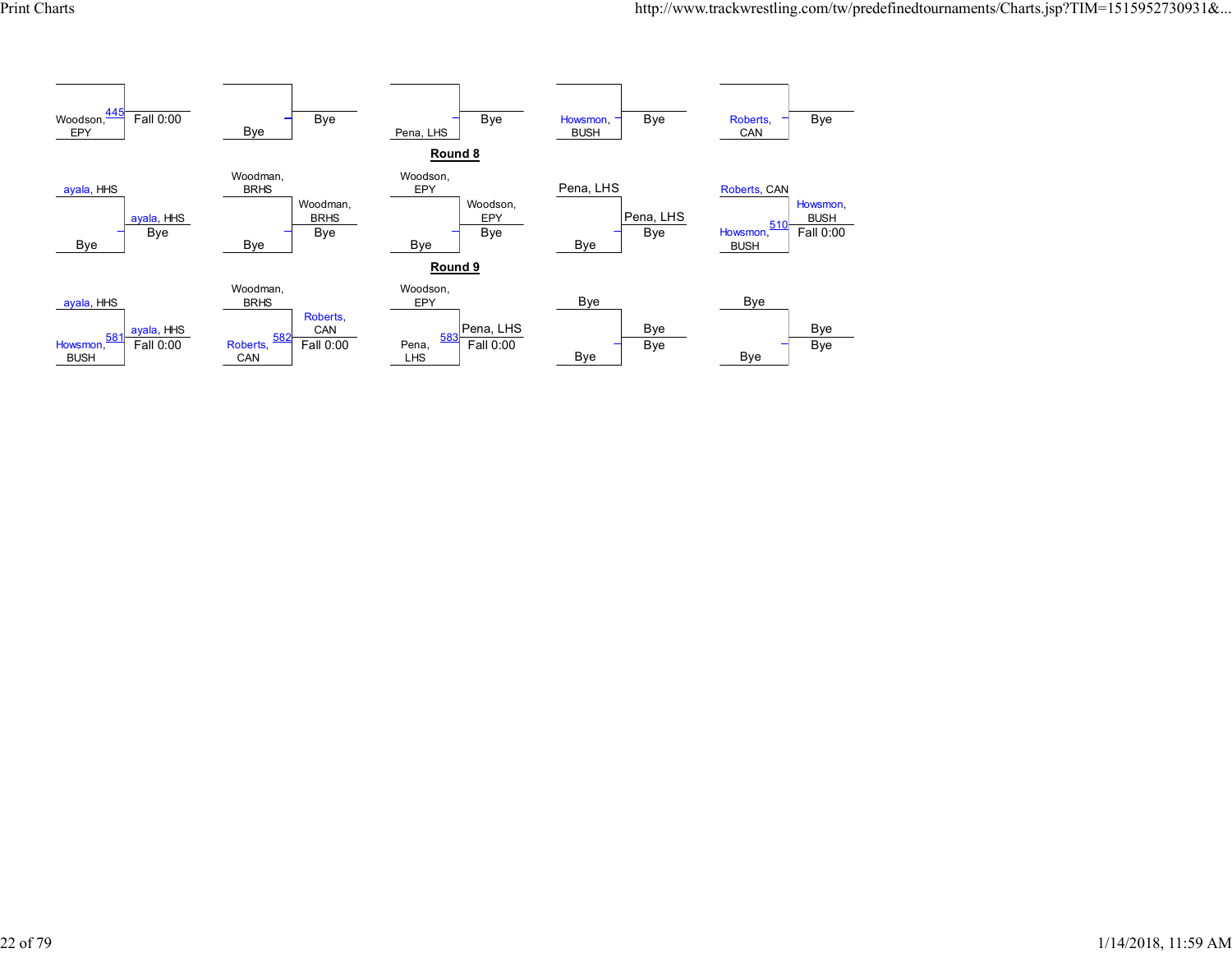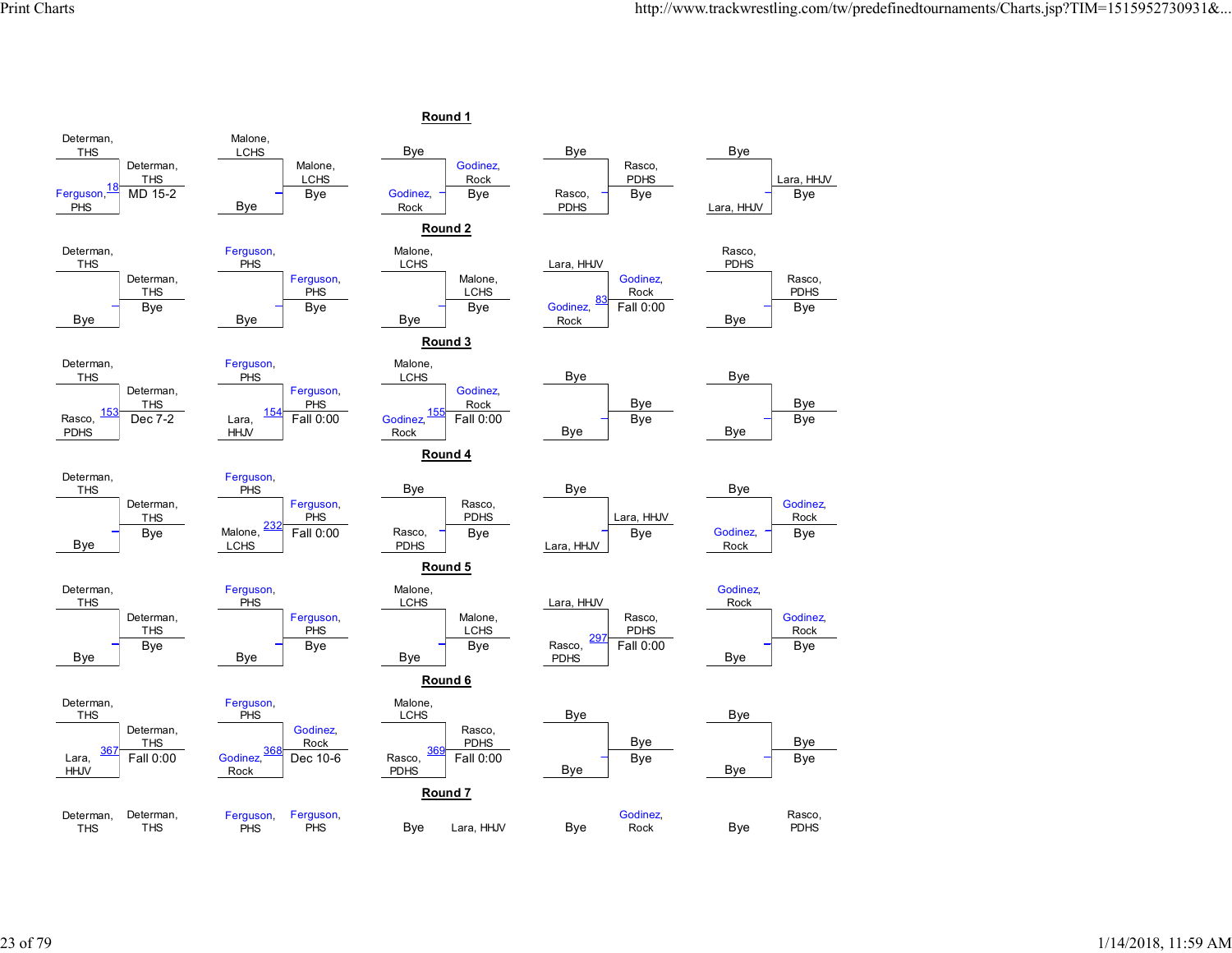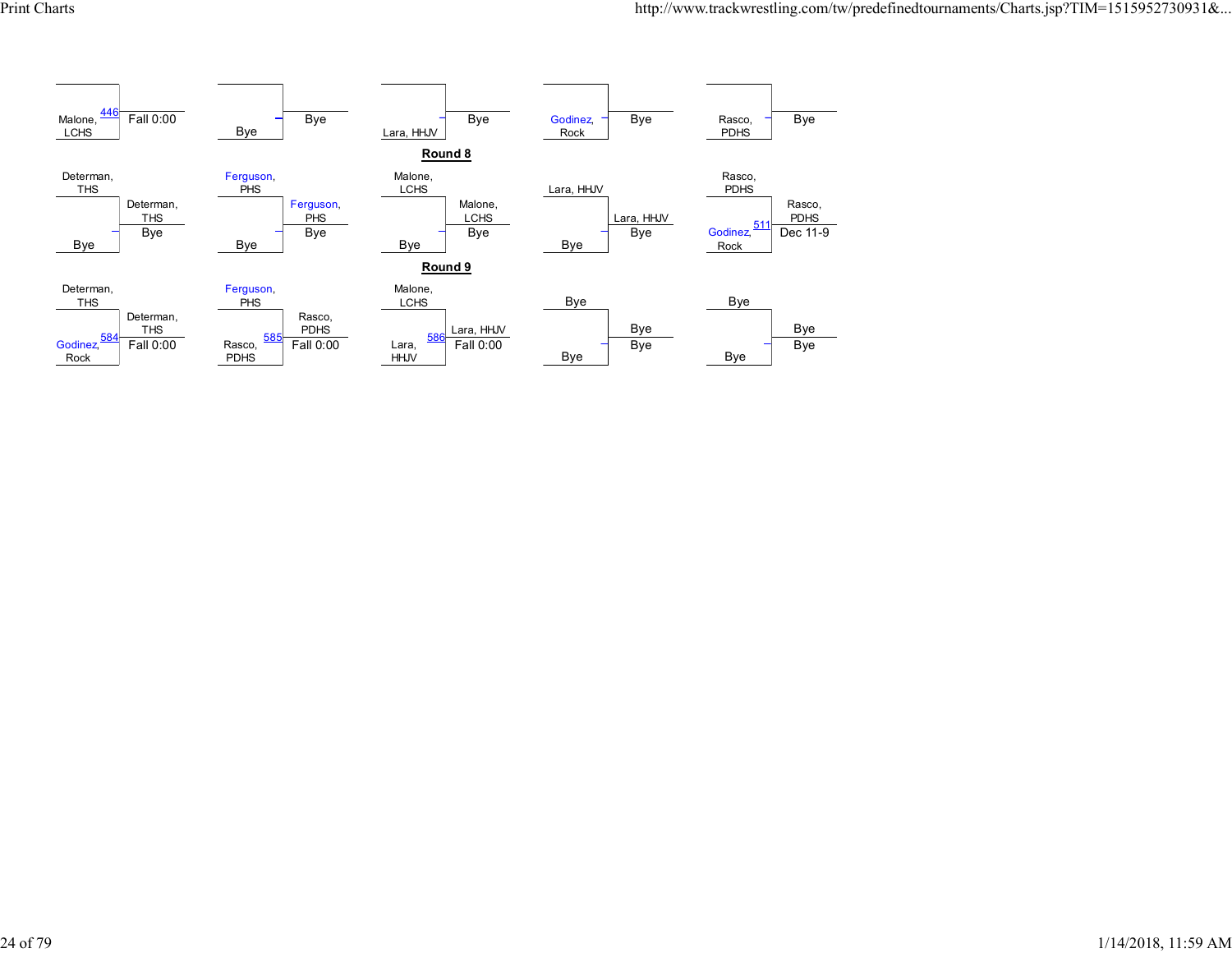



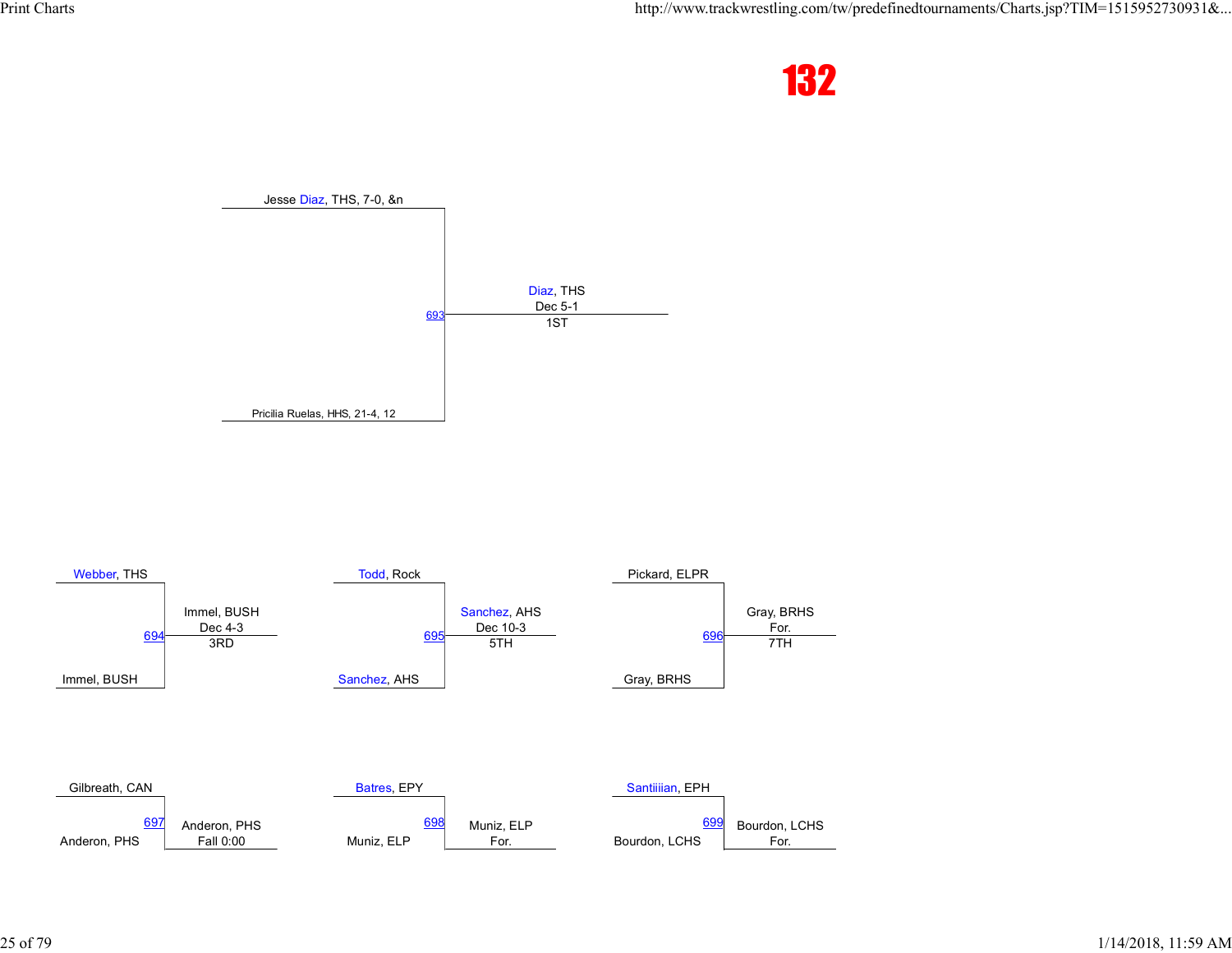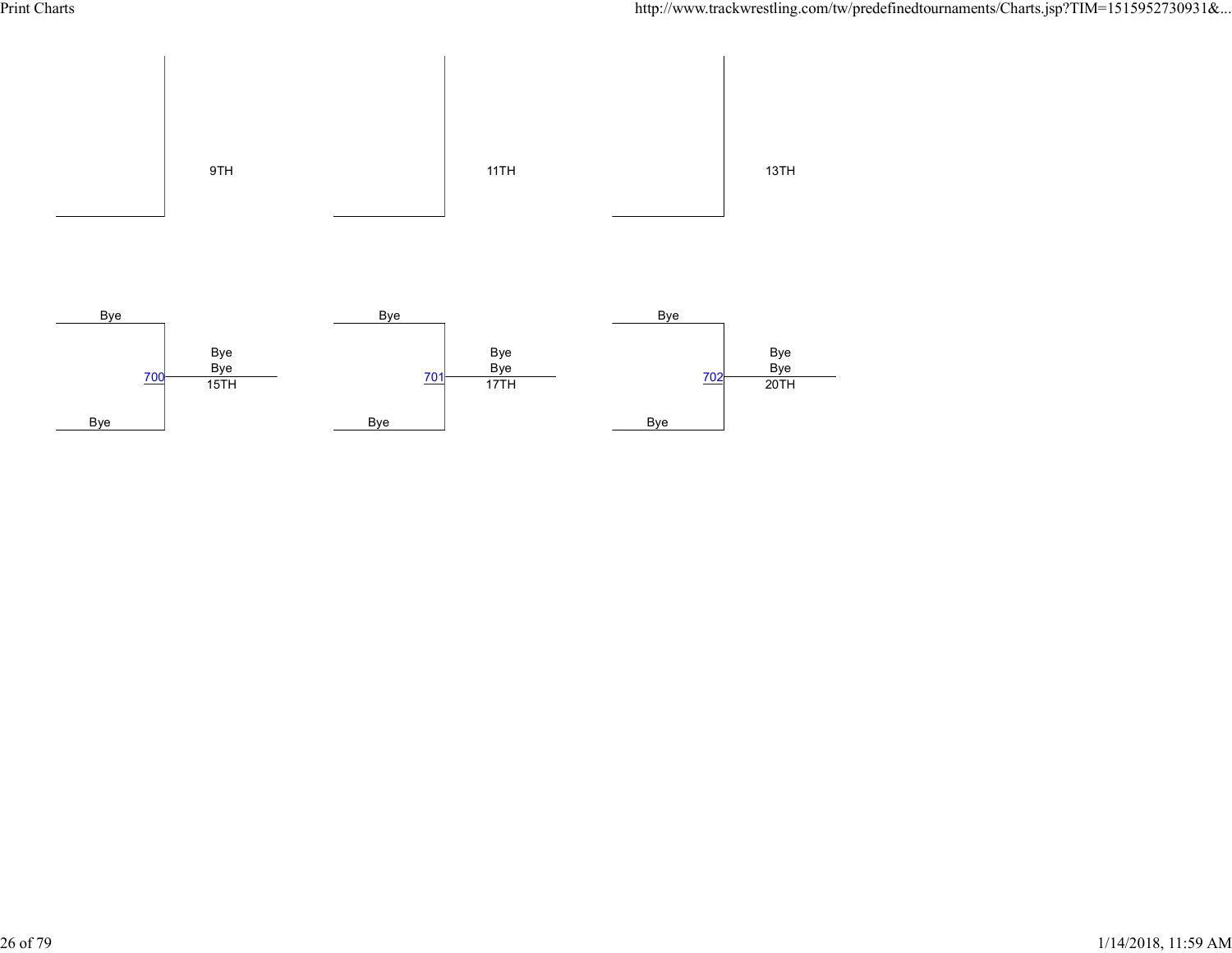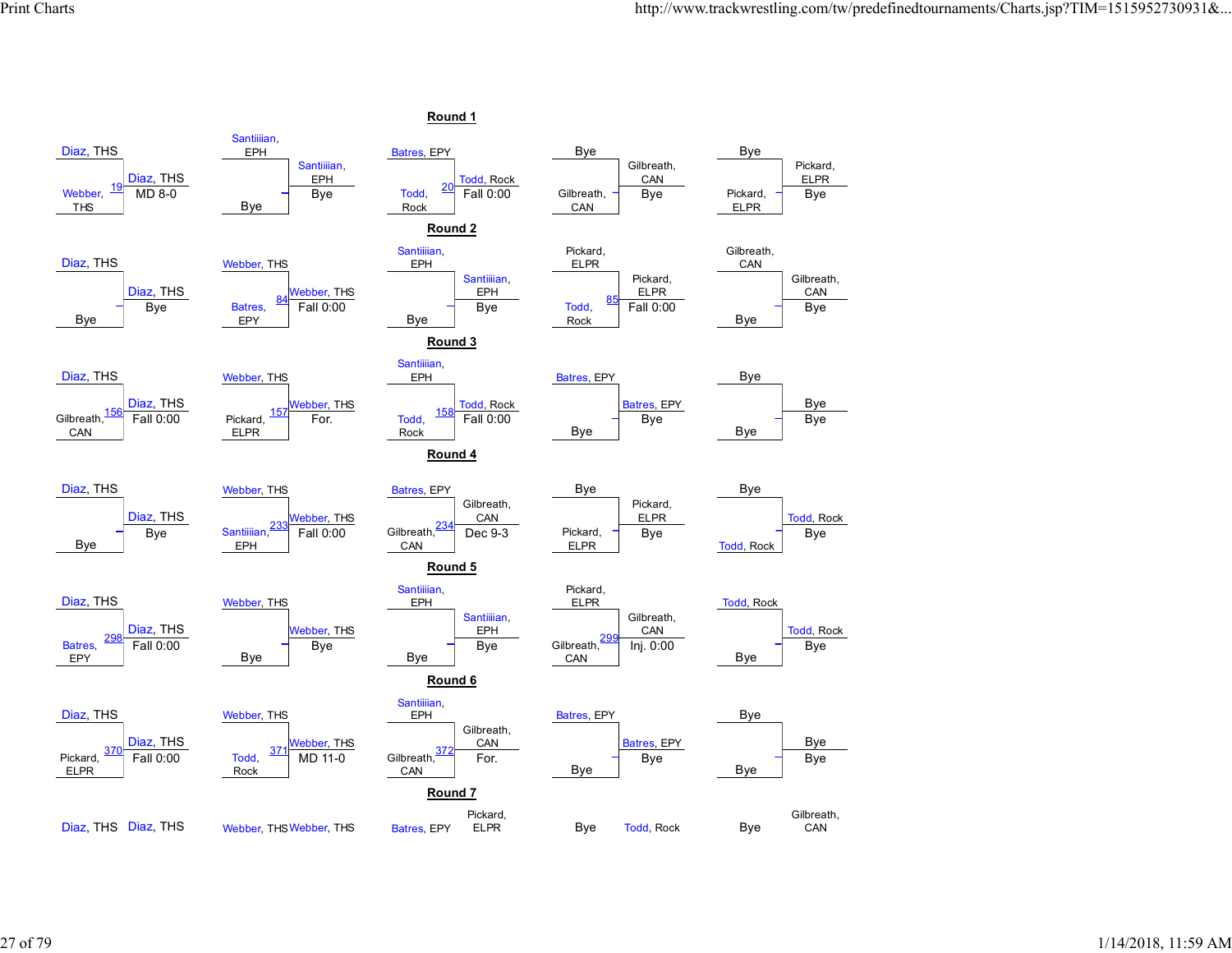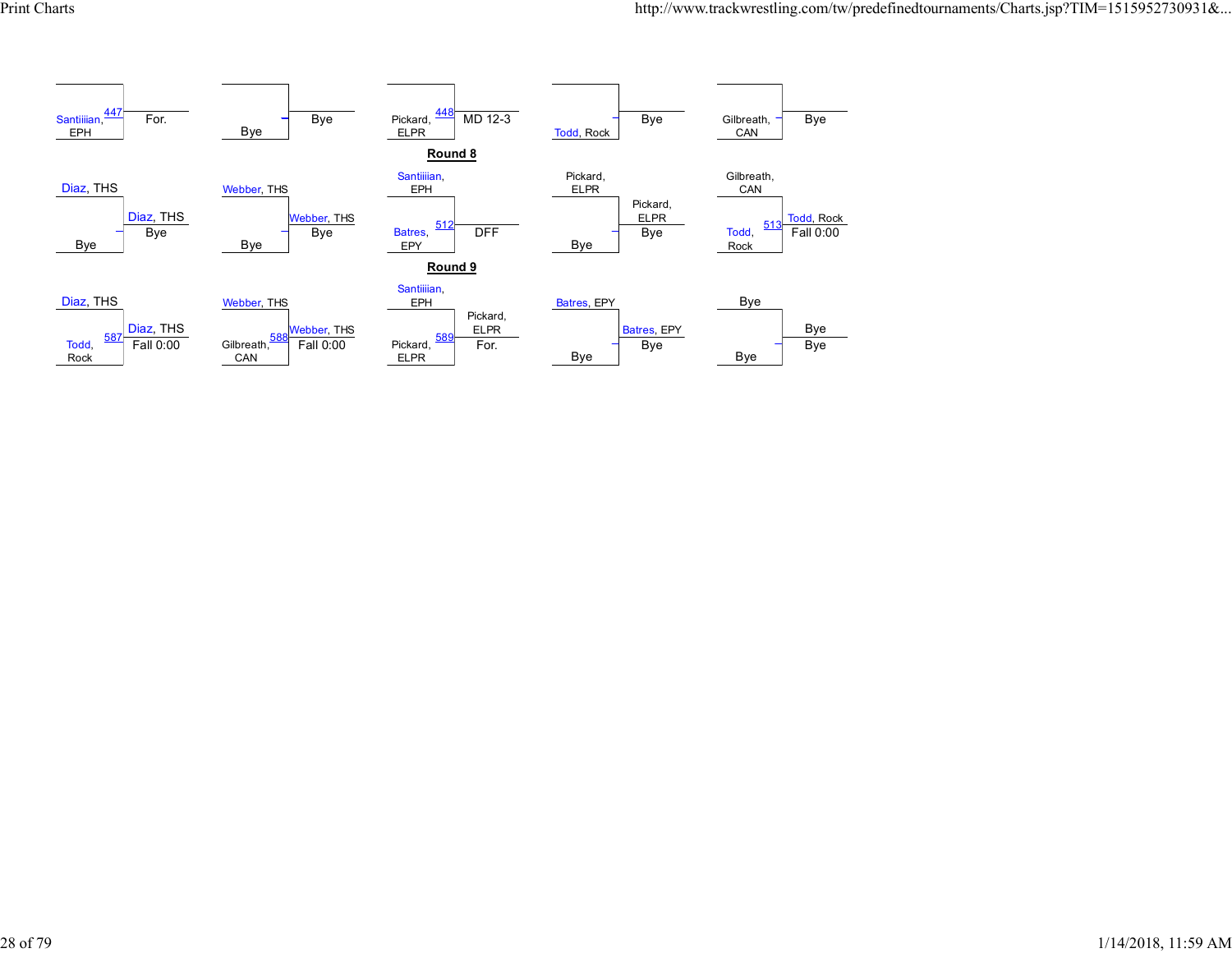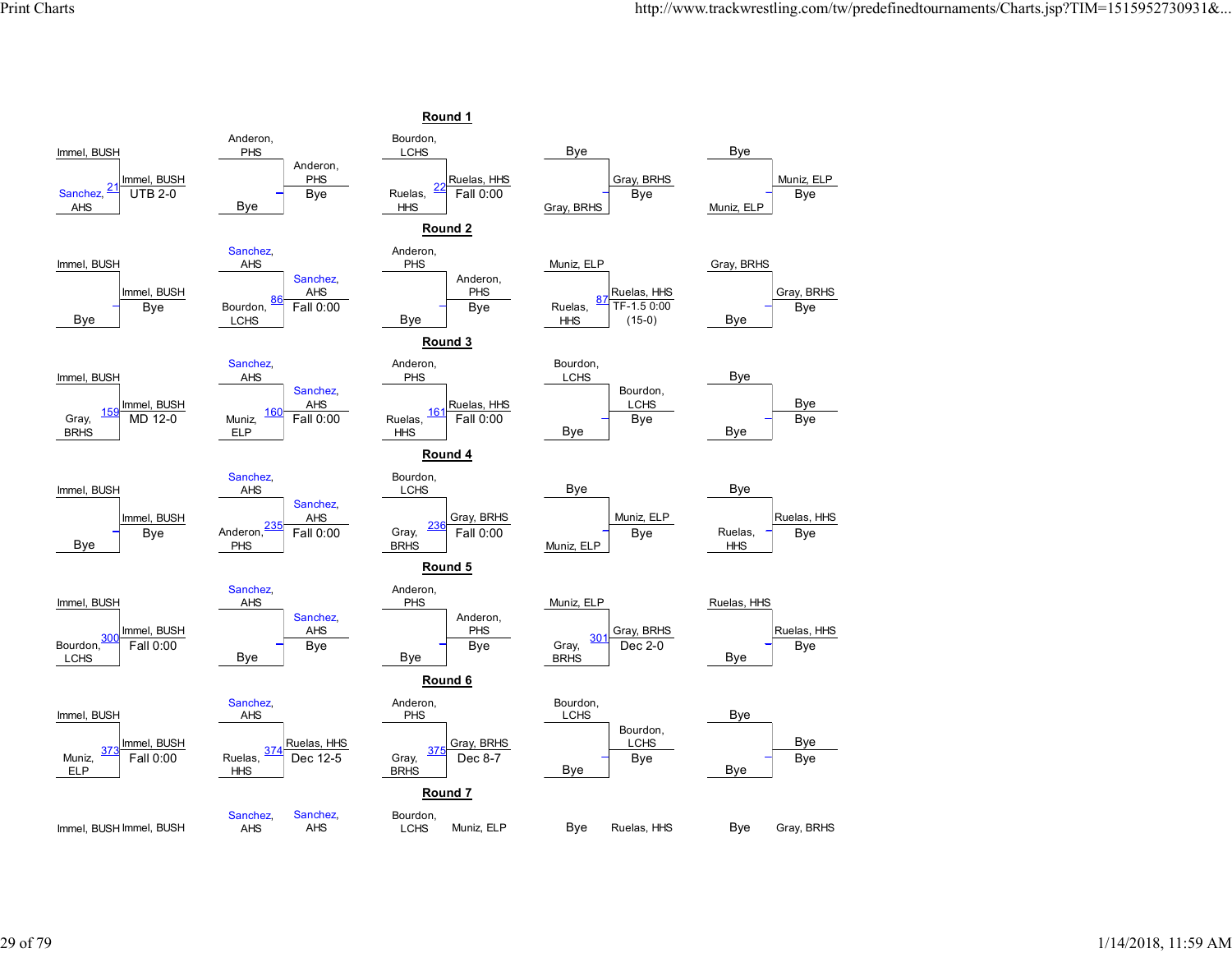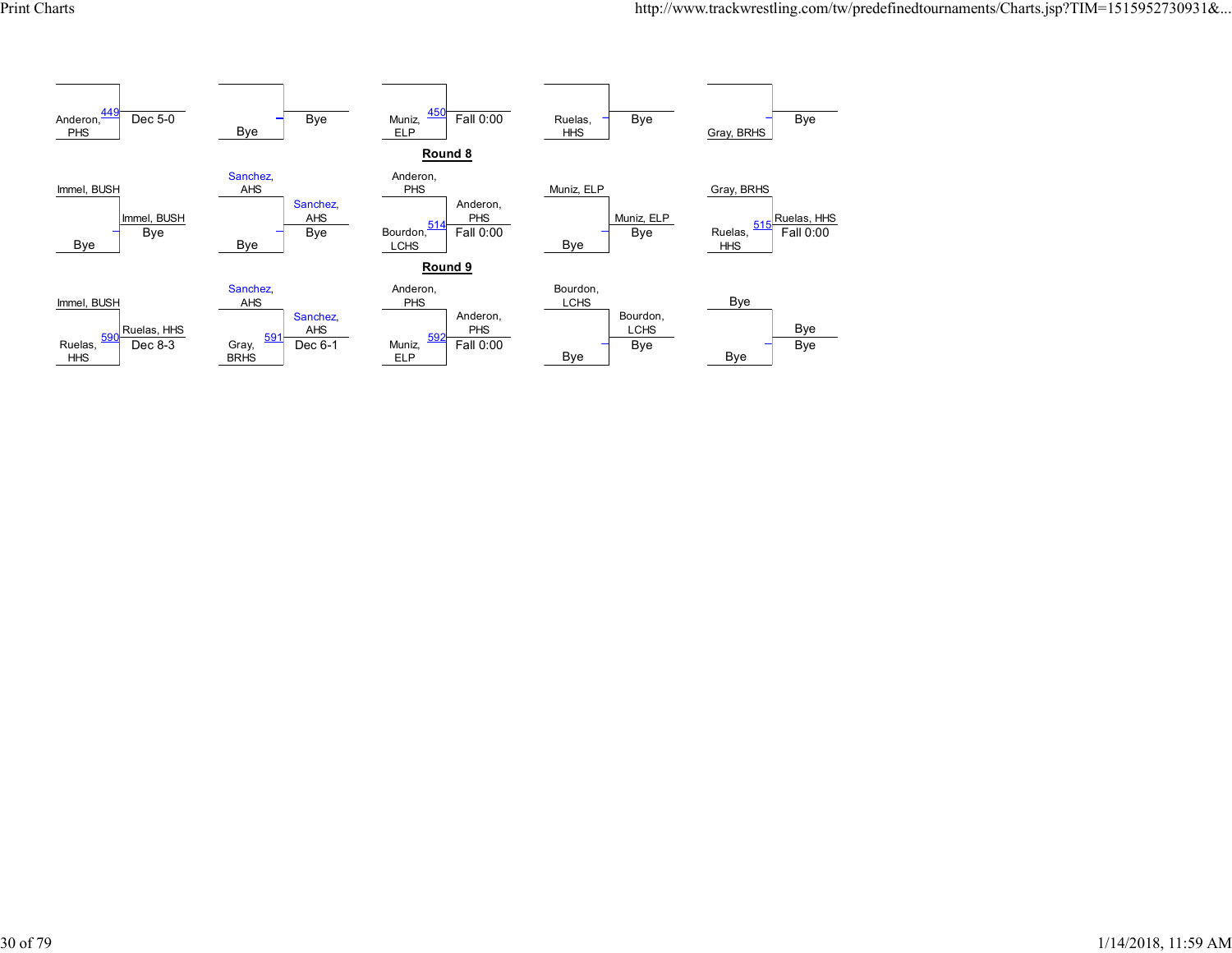



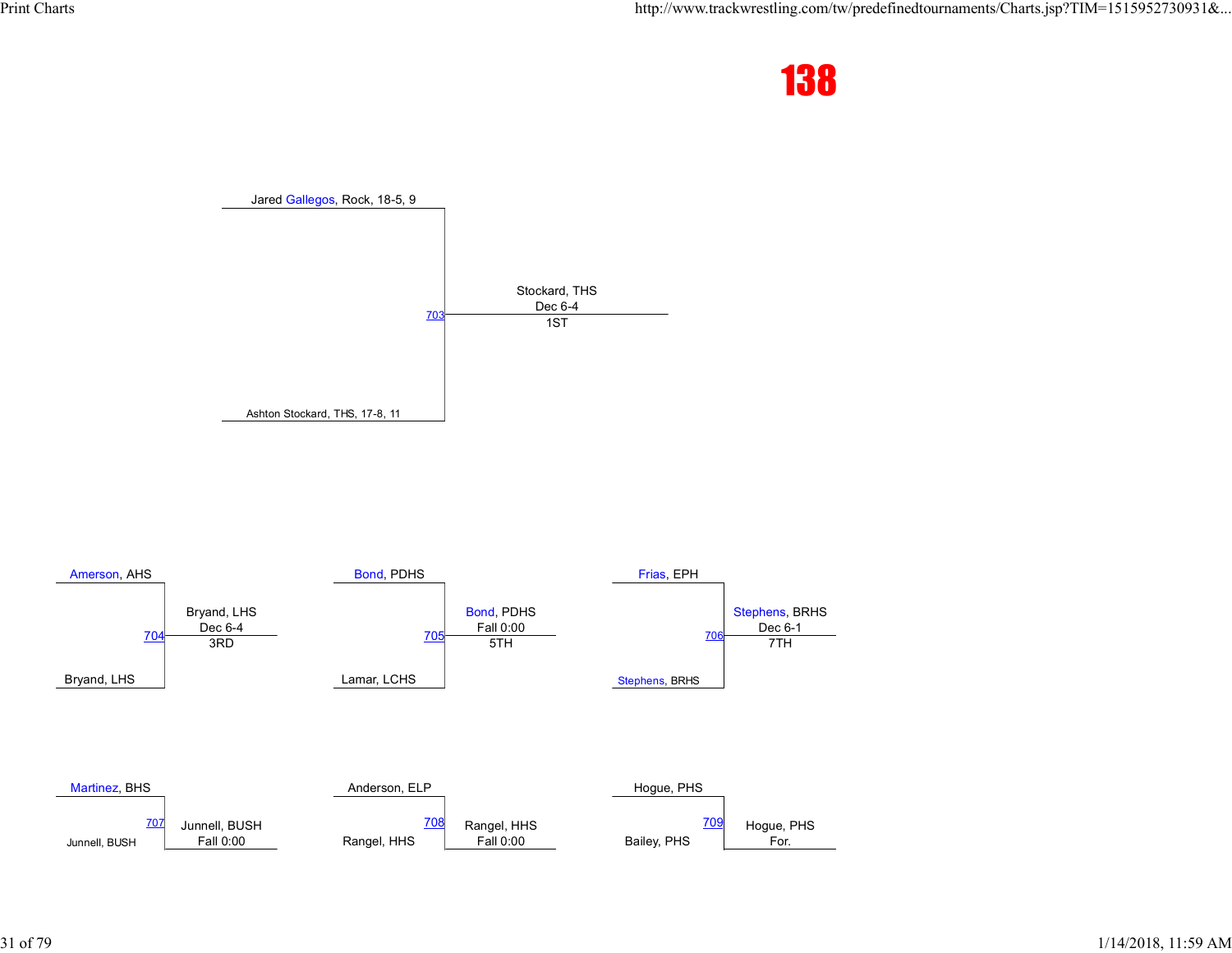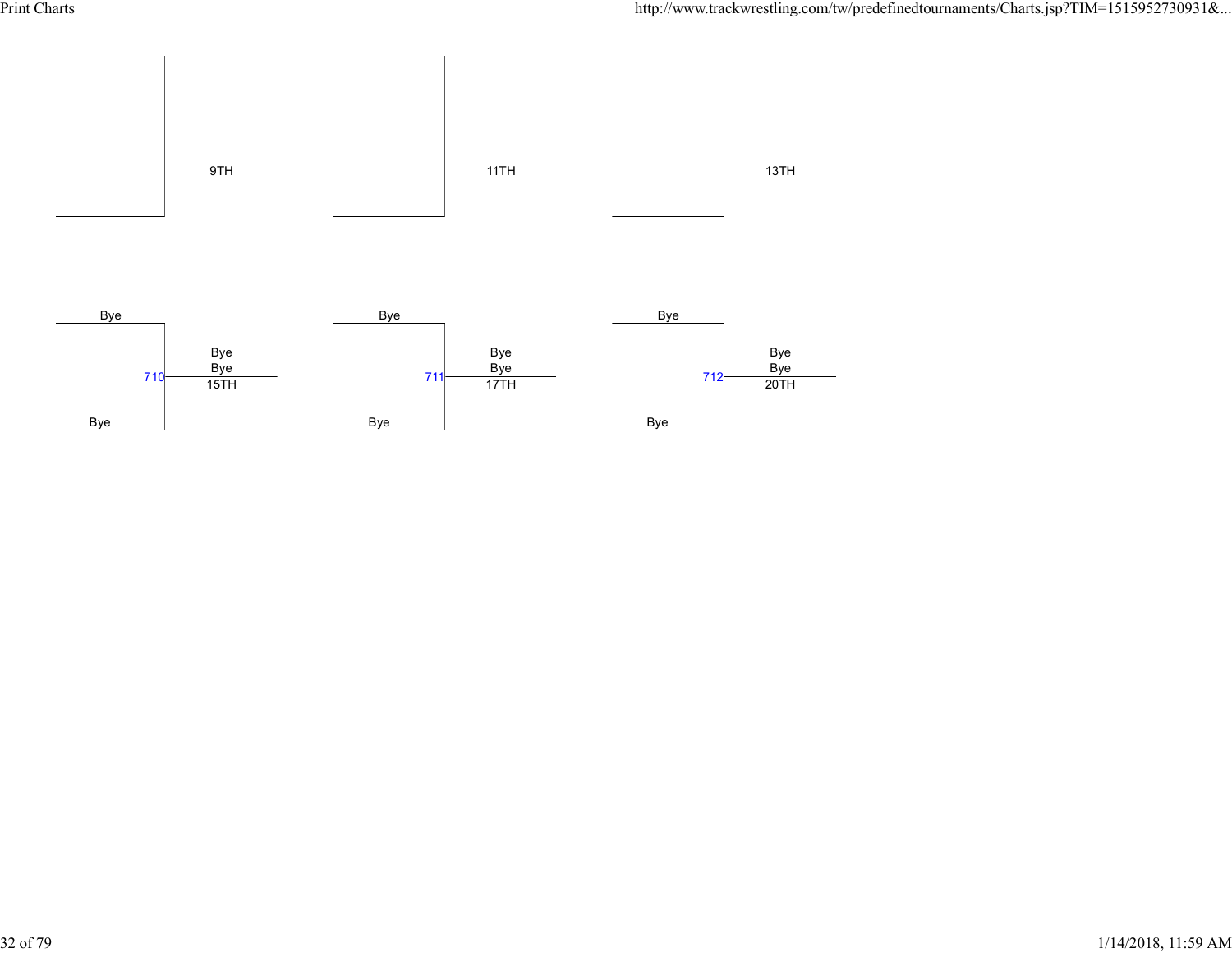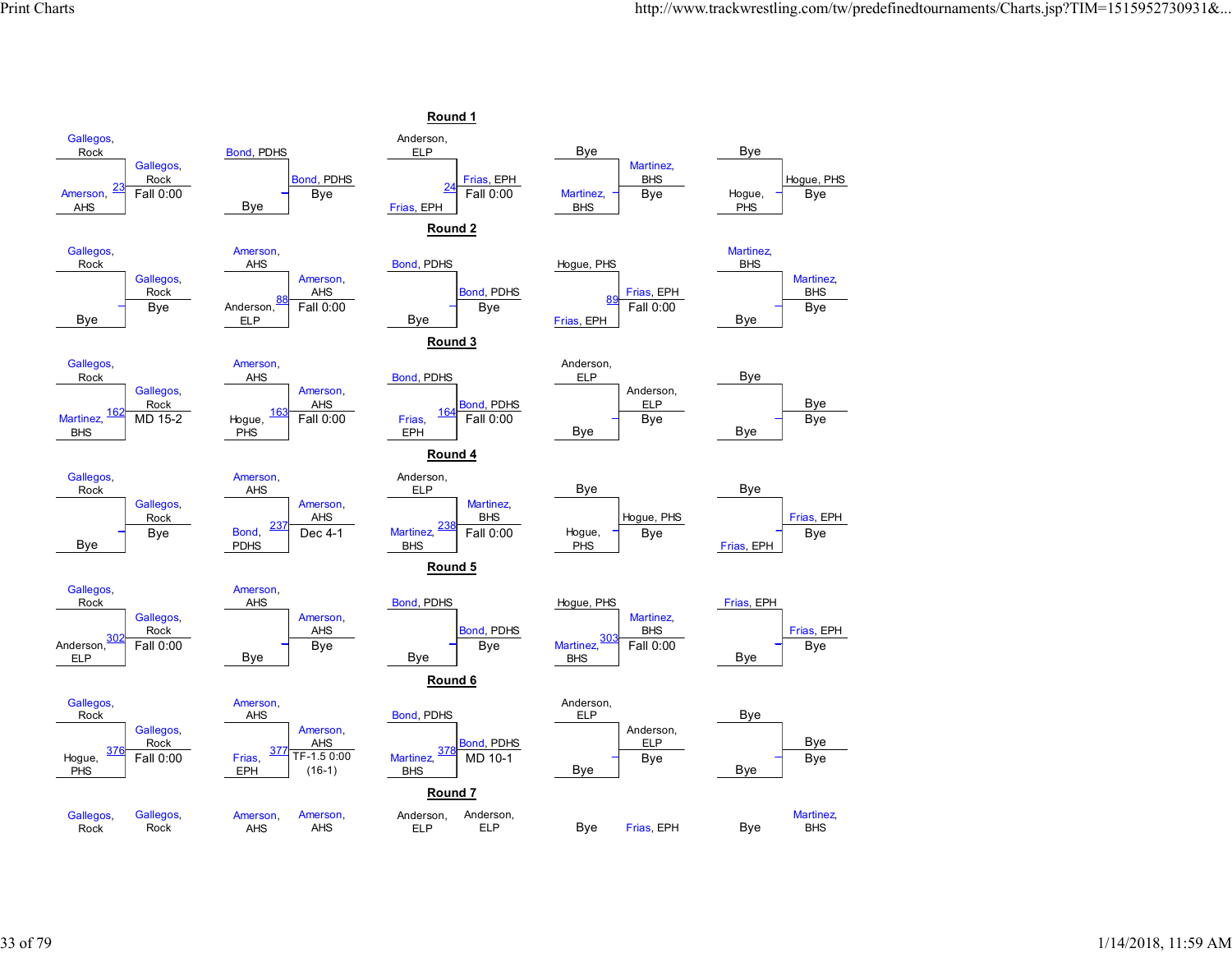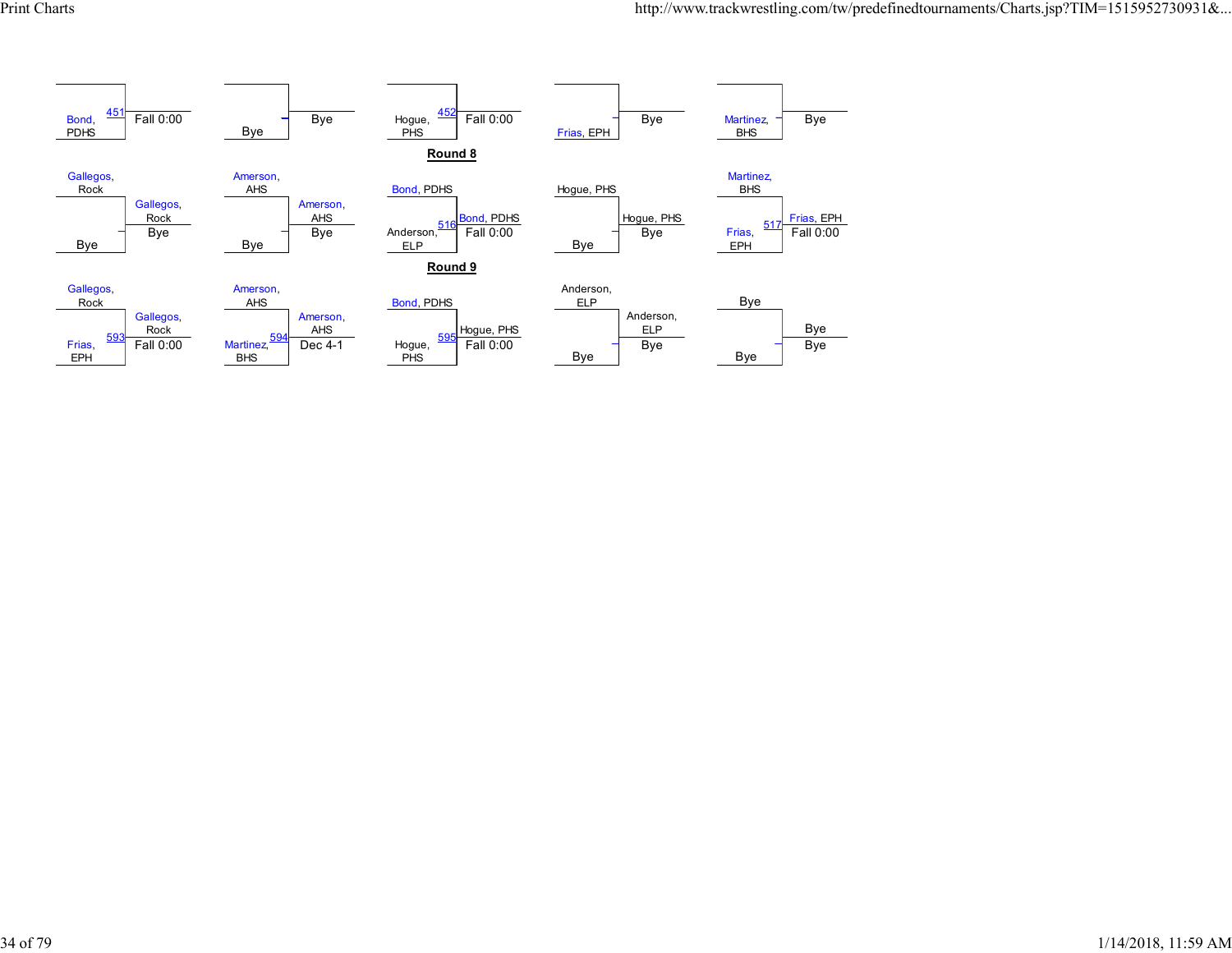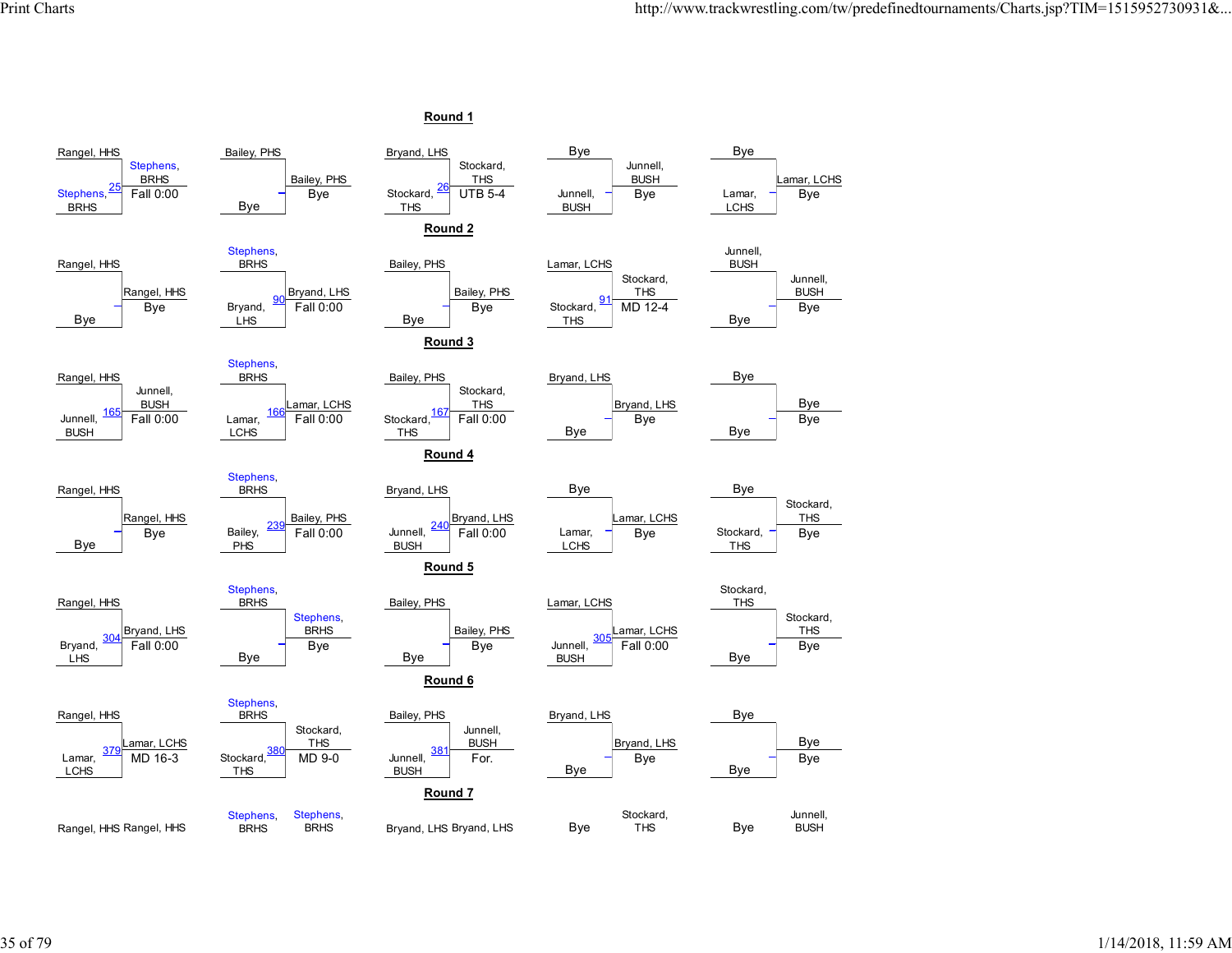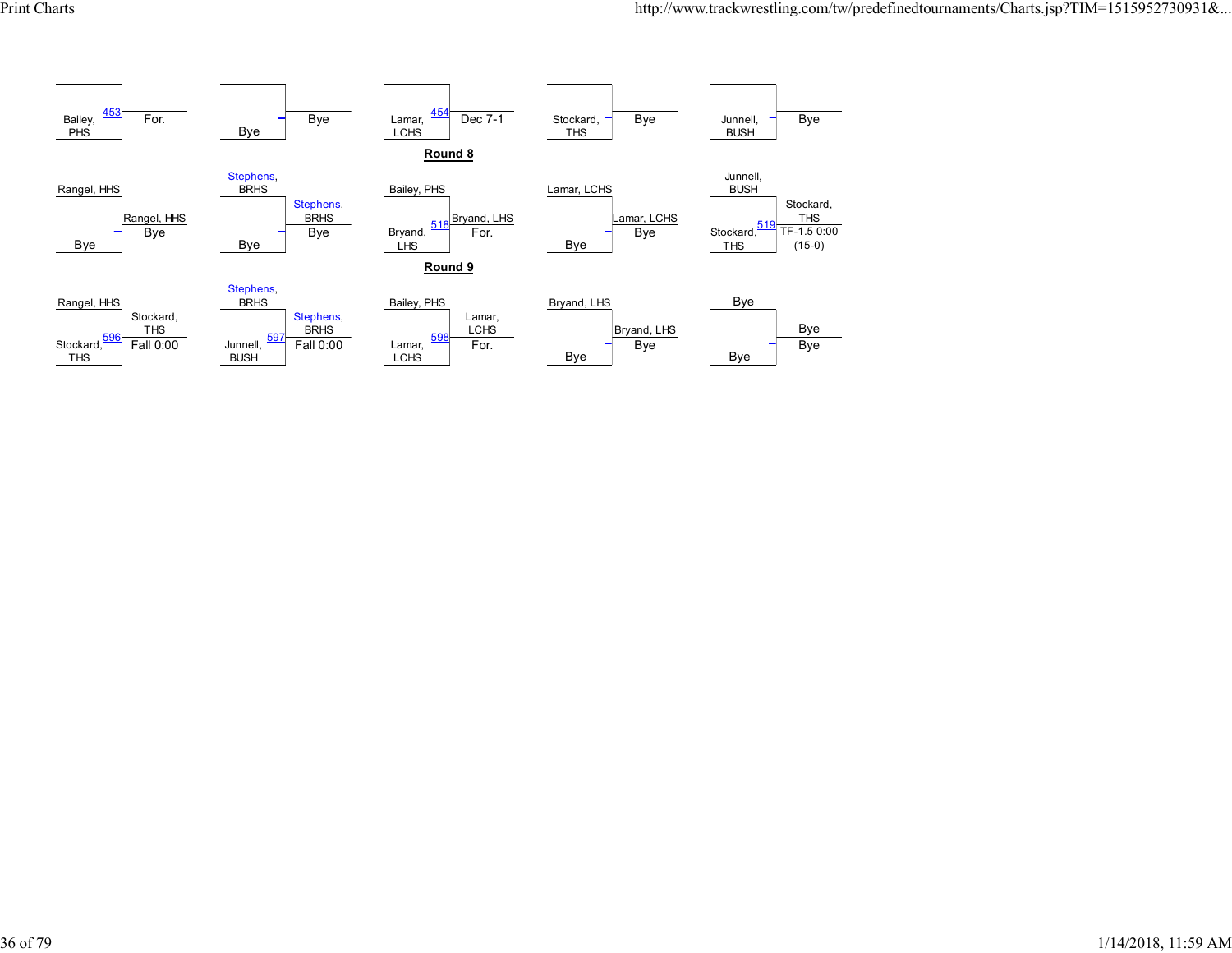## Hereford Rumble 2018 **145**

| Martinez, Rock                                                       | Estrada, LHS                                         | Pena, HHJV                                                | <b>Bye</b><br>Cizneros,                                  | Garcia, LHS                                     |                                   |
|----------------------------------------------------------------------|------------------------------------------------------|-----------------------------------------------------------|----------------------------------------------------------|-------------------------------------------------|-----------------------------------|
| Martinez, Rock<br>Fall 0:00<br>63<br>Tapia, HHS                      | Estrada, LHS<br>Bye<br><b>Bye</b>                    | Pena, THS<br>TF-1.5 0:00<br>64<br>Pena, THS<br>$(16-1)$   | LCHS<br>Cizneros,<br><b>Bye</b><br><b>LCHS</b>           | Garcia, LHS<br>Fall 0:00<br>65<br>Gilley, CAN   | Eli Estrada, LHS, 7-0, &n<br>1ST  |
| Martinez, Rock                                                       | Tapia, HHS                                           | Round 2<br>Estrada, LHS                                   | Gilley, CAN                                              | Cizneros,<br><b>LCHS</b><br>Cizneros,           | Isaya Martinez, Rock, 17-5,<br>&n |
| Martinez, Rock<br>Bye<br>Bye                                         | Tapia, HHS<br>Pena,<br>125<br>MD 14-6<br><b>HHJV</b> | Estrada, LHS<br>Garcia, 129<br>Fall 0:00<br><b>LHS</b>    | Pena, THS<br>130<br>Fall 0:00<br>Pena, THS               | <b>LCHS</b><br>Bye<br>Bye                       | 2ND                               |
|                                                                      | Tapia, HHS                                           | Round 3<br>Estrada, LHS                                   | Pena, HHJV                                               | Garcia, LHS                                     | Reuben Garcia, LHS, 5-2, 1<br>3RD |
| Martinez, Rock<br>Martinez, Rock                                     | Gilley, CAN                                          | Estrada, LHS                                              | Pena, HHJV                                               | Garcia, LHS                                     |                                   |
| Cizneros, 212<br>Fall 0:00<br>LCHS                                   | Gilley,<br>213<br>Fall 0:00<br>CAN                   | 214<br>Dec 4-1<br>Pena, THS<br>Round 4                    | Bye<br>Bye                                               | Bye<br>Bye                                      | Larry Pena, THS, 7-6, 11<br>4TH   |
| Martinez, Rock                                                       | Tapia, HHS                                           | Pena, HHJV                                                | <b>Bye</b>                                               | Garcia, LHS                                     |                                   |
| Martinez, Rock                                                       | Estrada, LHS                                         | Cizneros,<br><b>LCHS</b>                                  | Gilley, CAN                                              | Garcia, LHS                                     | Jake Gilley, CAN, 3-6, 11         |
| Bye<br>Bye                                                           | Estrada, 277<br>Fall 0:00<br><b>LHS</b>              | Cizneros, 278 TF-1.5 0:00<br><b>LCHS</b><br>$(20-4)$      | <b>Bye</b><br>Gilley, CAN                                | <u> 279</u><br>Dec 4-1<br>Pena, THS             | 5TH                               |
|                                                                      |                                                      | Round 5                                                   |                                                          |                                                 | Jacob Cizneros, LCHS, 3-6         |
| Martinez, Rock                                                       | Tapia, HHS                                           | Estrada, LHS                                              | Gilley, CAN                                              | Pena, THS                                       | 11<br>6TH                         |
| Martinez, Rock<br>Pena,<br>34 <sub>2</sub><br>MD 12-0<br><b>HHJV</b> | Garcia, LHS<br>Garcia, 343<br>Fall 0:00<br>LHS       | Estrada, LHS<br>Bye<br><b>Bye</b>                         | Gilley, CAN<br>Cizneros, 344<br>Fall 0:00<br><b>LCHS</b> | Pena, THS<br>Bye<br>Bye                         |                                   |
|                                                                      |                                                      | Round 6                                                   |                                                          |                                                 | Jacob Tapia, HHS, 1-11, 9         |
| Martinez, Rock                                                       | Tapia, HHS                                           | Estrada, LHS                                              | Pena, HHJV                                               | Bye                                             | 7TH                               |
| Martinez, Rock<br>Gilley,<br><u>426</u><br>Fall 0:00<br>CAN          | Pena, THS<br>Fall 0:00<br>Pena, THS                  | Estrada, LHS<br>Cizneros, 428<br>Fall 0:00<br><b>LCHS</b> | Pena, HHJV<br>Bye<br>Bye                                 | Garcia, LHS<br><b>Bye</b><br>Garcia, LHS        | Zavier Pena, HHJV, 0-7, &n        |
|                                                                      |                                                      | Round 7                                                   |                                                          |                                                 | 8TH                               |
| Martinez, Rock                                                       | Tapia, HHS                                           | Pena, HHJV                                                | Bye                                                      | Garcia, LHS                                     |                                   |
| Estrada, LHS<br>Estrada, 491<br>Dec 3-0<br>LHS                       | Tapia, HHS<br><b>Bye</b><br>Bye                      | Gilley, CAN<br>Gilley, 492<br>Fall 0:00                   | Pena, THS<br>Bye<br>Pena, THS                            | Garcia, LHS<br>Cizneros, 493<br>Dec 4-0<br>LCHS | <b>Bye</b><br>9TH                 |
|                                                                      |                                                      | CAN<br>Round 8                                            |                                                          |                                                 |                                   |
| Martinez, Rock                                                       | Tapia, HHS                                           | Estrada, LHS                                              | Gilley, CAN                                              | Cizneros,<br><b>LCHS</b>                        | <b>Bye</b>                        |
| Martinez, Rock                                                       | Tapia, HHS                                           | Estrada, LHS<br>Pena,                                     | Gilley, CAN                                              | Pena, THS                                       | 10TH                              |
| Garcia, 556<br>Fall 0:00                                             | Bye<br>Bye                                           | 557<br>Fall 0:00<br><b>HHJV</b>                           | Bye<br><b>Bye</b>                                        | Fall 0:00<br>Pena, THS                          |                                   |
|                                                                      |                                                      | Round 9                                                   |                                                          |                                                 |                                   |
| Martinez, Rock                                                       | Tapia, HHS<br>Cizneros,                              | Estrada, LHS                                              | Pena, HHJV                                               | <b>Bye</b>                                      |                                   |
| Martinez, Rock<br>649<br>Pena, THS<br>Dec 3-1                        | LCHS<br>Cizneros, 650<br>Dec 10-3<br>LCHS            | Estrada, LHS<br>Gilley, 651<br>Fall 0:00<br>CAN           | Garcia, LHS<br>Garcia, 652<br>Fall 0:00<br><b>LHS</b>    | <b>Bye</b><br>Bye<br>Bye                        |                                   |
|                                                                      |                                                      |                                                           |                                                          |                                                 |                                   |

|                      | Estrada, LHS                            | Pena, HHJV                                              | вyе<br>Cizneros,                          | Garcia, LHS                       |
|----------------------|-----------------------------------------|---------------------------------------------------------|-------------------------------------------|-----------------------------------|
| artinez, Rock        | Estrada, LHS                            | Pena, THS                                               | LCHS                                      | Garcia, L                         |
| Fall 0:00            | Bye<br><b>Bye</b>                       | TF-1.5 0:00<br>64<br>Pena, THS<br>$(16-1)$              | Cizneros,<br><b>Bye</b><br>LCHS           | Fall 0:<br>65<br>Gilley, CAN      |
|                      |                                         | Round 2                                                 |                                           |                                   |
|                      |                                         |                                                         |                                           | Cizneros,                         |
|                      | Tapia, HHS                              | Estrada, LHS                                            | Gilley, CAN                               | <b>LCHS</b><br>Ciznerc            |
| artinez, Rock<br>Bye | Tapia, HHS<br>Pena,<br>128<br>MD 14-6   | Estrada, LHS<br>Garcia, 129<br>Fall 0:00                | Pena, THS<br>130<br>Fall 0:00             | <b>LCHS</b><br>Bye<br><b>Bye</b>  |
|                      | <b>HHJV</b>                             | <b>LHS</b><br>Round 3                                   | Pena, THS                                 |                                   |
|                      | Tapia, HHS                              | Estrada, LHS                                            | Pena, HHJV                                | Garcia, LHS                       |
| artinez, Rock        | Gilley, CAN                             | Estrada, LHS                                            | Pena, HHJV                                | Garcia, L                         |
| Fall 0:00            | Gilley,<br>213<br>Fall 0:00<br>CAN      | 214<br>Dec 4-1<br>Pena, THS                             | Bye<br>Bye                                | <b>Bye</b><br>Bye                 |
|                      |                                         | Round 4                                                 |                                           |                                   |
|                      | Tapia, HHS                              | Pena, HHJV<br>Cizneros,                                 | <b>Bye</b>                                | Garcia, LHS                       |
| artinez, Rock        | Estrada, LHS                            | <b>LCHS</b>                                             | Gilley, CAN                               | Garcia, L                         |
| <b>Bye</b>           | Estrada, 277<br>Fall 0:00<br><b>LHS</b> | TF-1.5 0:00<br>Cizneros, 278<br><b>LCHS</b><br>$(20-4)$ | <b>Bye</b><br>Gilley, CAN                 | <u> 279</u><br>Dec 4<br>Pena, THS |
|                      |                                         | Round 5                                                 |                                           |                                   |
|                      | Tapia, HHS                              | Estrada, LHS                                            | Gilley, CAN                               | Pena, THS                         |
| artinez, Rock        | Garcia, LHS                             | Estrada, LHS                                            | Gilley, CAN                               | Pena, T                           |
| Vid 12-0             | Garcia, 343<br>Fall 0:00<br>LHS         | Bye<br>Bye                                              | Cizneros, 344<br>Fall 0:00<br><b>LCHS</b> | Bye<br><b>Bye</b>                 |
|                      |                                         | Round 6                                                 |                                           |                                   |
|                      | Tapia, HHS                              | Estrada, LHS                                            | Pena, HHJV                                | <b>Bye</b>                        |
| artinez, Rock        | Pena, THS                               | Estrada, LHS<br>Cizneros, 428                           | Pena, HHJV                                | Garcia, L                         |
| Fall 0:00            | Fall 0:00<br>Pena, THS                  | Fall 0:00<br><b>LCHS</b>                                | Bye<br>Bye                                | Bye<br>Garcia, LHS                |
|                      |                                         | Round 7                                                 |                                           |                                   |
|                      | Tapia, HHS                              | Pena, HHJV                                              | Bye                                       | Garcia, LHS                       |
| strada, LHS          | Tapia, HHS                              | Gilley, CAN<br>Gilley,<br>49                            | Pena, THS                                 | Garcia, L<br>Cizneros, 493        |
| Dec 3-0              | Bye<br>Bye                              | Fall 0:00<br>CAN                                        | Bye<br>Pena, THS                          | Dec 4<br><b>LCHS</b>              |
|                      |                                         | Round <sub>8</sub>                                      |                                           | Cizneros,                         |
|                      | Tapia, HHS                              | Estrada, LHS                                            | Gilley, CAN                               | <b>LCHS</b>                       |
| artinez, Rock        | Tapia, HHS                              | Estrada, LHS<br>Pena,<br>55                             | Gilley, CAN                               | Pena, T<br>55                     |
| Fall 0:00            | Bye<br>Bye                              | Fall 0:00<br><b>HHJV</b>                                | <b>Bye</b><br>Bye                         | Fall 0:<br>Pena, THS              |
|                      |                                         | Round 9                                                 |                                           |                                   |
|                      | Tapia, HHS<br>Cizneros,                 | Estrada, LHS                                            | Pena, HHJV                                | Bye                               |
| artinez, Rock        | <b>LCHS</b><br>Cizneros, 650            | Estrada, LHS<br>Gilley,<br>651                          | Garcia, LHS<br>Garcia, 652                | <b>Bye</b>                        |
| Dec 3-1              | Dec 10-3<br><b>LCHS</b>                 | Fall 0:00<br>CAN                                        | Fall 0:00<br><b>LHS</b>                   | Bye<br>Bye                        |

| Bye<br>Cizneros,                                       |
|--------------------------------------------------------|
| LCHS                                                   |
| Cizneros,<br><b>Bye</b><br><b>LCHS</b>                 |
|                                                        |
| Gilley, CAN                                            |
| Pena, THS<br>Fall 0:00<br>$\frac{130}{2}$<br>.<br>Pena |
| Pena, HHJV                                             |
|                                                        |
| Pena, HHJV<br>Bye<br>Bye                               |
| Bye                                                    |
| Gilley, CAN<br>Bye                                     |
| Gilley, CAN                                            |
| Gilley, CAN                                            |
| Gilley, CAN<br>Fall 0:00<br>Cizneros, 344              |
| LCHS                                                   |
|                                                        |
| Pena, HHJV                                             |
| Pena, HHJV<br>Bye<br>Bye                               |
| Bve                                                    |
|                                                        |
| Pena, THS<br>Bye<br>Pena, THS                          |
|                                                        |
| Gilley, CAN                                            |
| Gilley, CAN<br>Bye<br>Bye                              |
|                                                        |
| Pena, HHJV                                             |
| Garcia, LHS<br>Fall 0:00<br>652<br>Garcia,             |
| LHS                                                    |

| <u>Round 1</u>                       |                                 |                                       |                                    |
|--------------------------------------|---------------------------------|---------------------------------------|------------------------------------|
| VUHF                                 | <b>Bye</b><br>Cizneros,         | Garcia, LHS                           |                                    |
| Pena, THS                            | <b>LCHS</b>                     | Garcia, LHS                           | Eli Estrada, LHS, 7-0, &n          |
| TF-1.5 0:00<br>64<br>HS<br>$(16-1)$  | Cizneros,<br>Bye<br><b>LCHS</b> | Fall 0:00<br>65<br>Gilley, CAN        | 1ST                                |
| <u>Round 2</u>                       |                                 |                                       |                                    |
| , LHS                                | Gilley, CAN                     | Cizneros,<br><b>LCHS</b><br>Cizneros, | Isaya Martinez, Rock, 17-5,<br>&n  |
| Estrada, LHS<br>129<br>Fall 0:00     | Pena, THS<br>130<br>Fall 0:00   | <b>LCHS</b><br>Bye<br>Bye             | 2ND                                |
|                                      | Pena, THS                       |                                       |                                    |
| <u>Round 3</u>                       |                                 |                                       | Reuben Garcia, LHS, 5-2, 11<br>3RD |
| , LHS                                | Pena, HHJV<br>Pena, HHJV        | Garcia, LHS                           |                                    |
| Estrada, LHS<br>21،<br>Dec 4-1<br>HS | Bye<br>Bye                      | Garcia, LHS<br>Bye<br><b>Bye</b>      | Larry Pena, THS, 7-6, 11           |
| <u>Round 4</u>                       |                                 |                                       | 4TH                                |
| VUHF                                 | Bye                             | Garcia, LHS                           |                                    |
| Cizneros,<br><b>LCHS</b>             | Gilley, CAN                     | Garcia, LHS                           | Jake Gilley, CAN, 3-6, 11          |
| TF-1.5 0:00<br>s, 278<br>$(20-4)$    | Bye<br>Gilley, CAN              | Dec 4-1<br>Pena, THS                  | 5TH                                |
| <u>Round 5</u>                       |                                 |                                       |                                    |
| , LHS                                | Gilley, CAN                     | Pena, THS                             | Jacob Cizneros, LCHS, 3-6,<br>11   |
| Estrada, LHS                         | Gilley, CAN<br>Cizneros, 344    | Pena, THS                             | 6TH                                |
| Bye                                  | Fall 0:00<br>LCHS               | <b>Bye</b><br>Bye                     |                                    |
| Round 6                              |                                 |                                       | Jacob Tapia, HHS, 1-11, 9          |
| , LHS                                | Pena, HHJV                      | Bye                                   | 7TH                                |
| Estrada, LHS<br>s, <u>428</u>        | Pena, HHJV                      | Garcia, LHS                           |                                    |
| Fall 0:00                            | Bye<br>Bye                      | <b>Bye</b><br>Garcia, LHS             | Zavier Pena, HHJV, 0-7, &n         |
| <u>Round 7</u>                       |                                 |                                       | 8TH                                |
| VUHF                                 | Bye                             | Garcia, LHS                           |                                    |
| Gilley, CAN<br>492                   | Pena, THS                       | Garcia, LHS<br>Cizneros, 493          | Bye                                |
| Fall 0:00                            | <b>Bye</b><br>Pena, THS         | Dec 4-0<br><b>LCHS</b>                | 9TH                                |
| <u>Round 8</u>                       |                                 |                                       |                                    |
| <b>LHS</b>                           | Gilley, CAN                     | Cizneros,<br><b>LCHS</b>              | Bye                                |
| Estrada, LHS                         | Gilley, CAN                     | Pena, THS                             | 10TH                               |
| 557<br>Fall 0:00                     | Bye<br><b>Bye</b>               | 558<br>Fall 0:00<br>Pena, THS         |                                    |

| Cizneros,<br><b>LCHS</b> |           |  |
|--------------------------|-----------|--|
| 558                      | Pena, THS |  |
| na, THS                  | Fall 0:00 |  |
|                          |           |  |
| Bye                      |           |  |
|                          | Bye       |  |
| B<br>ye                  | e         |  |

| Cizneros,<br><b>LCHS</b>      | Isaya Martinez, Rock, 17-5,<br>&n<br>2ND |
|-------------------------------|------------------------------------------|
| Bye                           |                                          |
|                               | Reuben Garcia, LHS, 5-2, 11<br>3RD       |
| <u>Garcia, LHS</u><br>Bye     | Larry Pena, THS, 7-6, 11<br>4TH          |
| Garcia, LHS<br>Dec 4-1        | Jake Gilley, CAN, 3-6, 11<br>5TH         |
| <u>Pena, THS_</u><br>Bye      | Jacob Cizneros, LCHS, 3-6,<br>11<br>6TH  |
|                               | Jacob Tapia, HHS, 1-11, 9<br>7TH         |
| <u>Garcia, LHS</u><br>Bye     | Zavier Pena, HHJV, 0-7, &n<br>8TH        |
| Garcia, LHS<br><b>Dec 4-0</b> | Bye<br>9TH                               |
| Pena, THS                     | <u>Bye</u><br>10TH                       |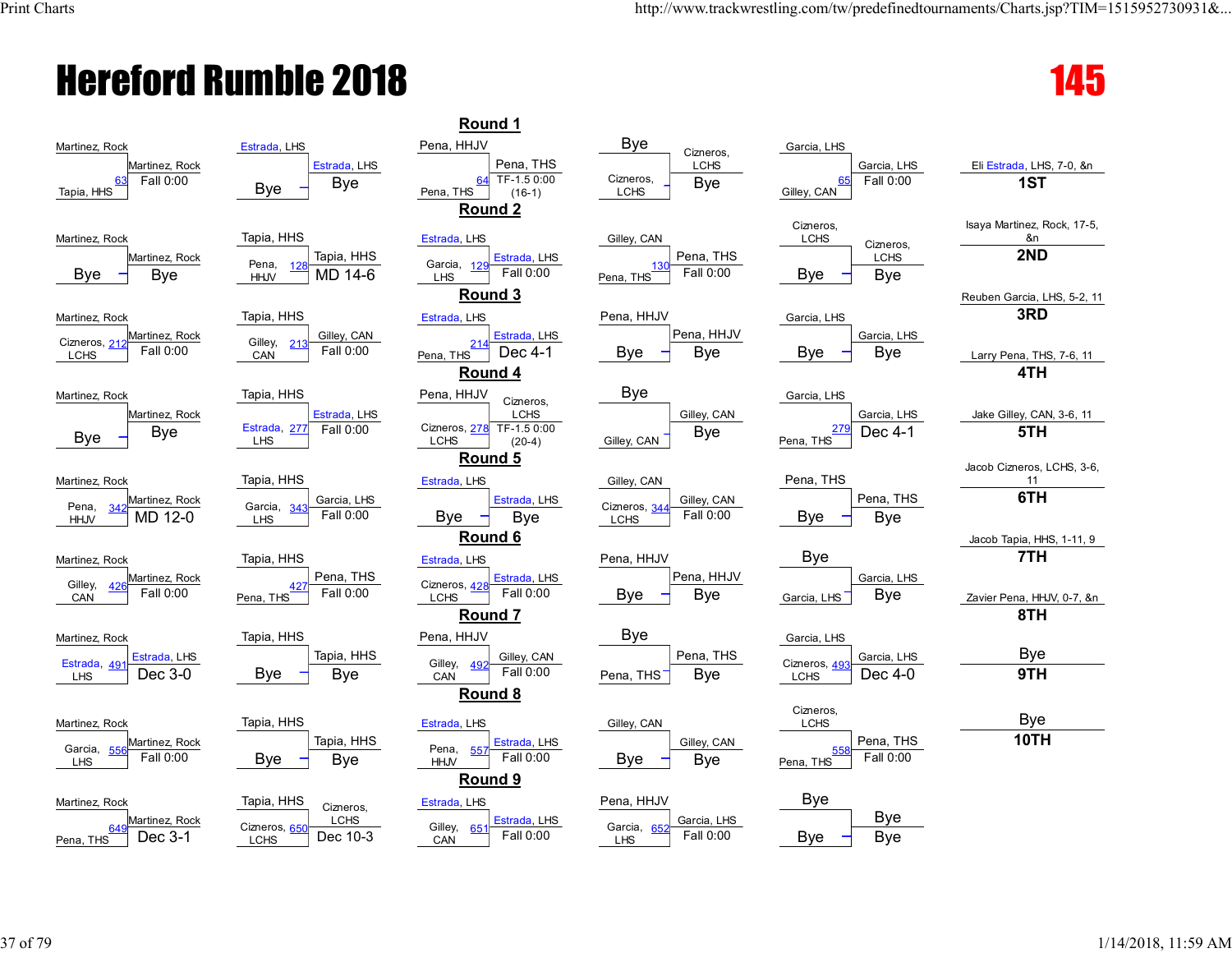



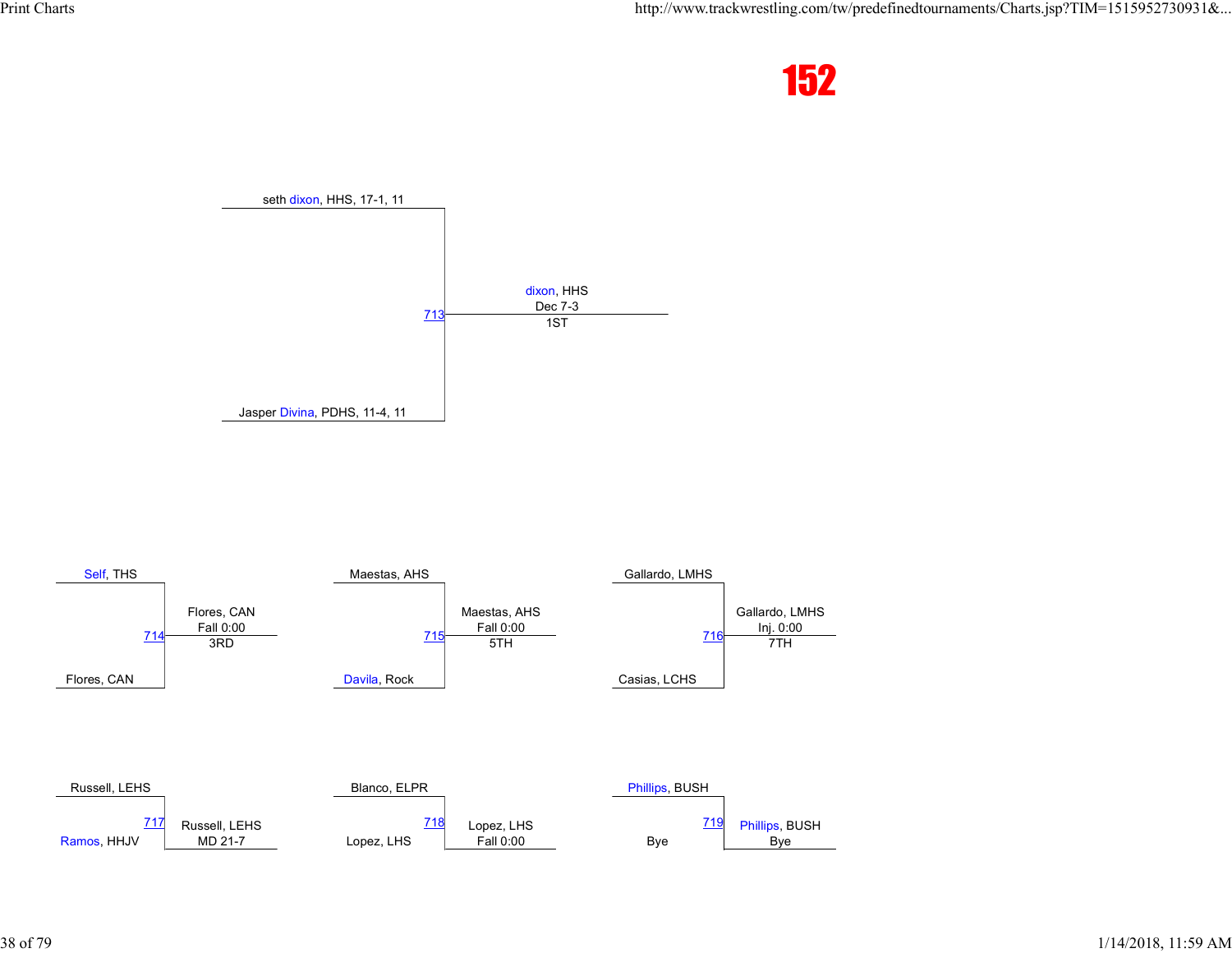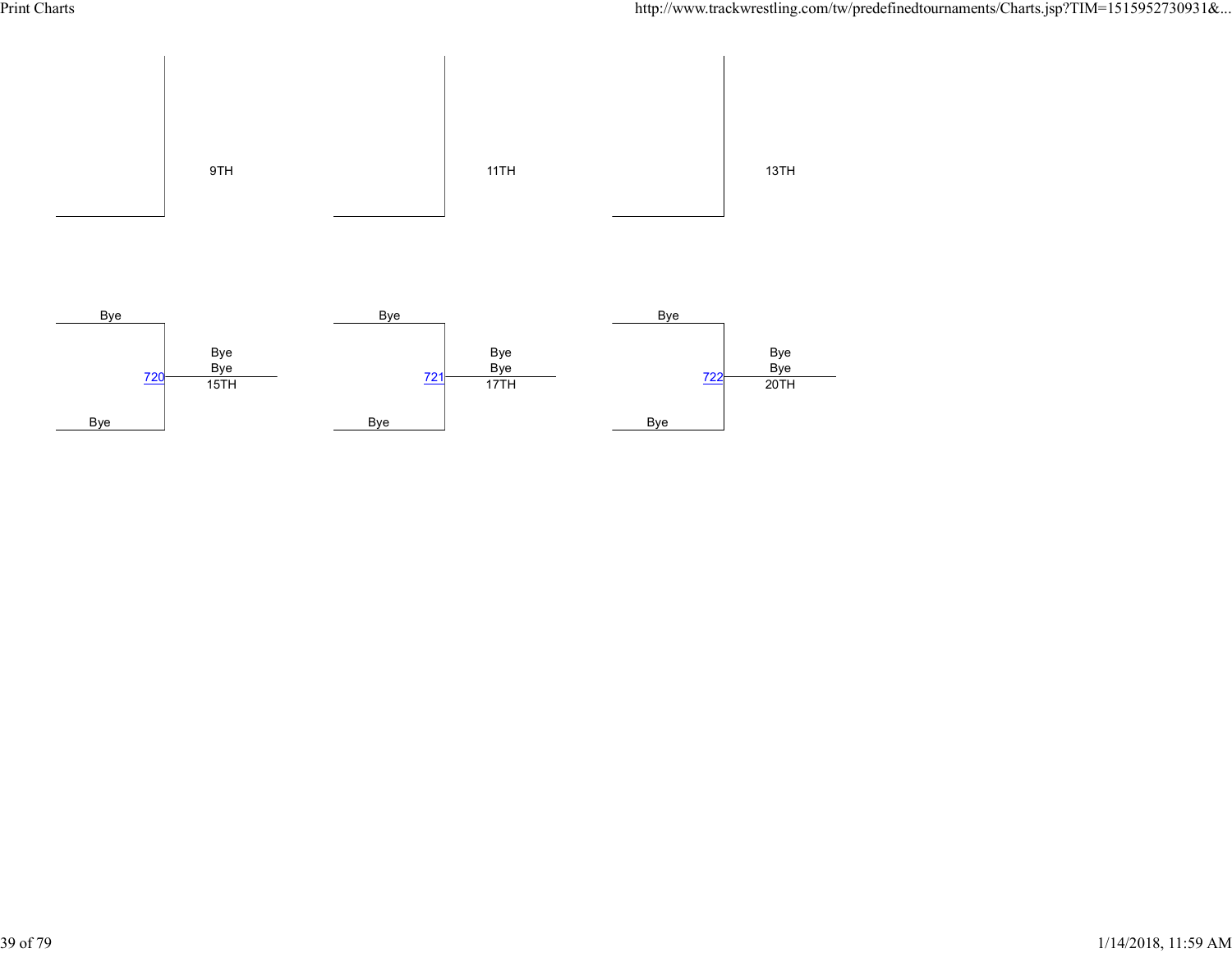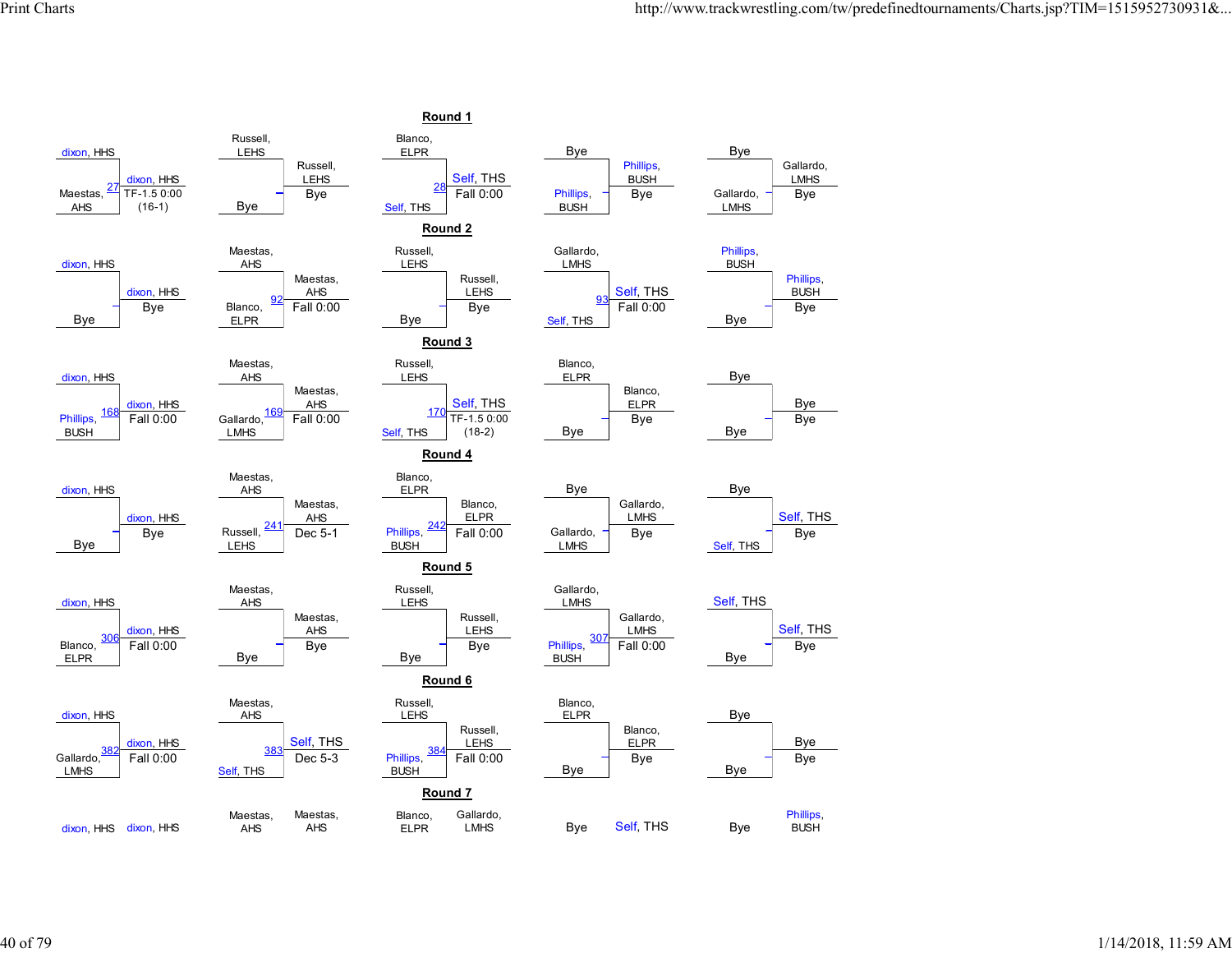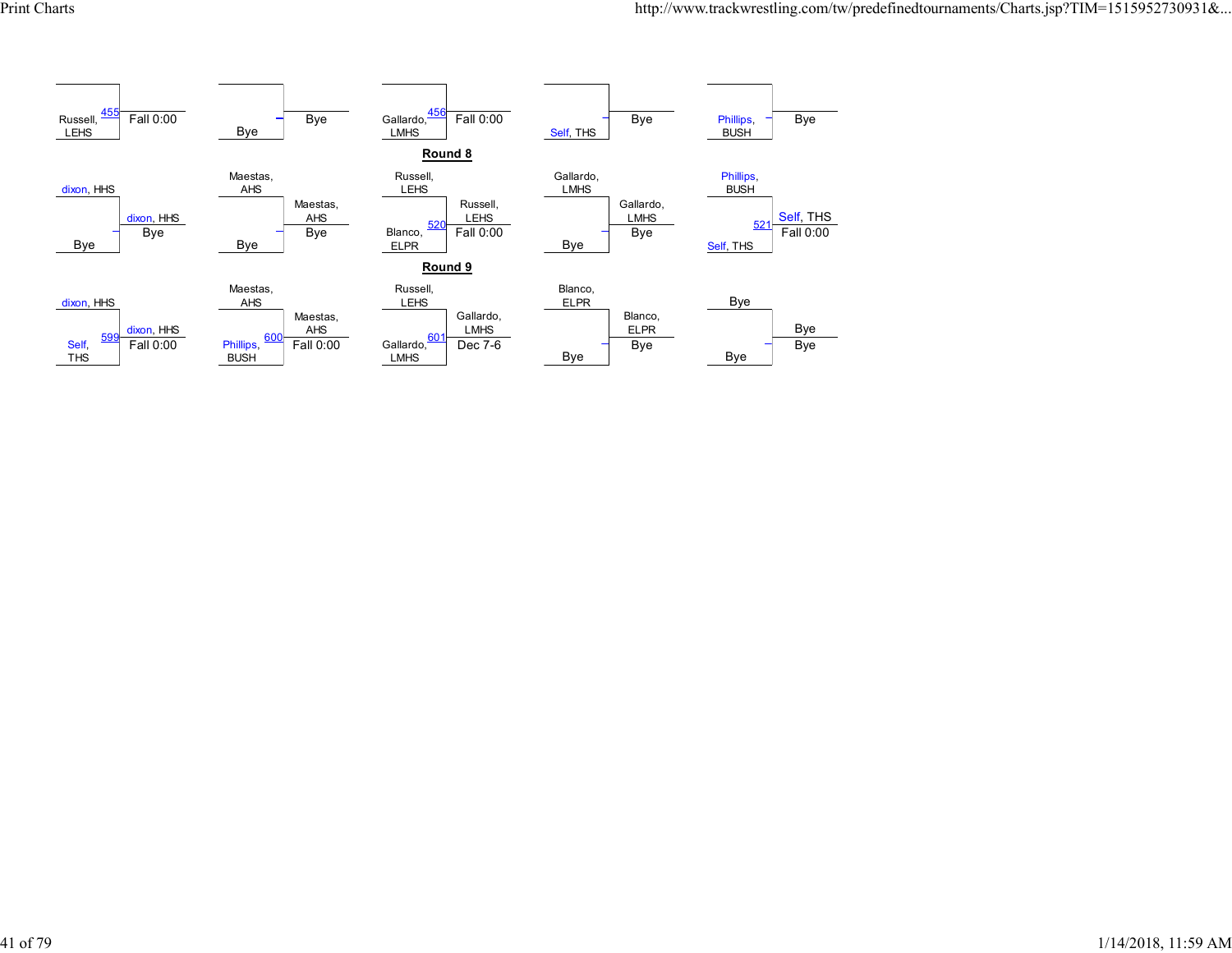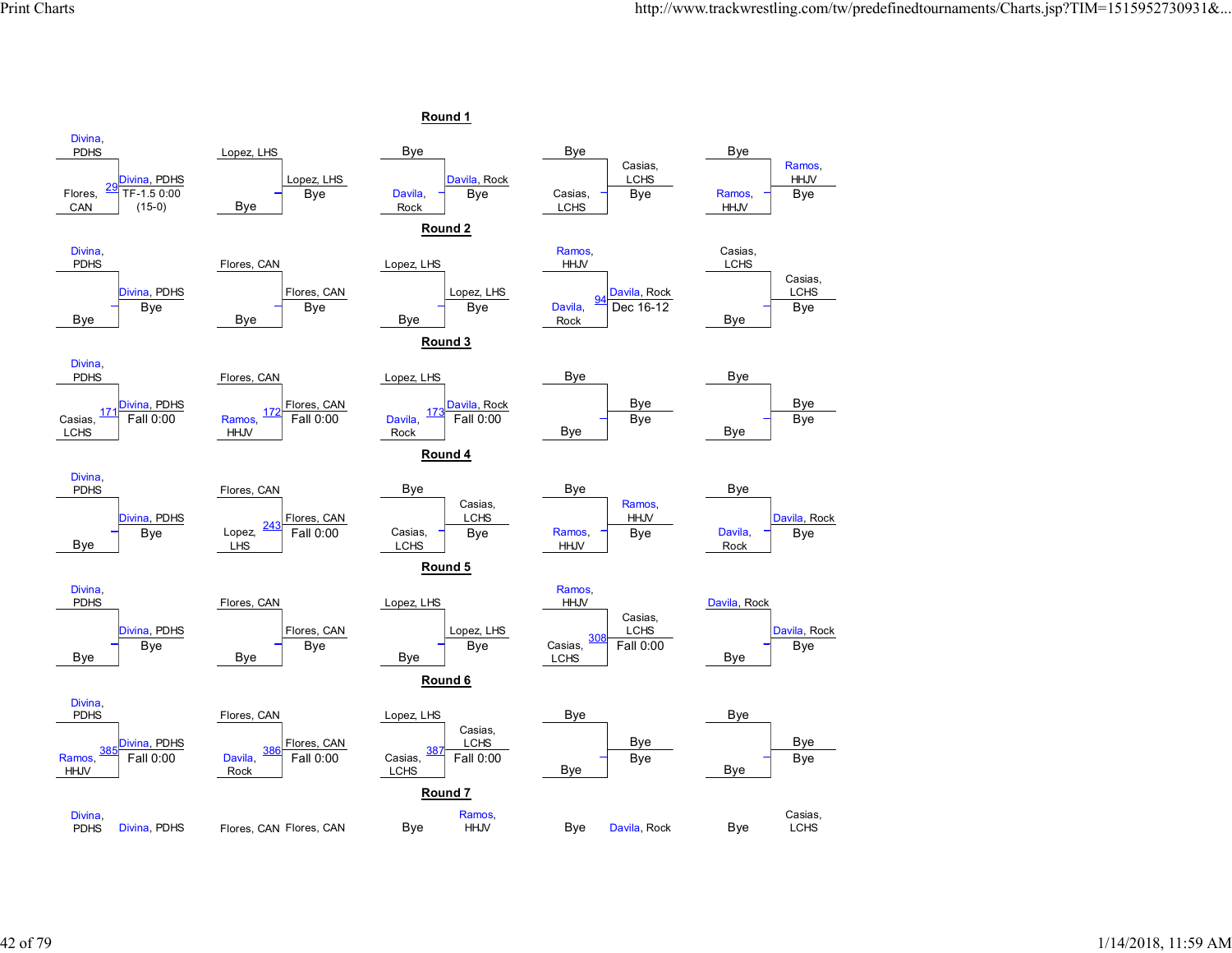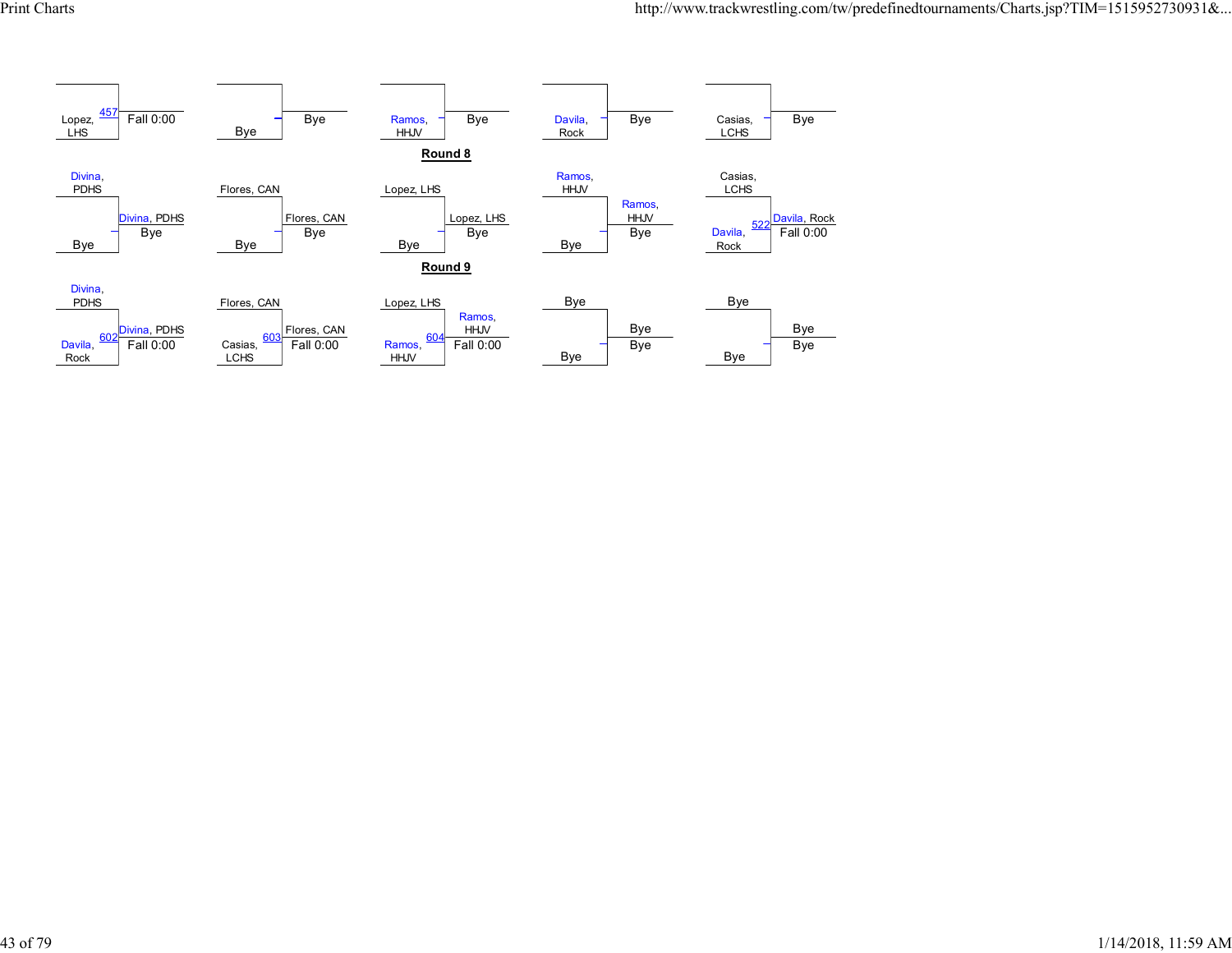



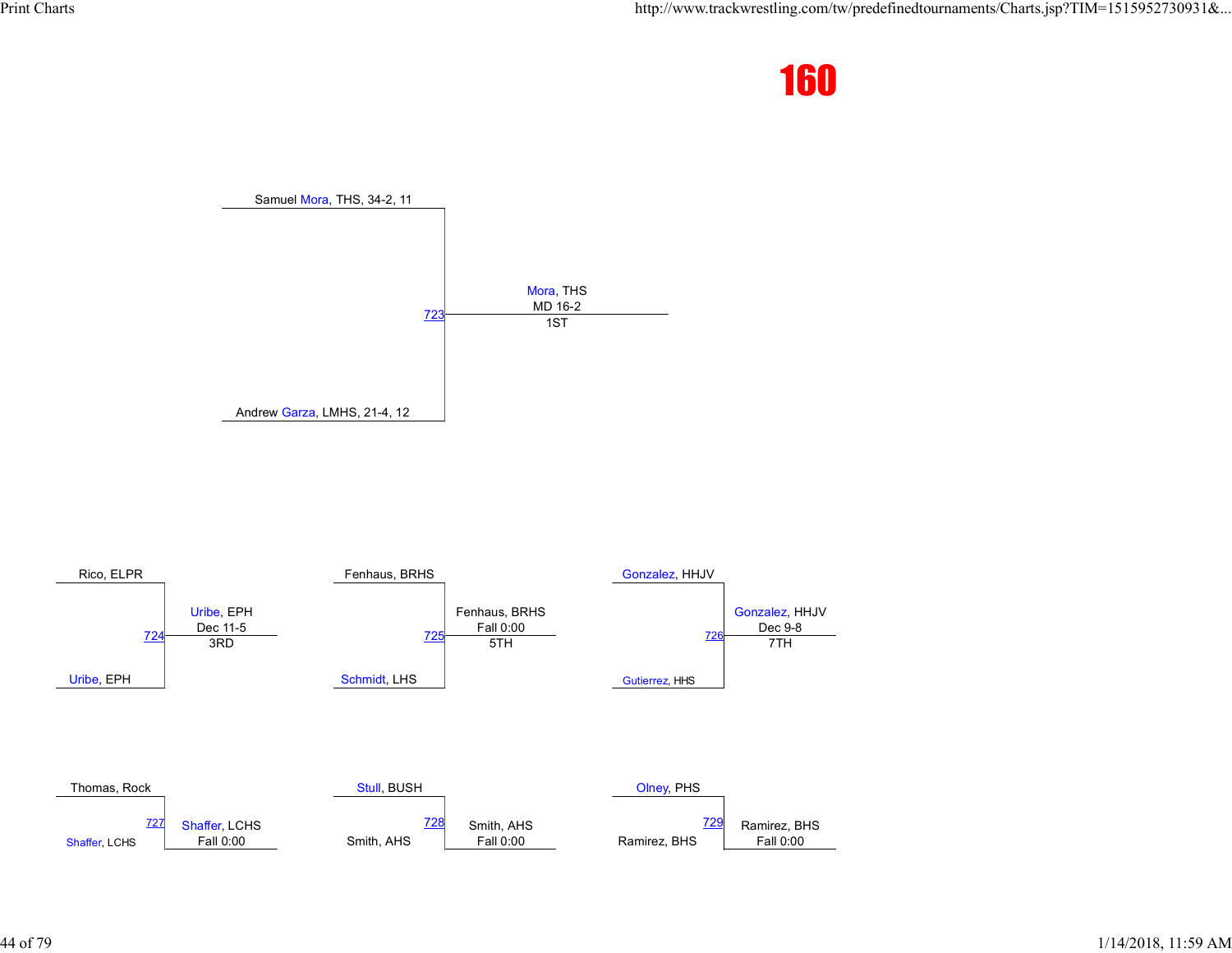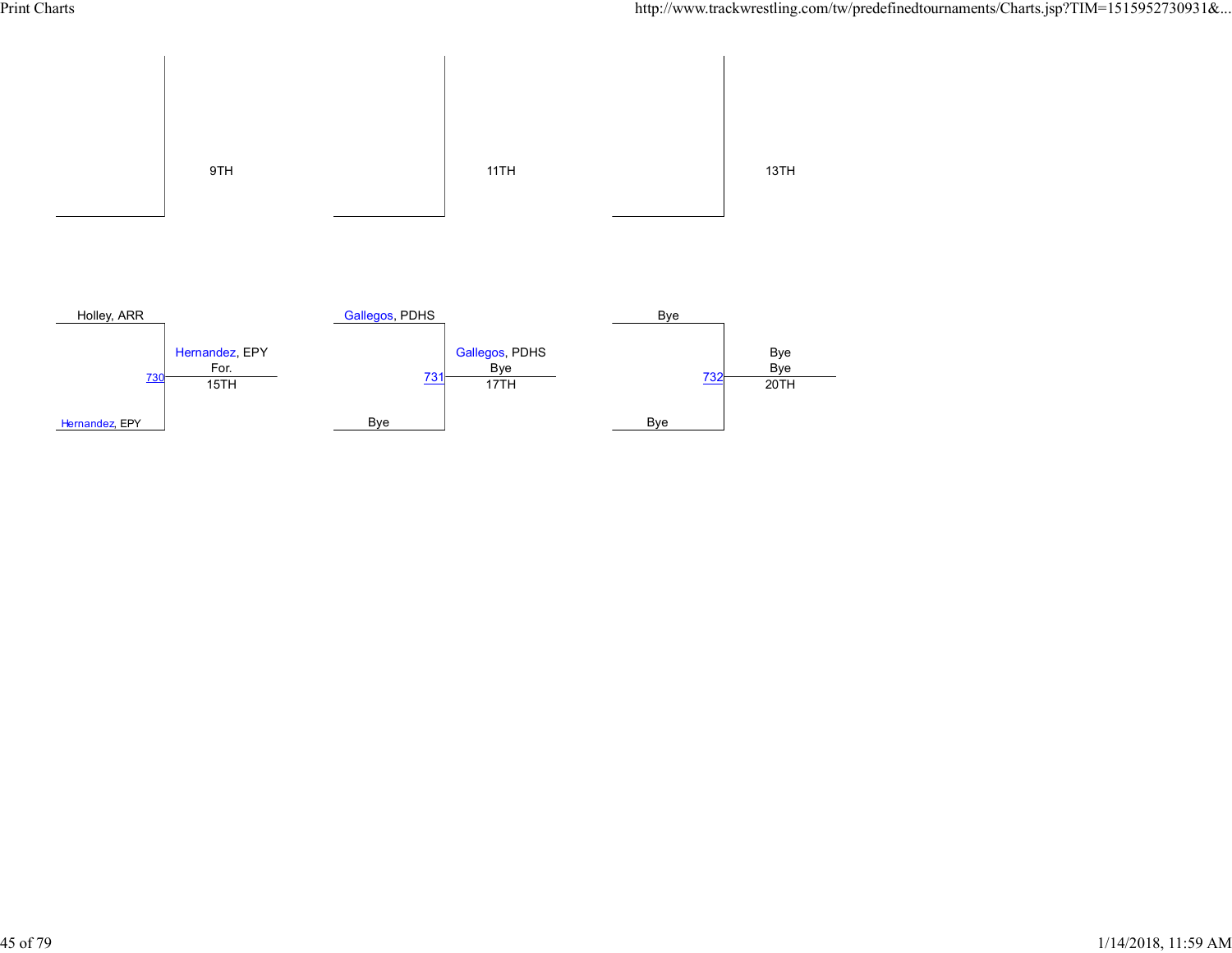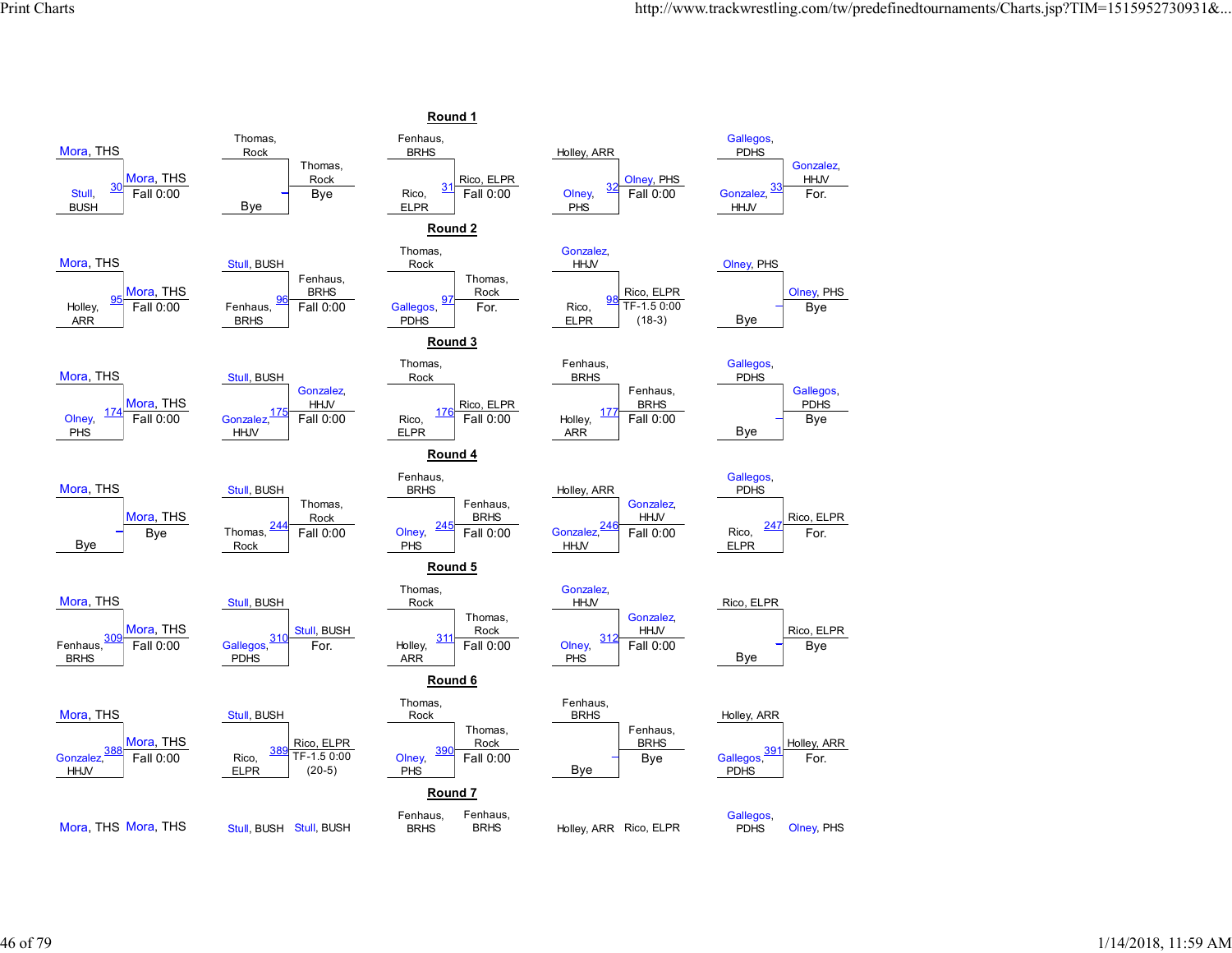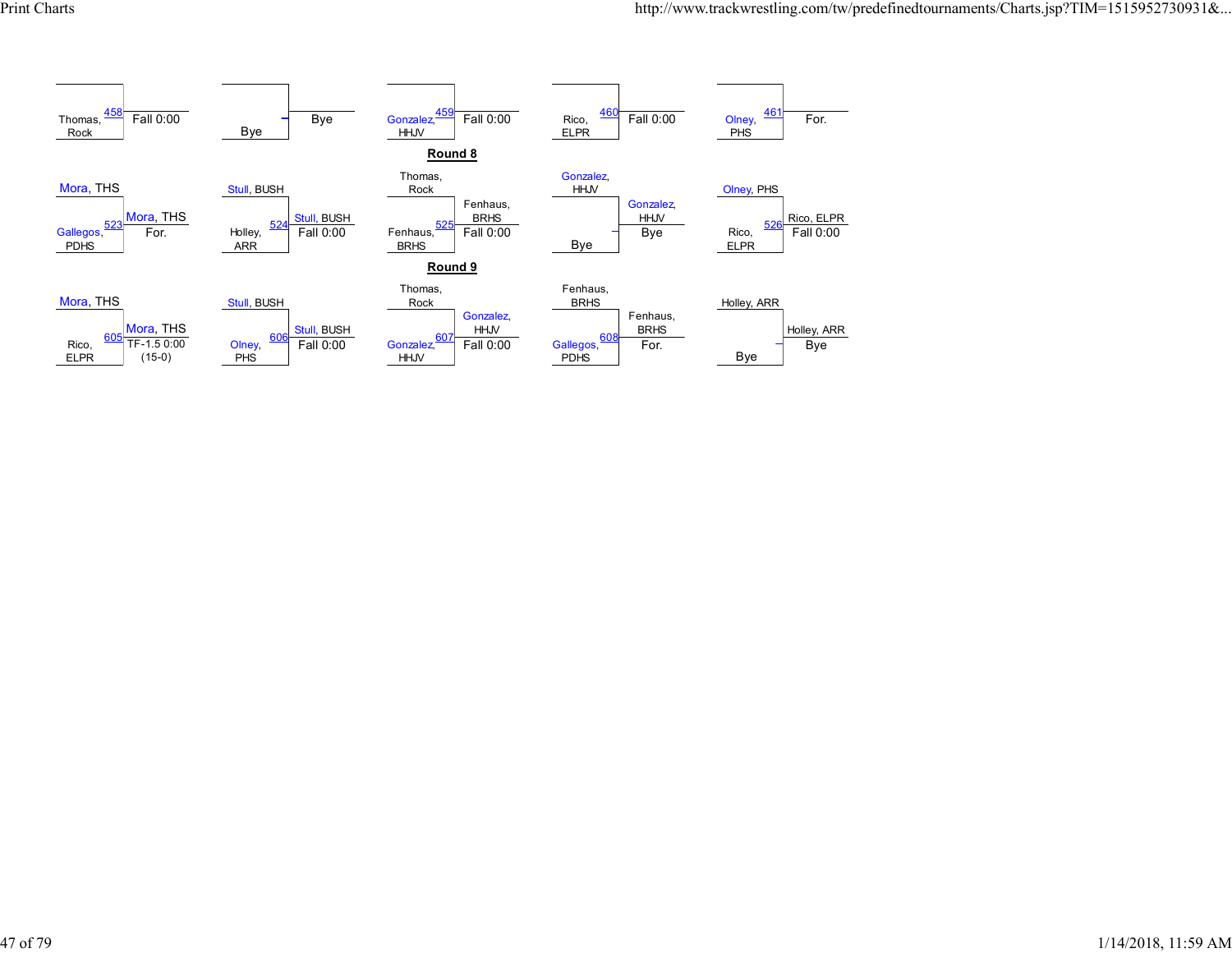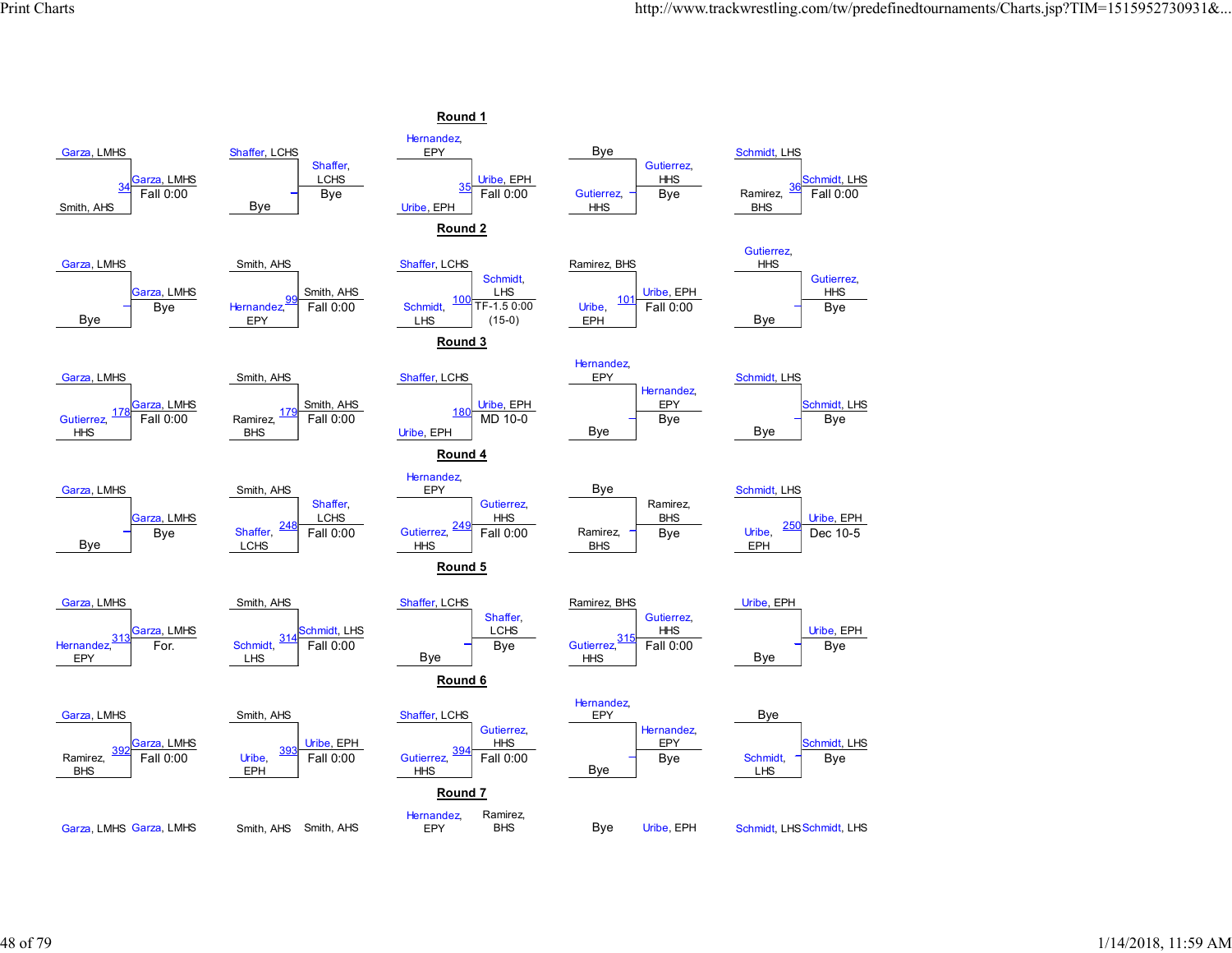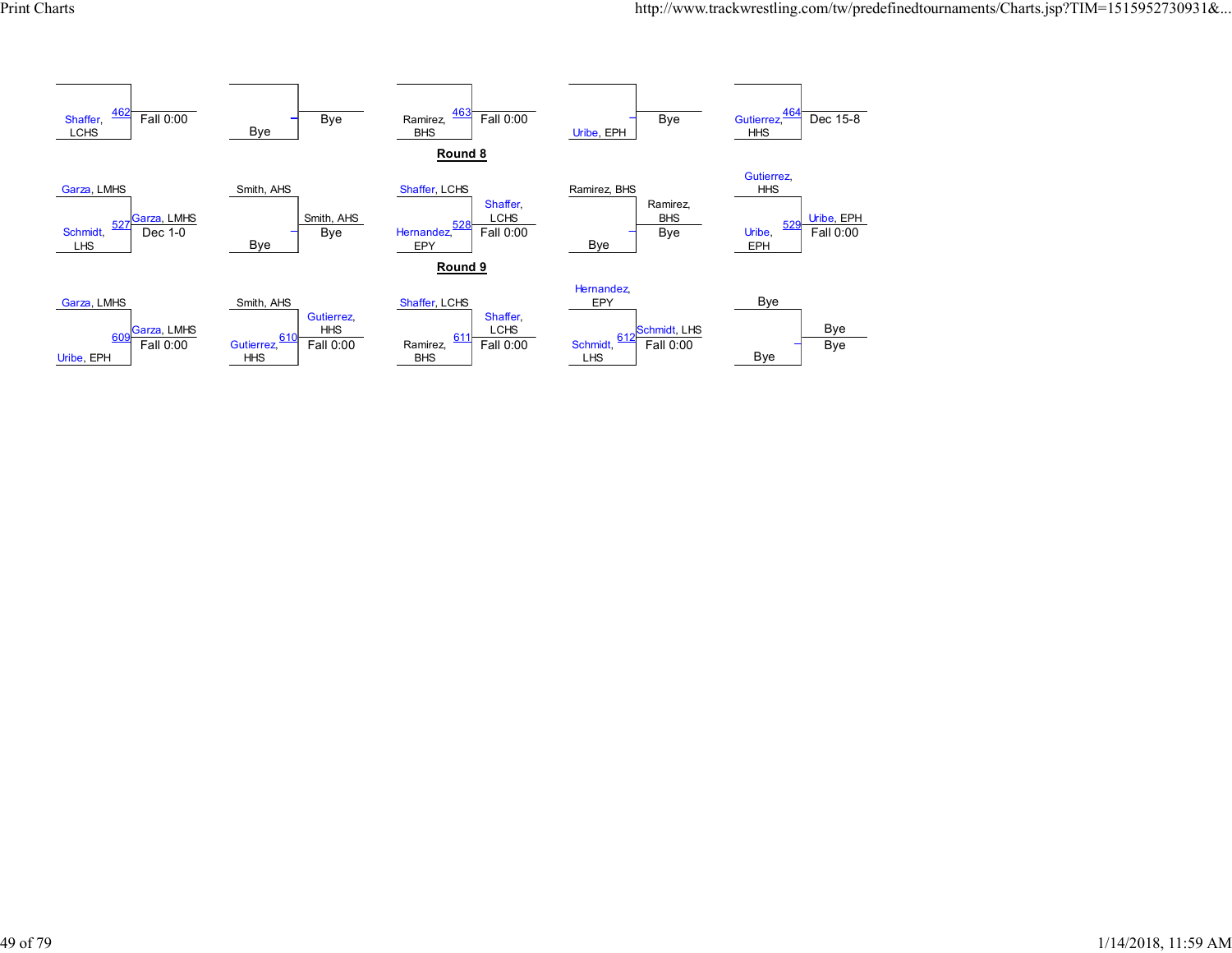



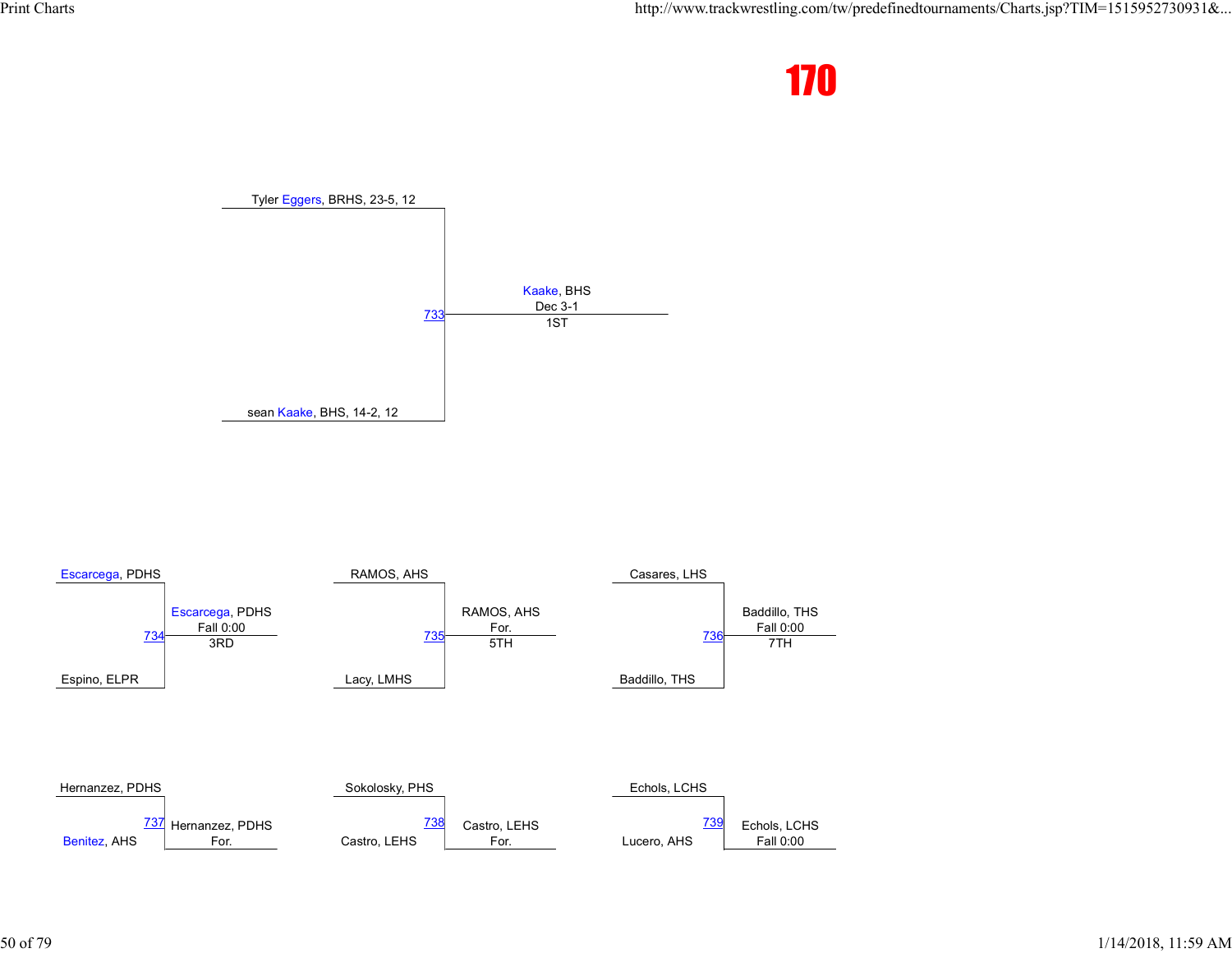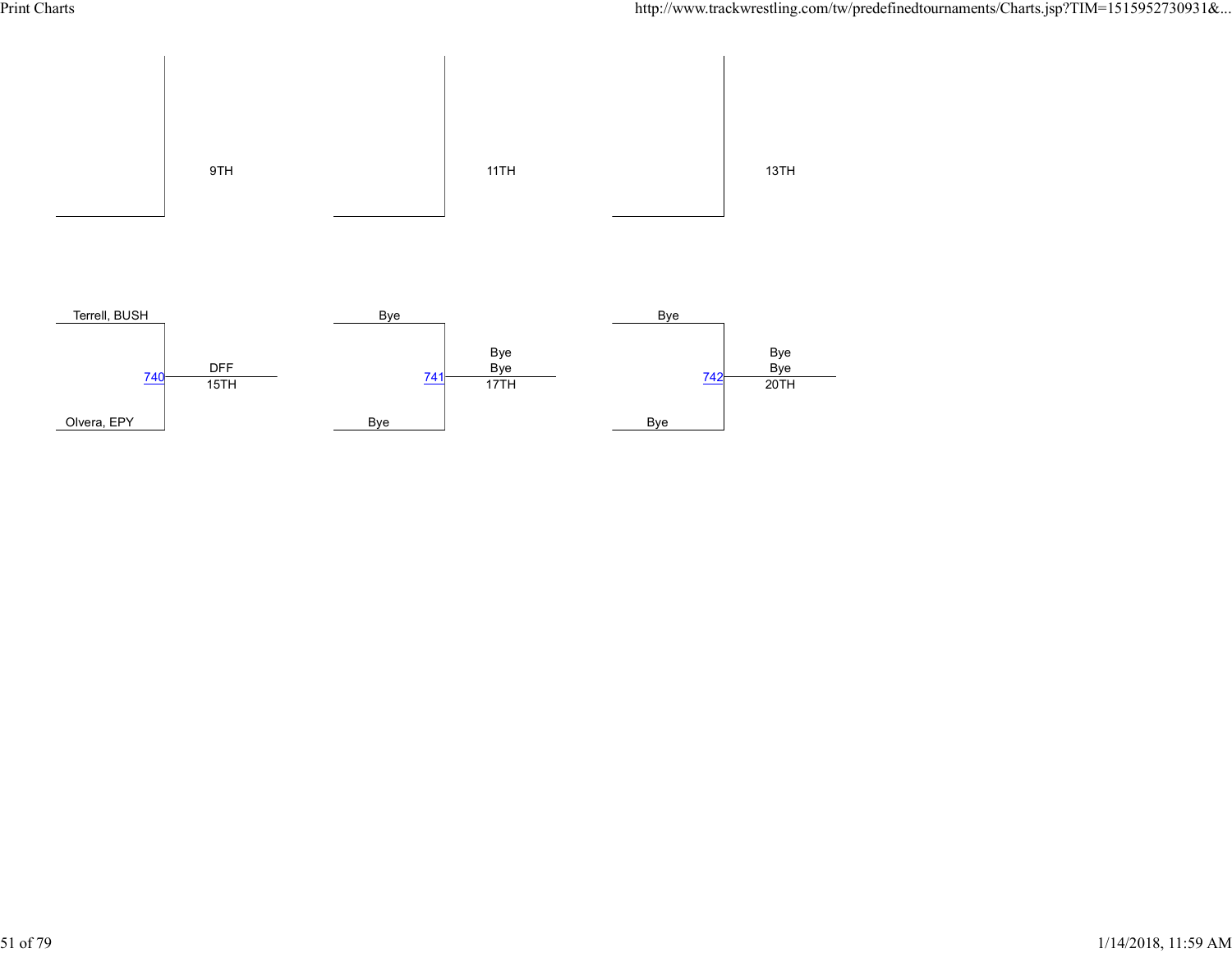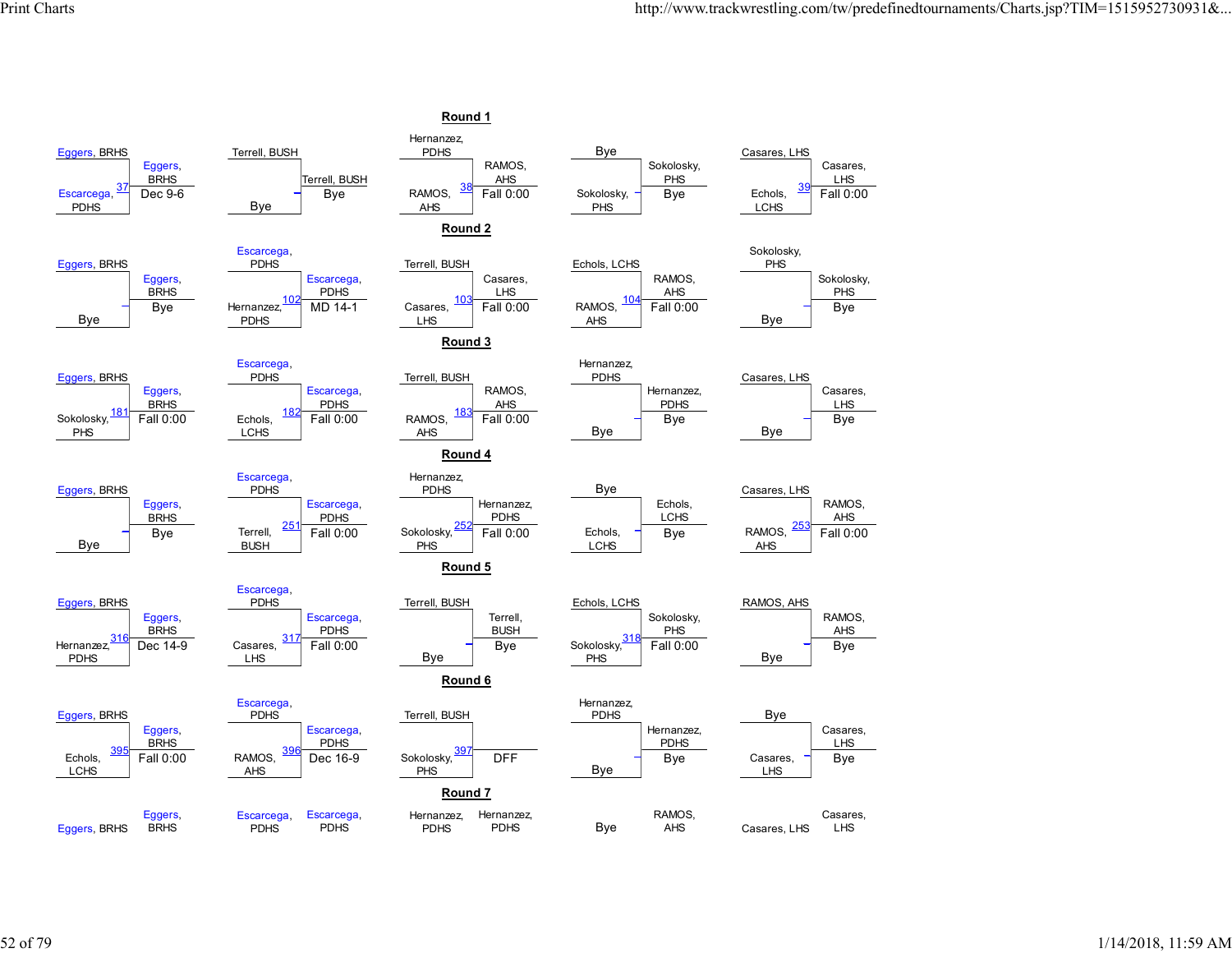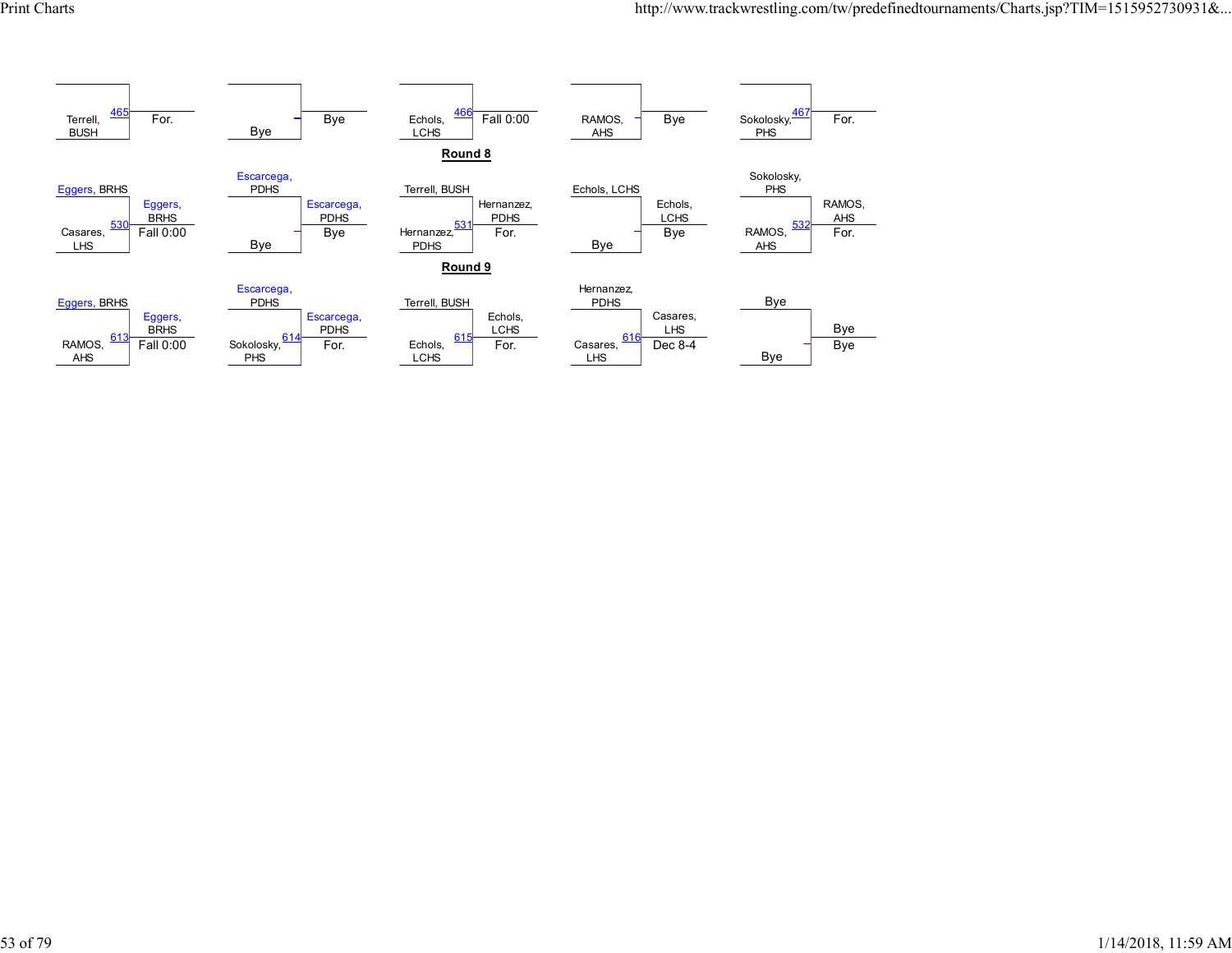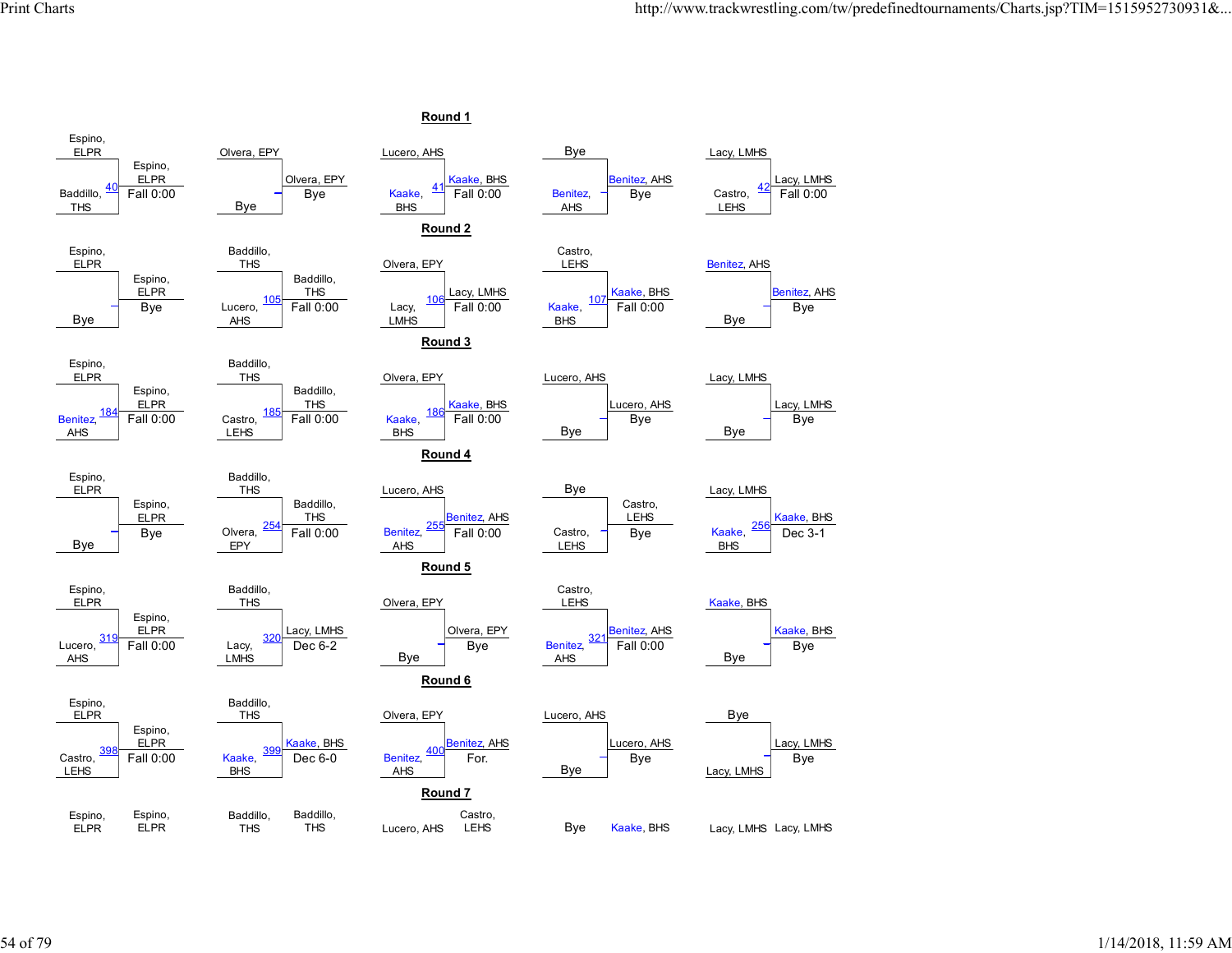![](_page_54_Figure_2.jpeg)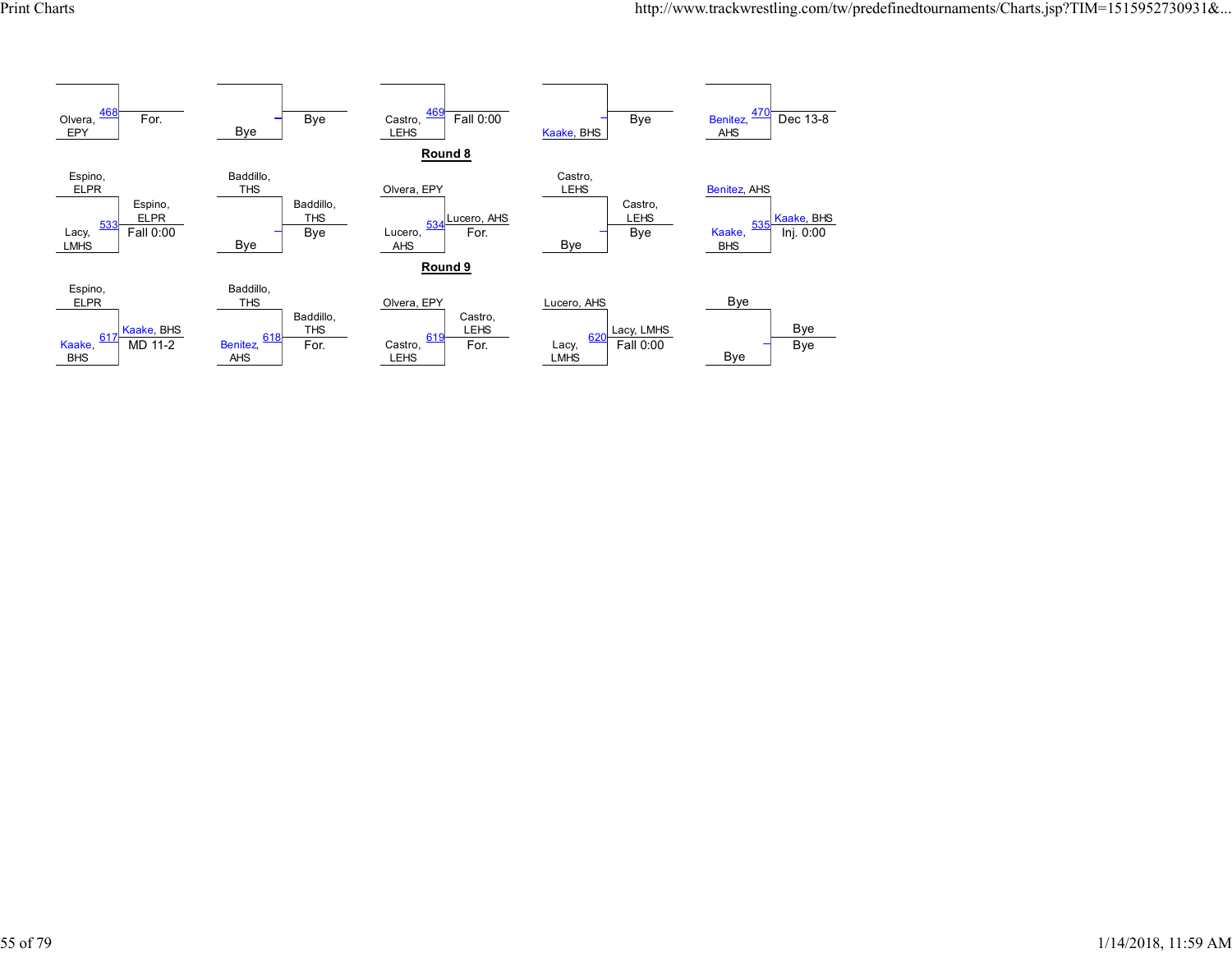![](_page_55_Picture_2.jpeg)

![](_page_55_Figure_3.jpeg)

![](_page_55_Figure_4.jpeg)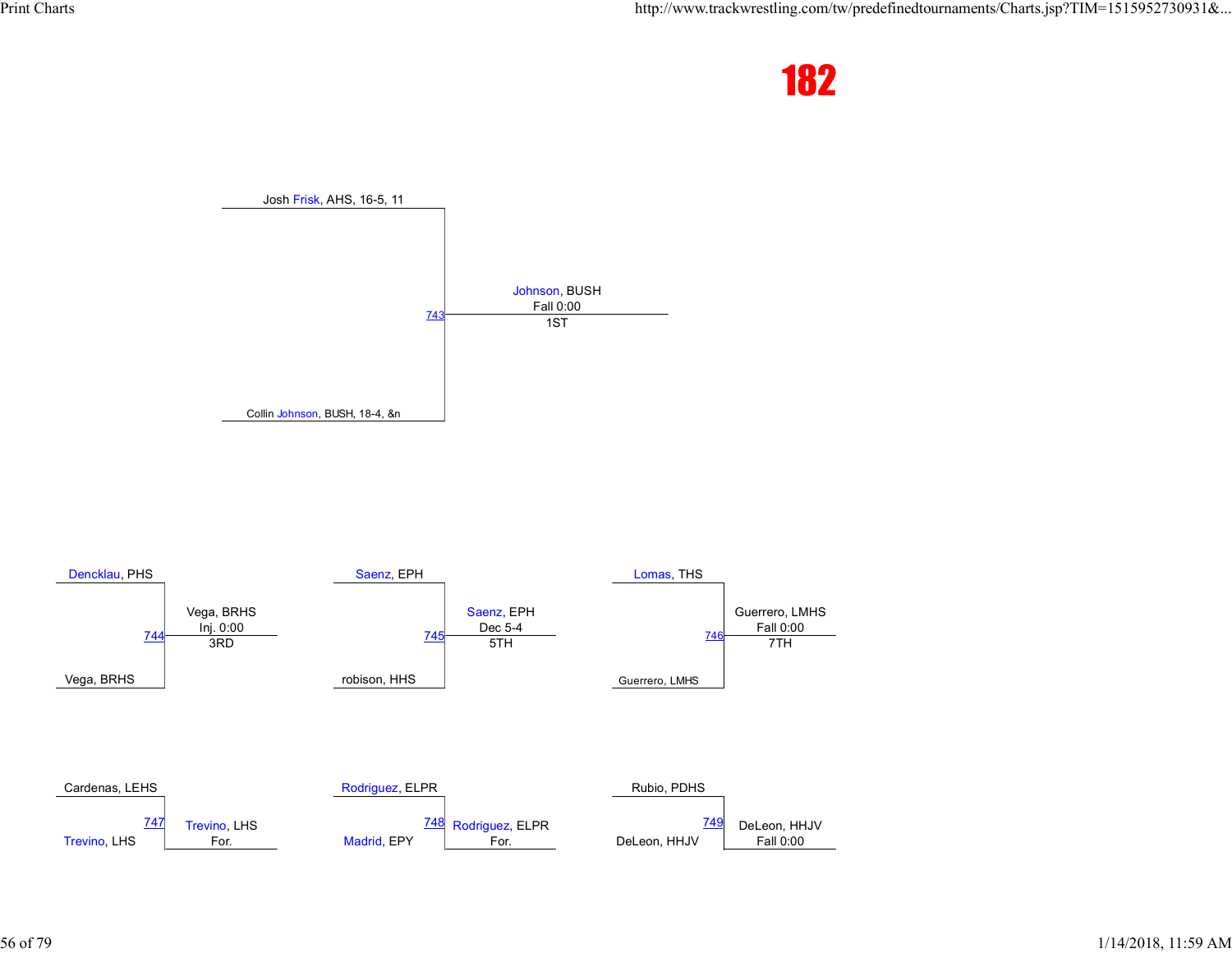![](_page_56_Figure_2.jpeg)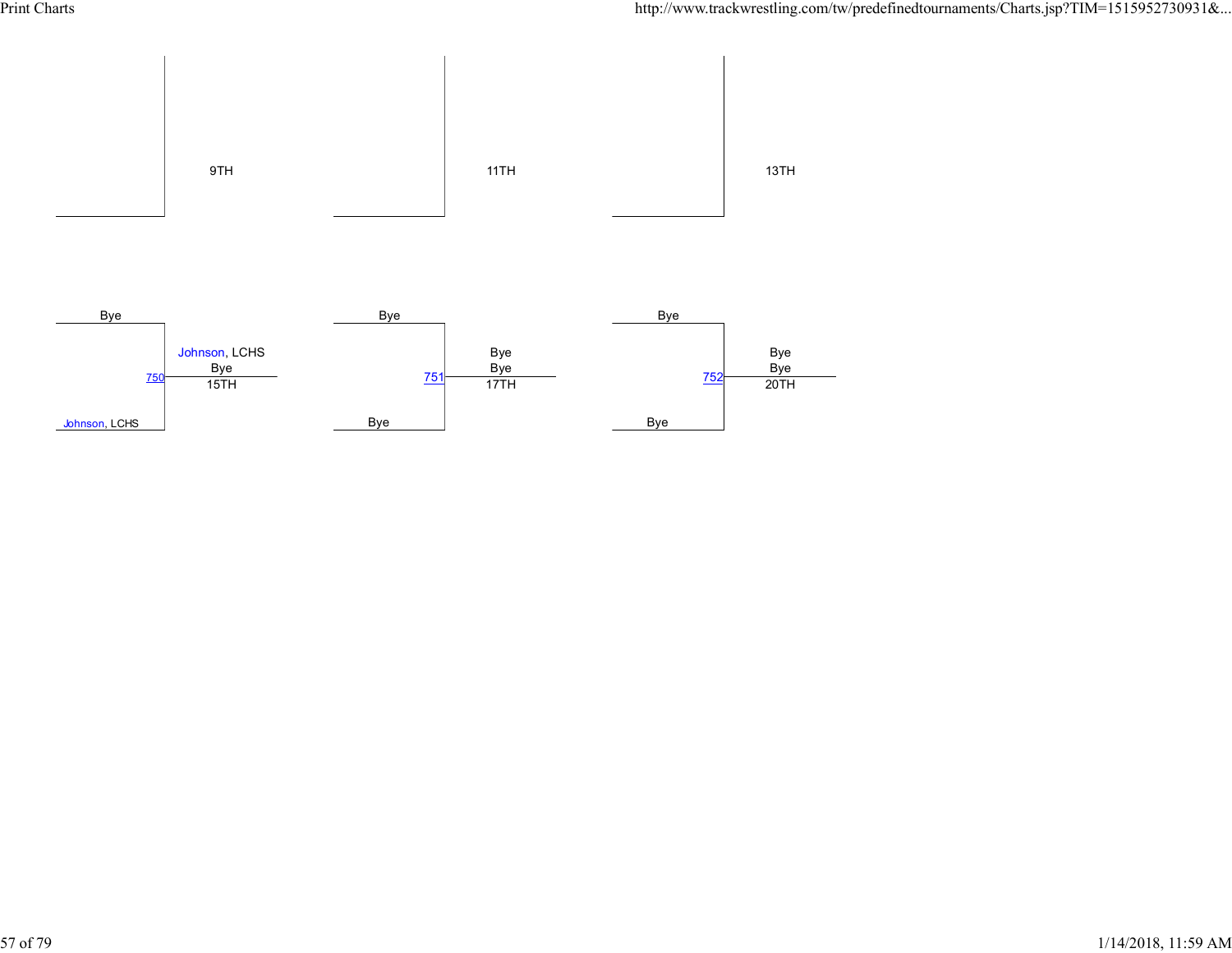![](_page_57_Figure_2.jpeg)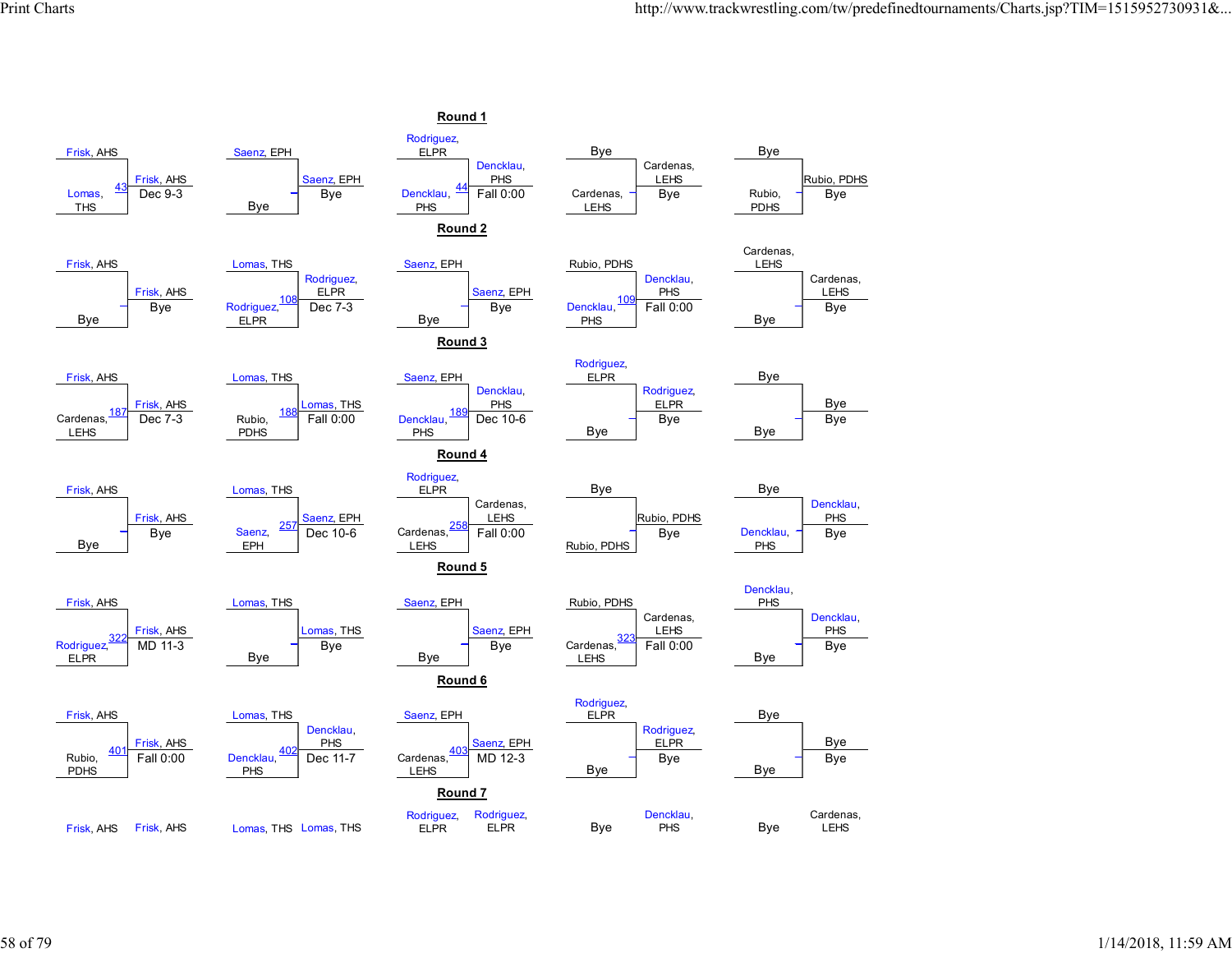![](_page_58_Figure_2.jpeg)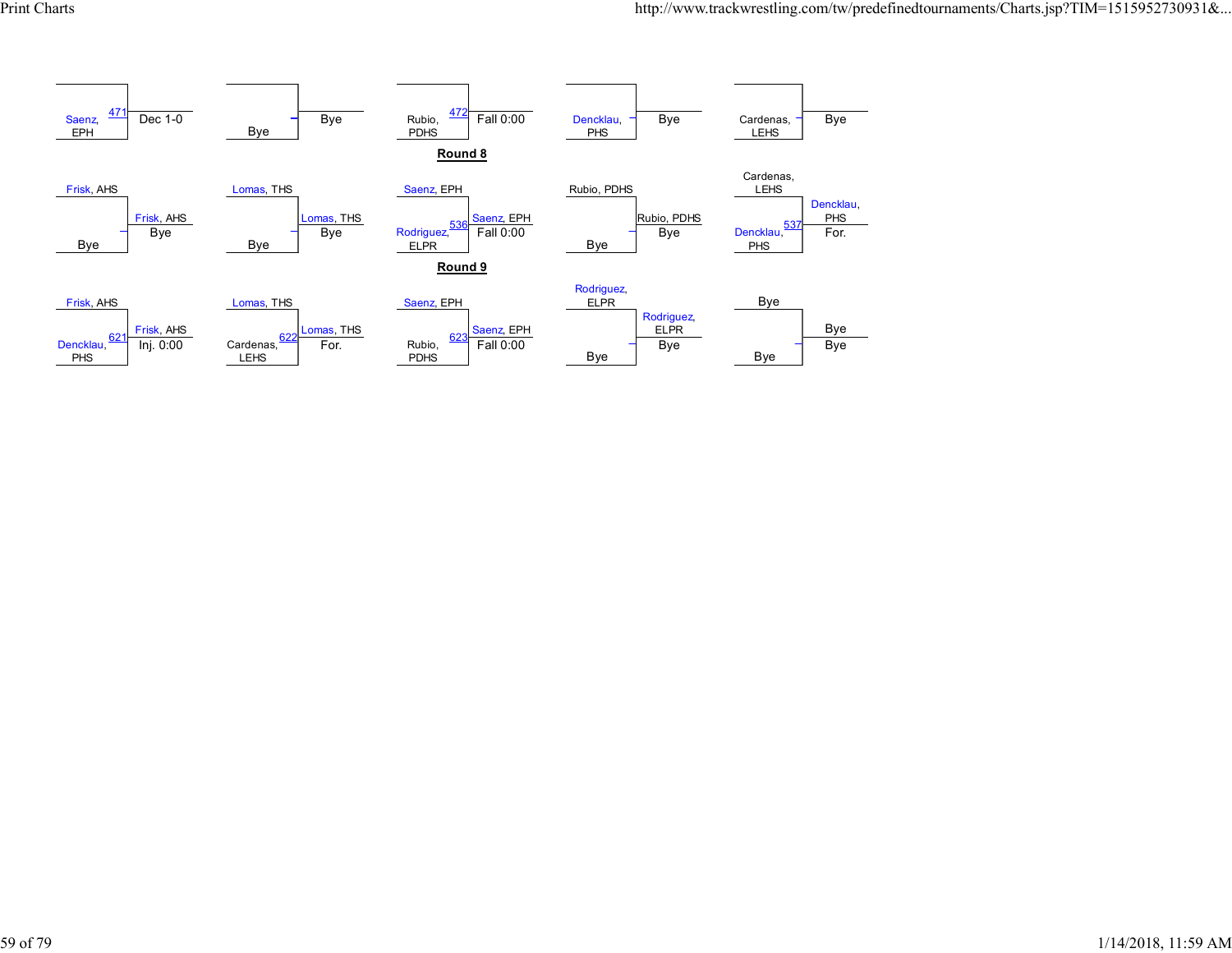![](_page_59_Figure_2.jpeg)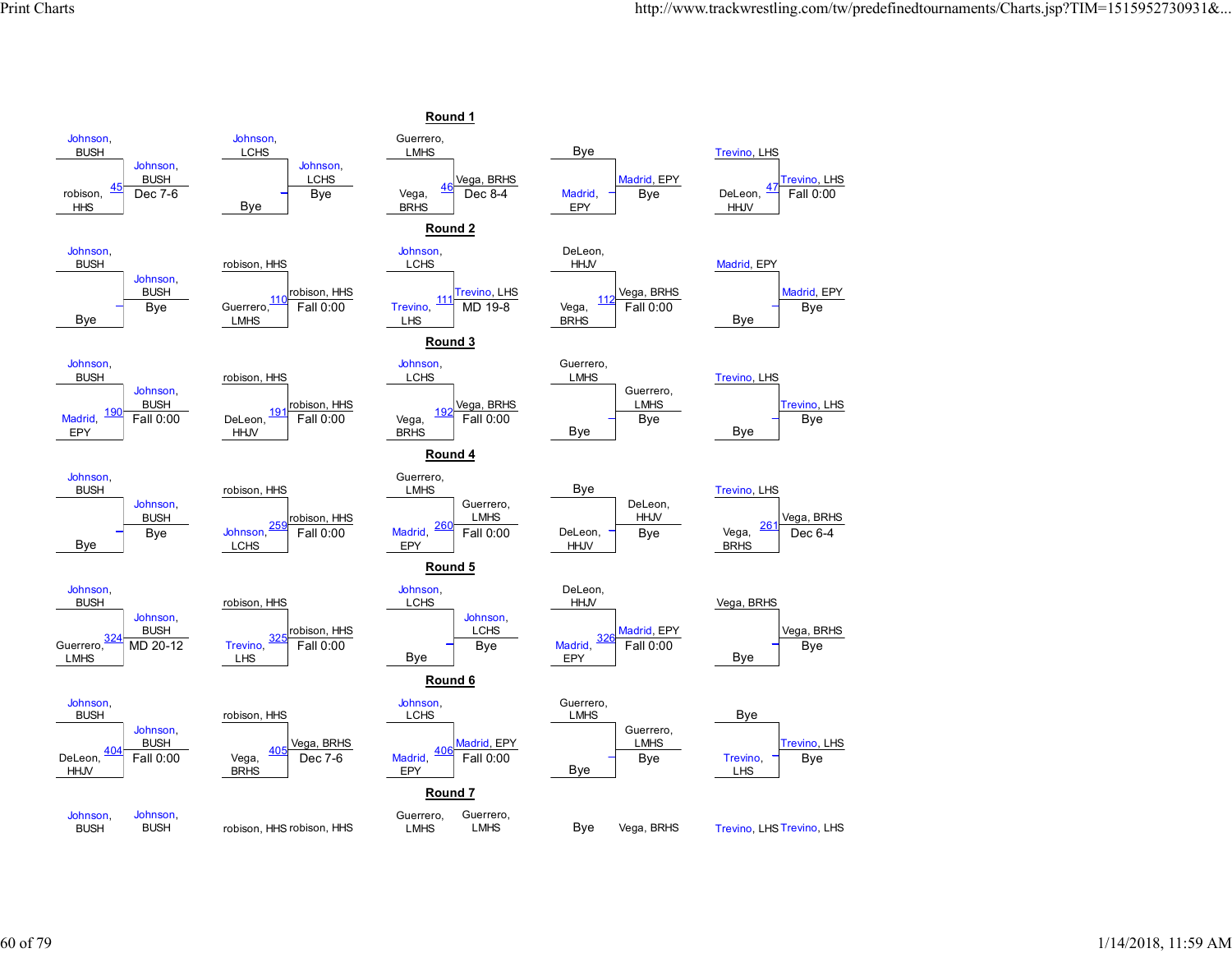![](_page_60_Figure_2.jpeg)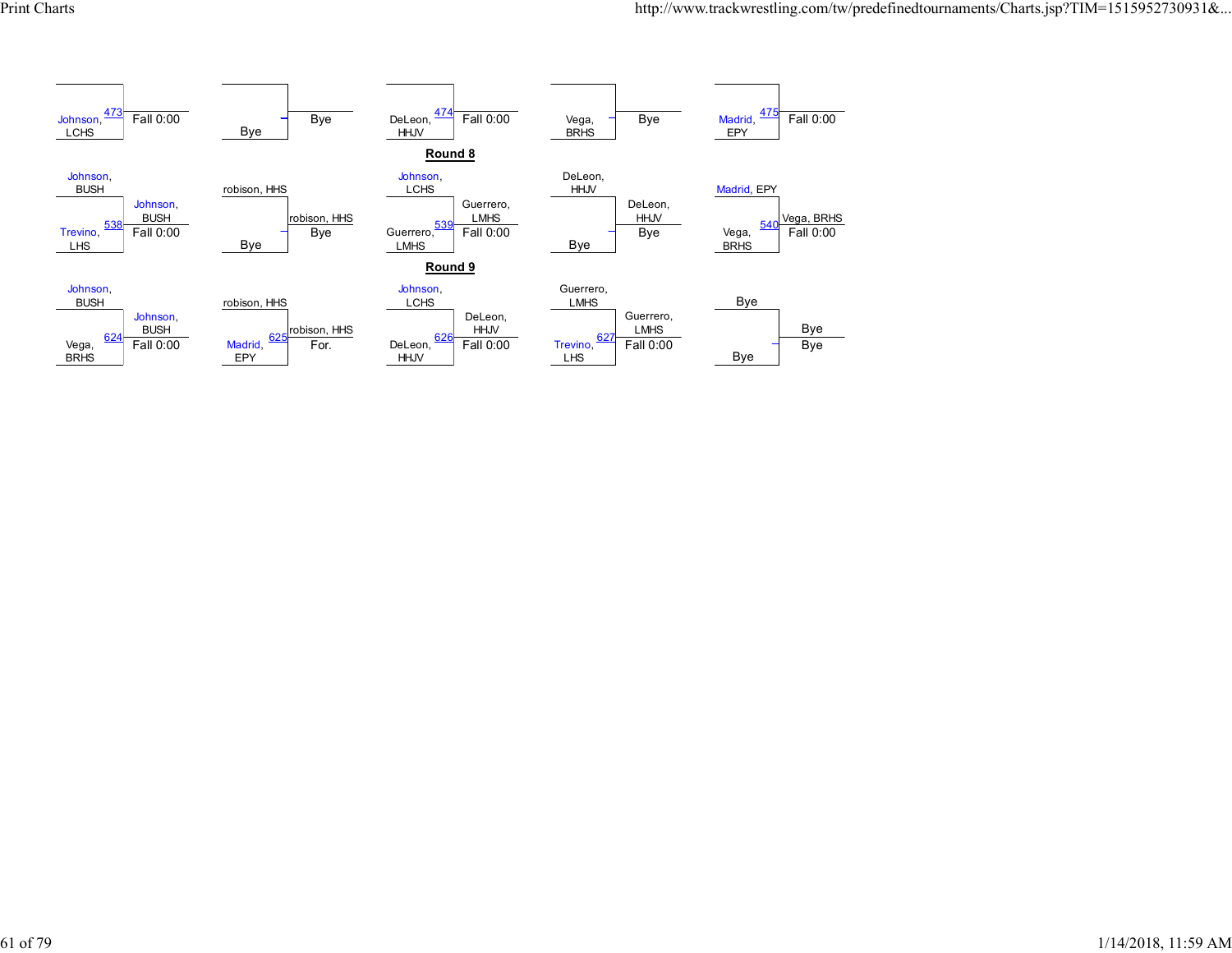![](_page_61_Picture_2.jpeg)

![](_page_61_Figure_3.jpeg)

![](_page_61_Figure_4.jpeg)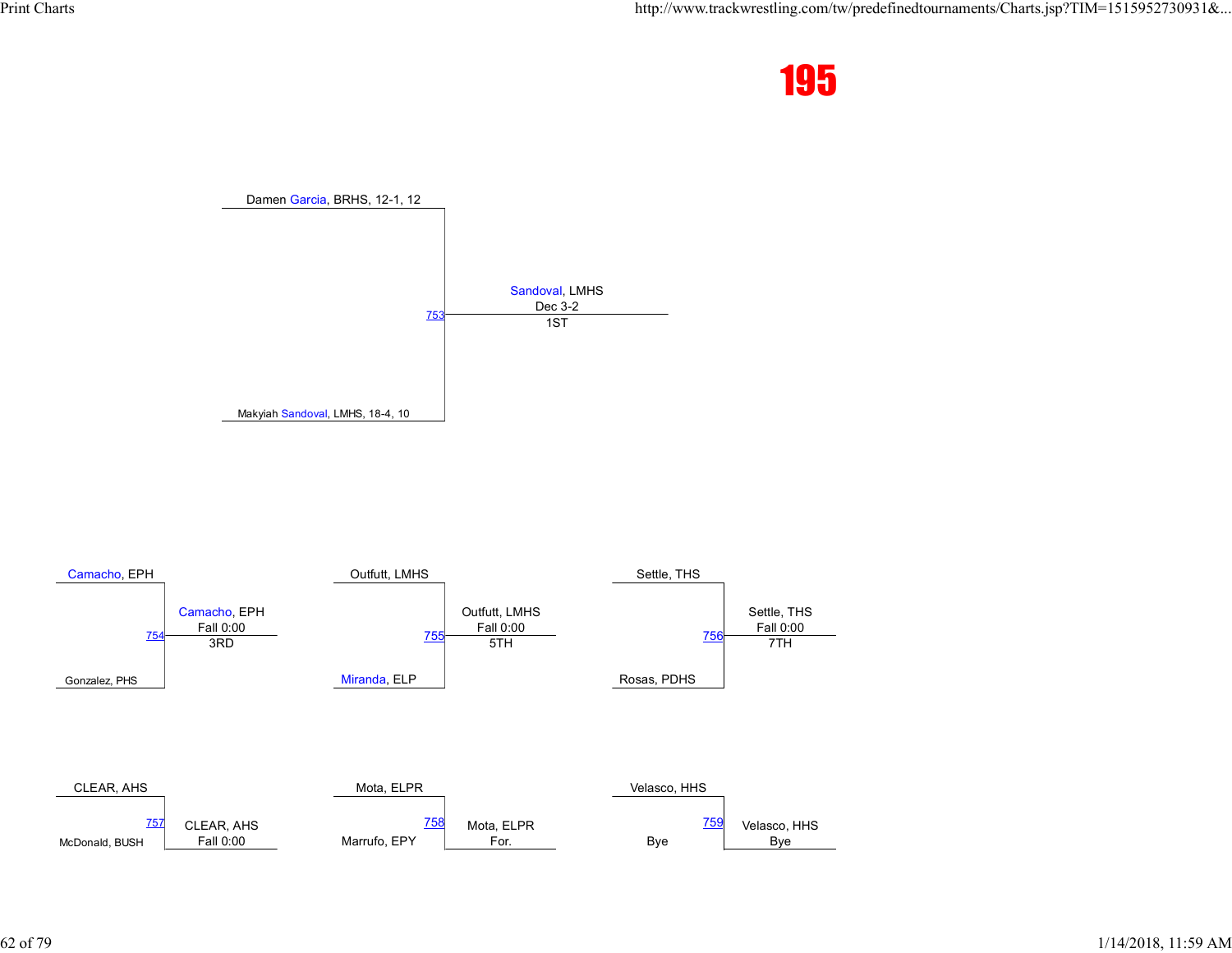![](_page_62_Figure_2.jpeg)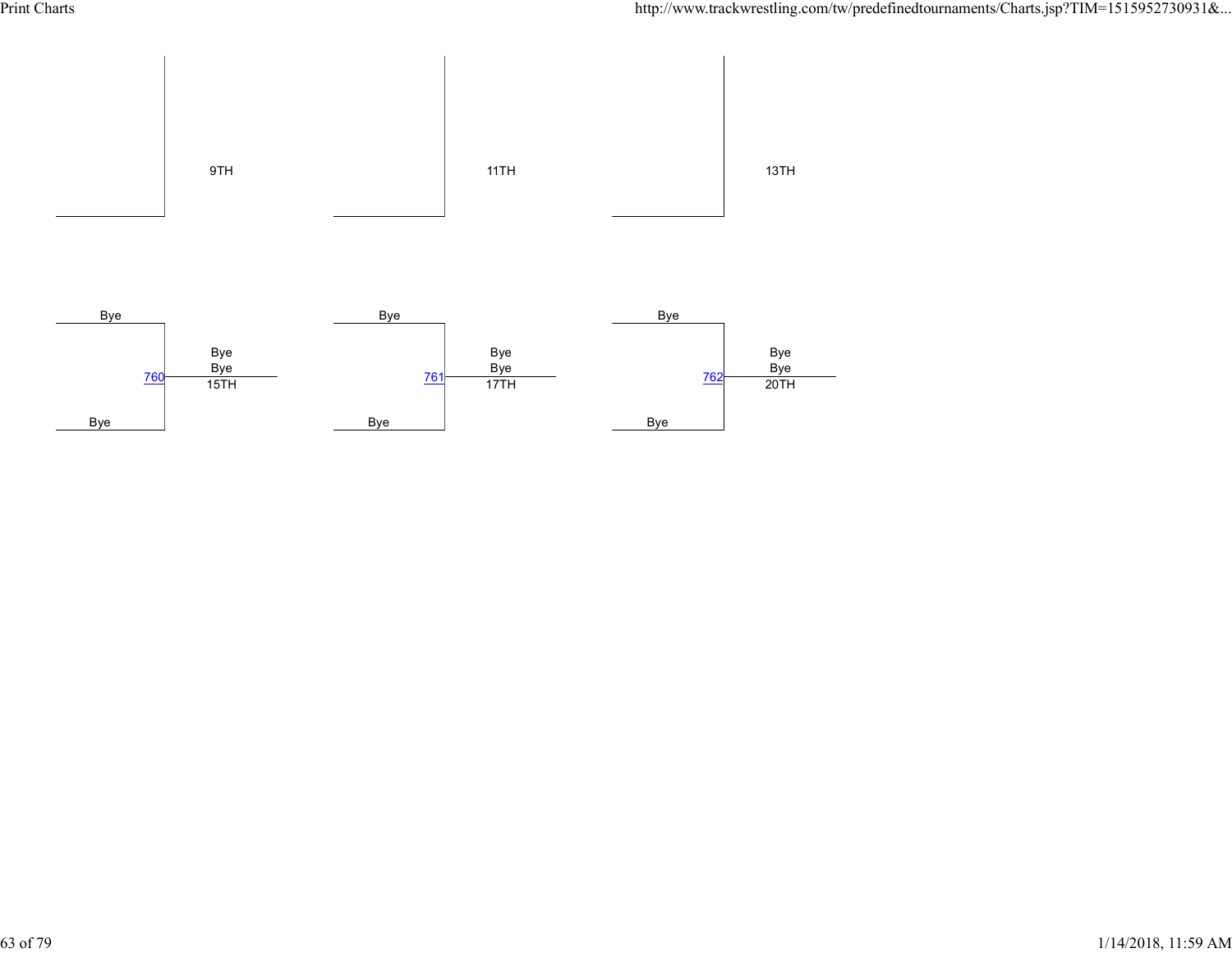![](_page_63_Figure_2.jpeg)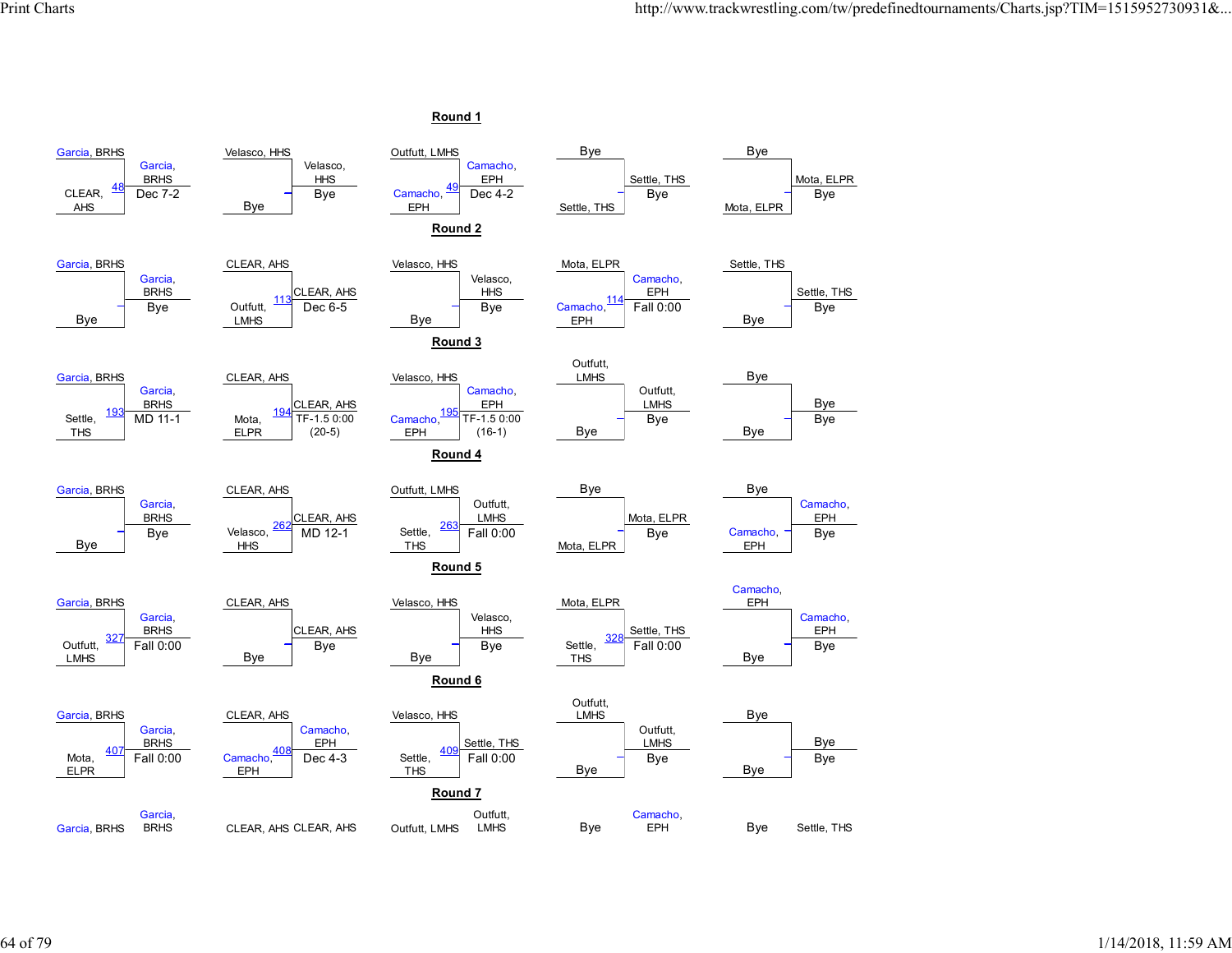![](_page_64_Figure_2.jpeg)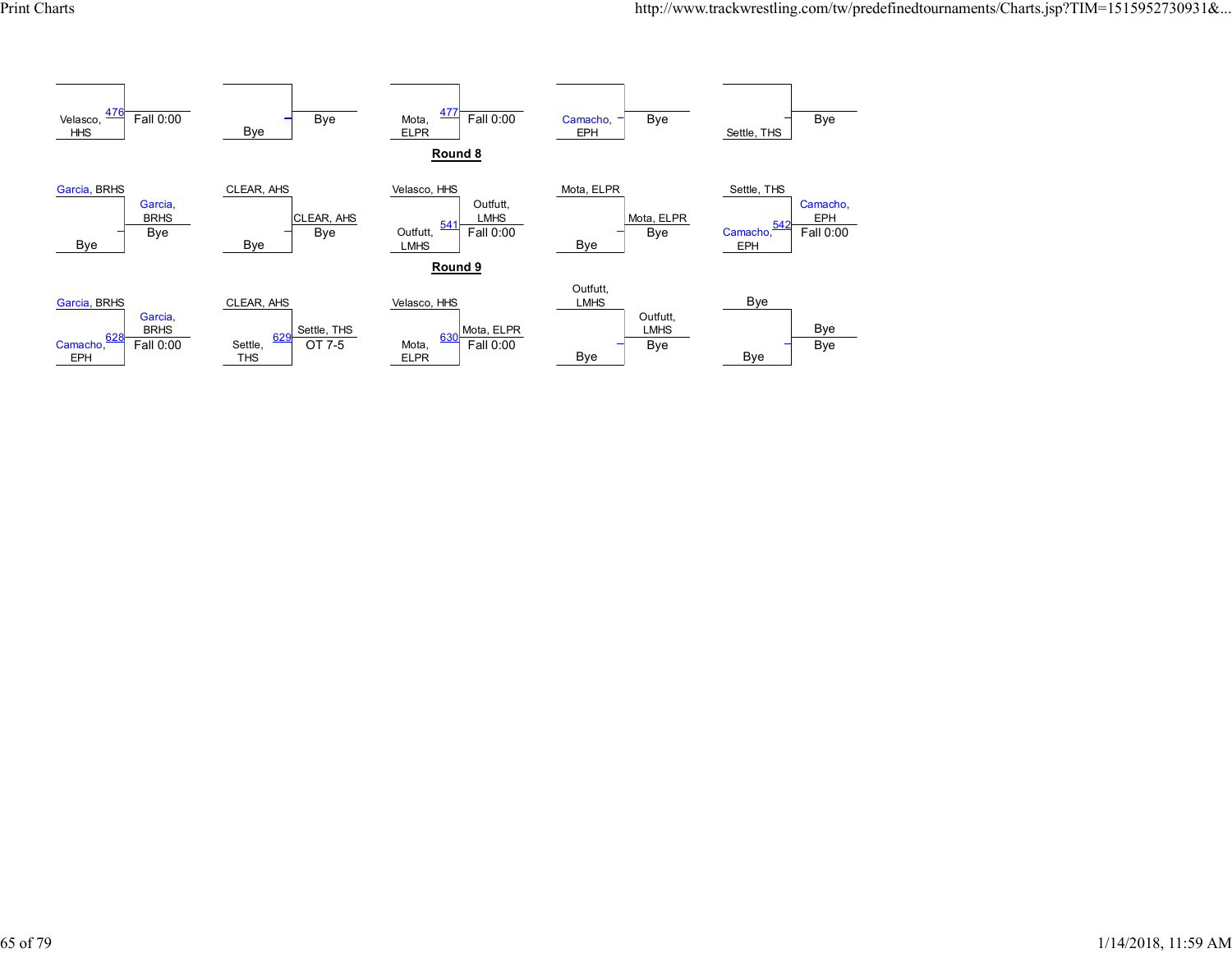![](_page_65_Figure_2.jpeg)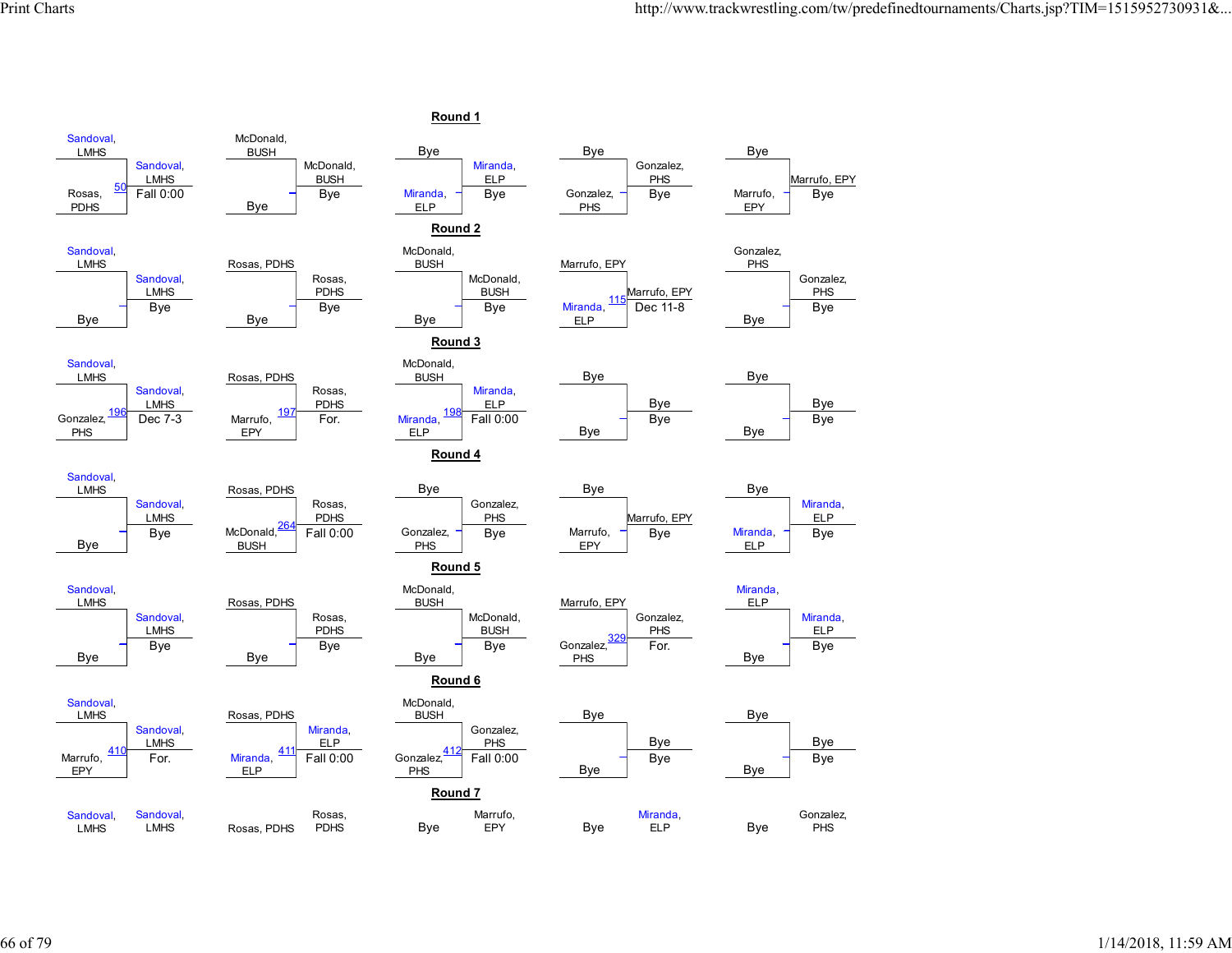![](_page_66_Figure_2.jpeg)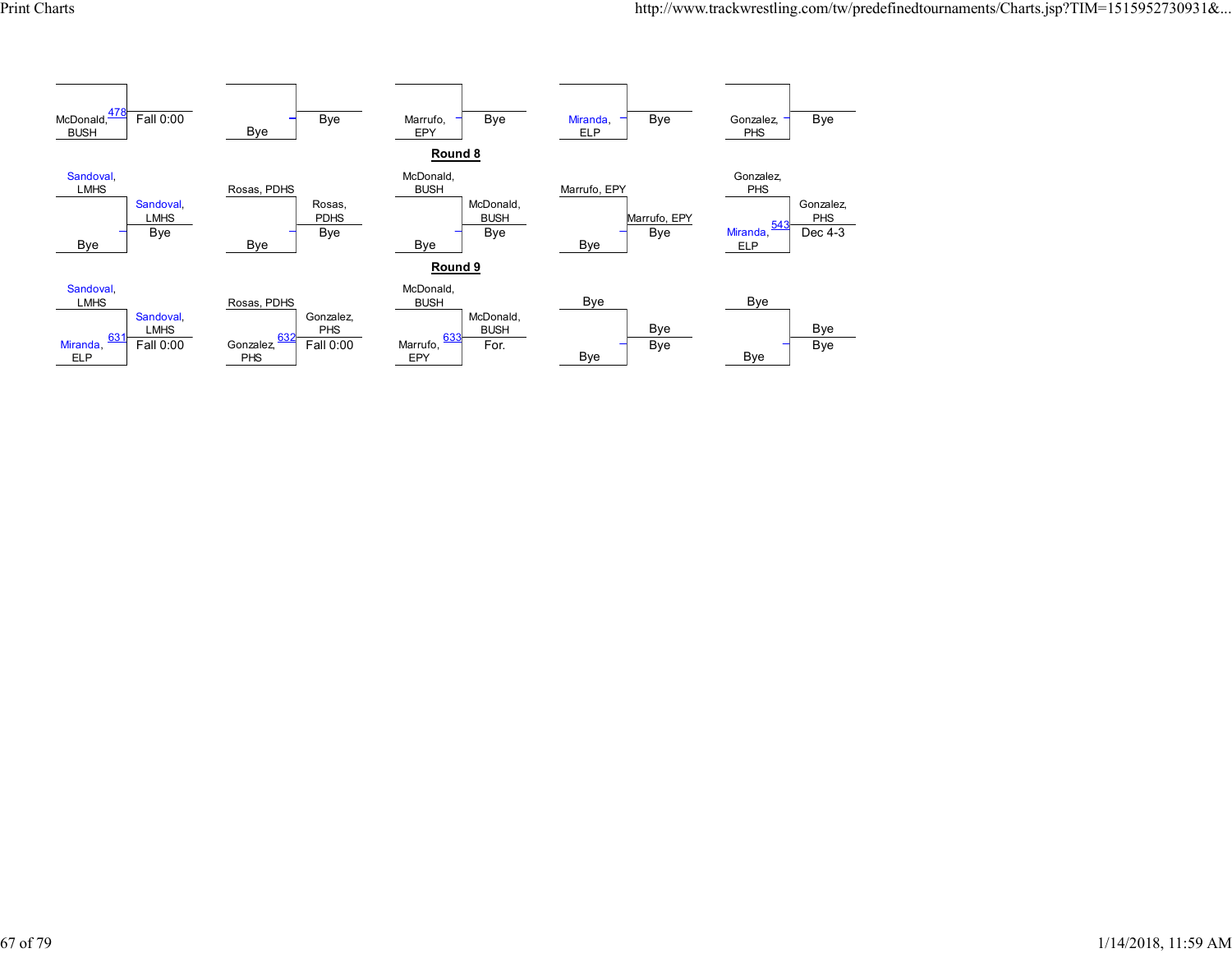![](_page_67_Picture_2.jpeg)

![](_page_67_Figure_3.jpeg)

![](_page_67_Figure_4.jpeg)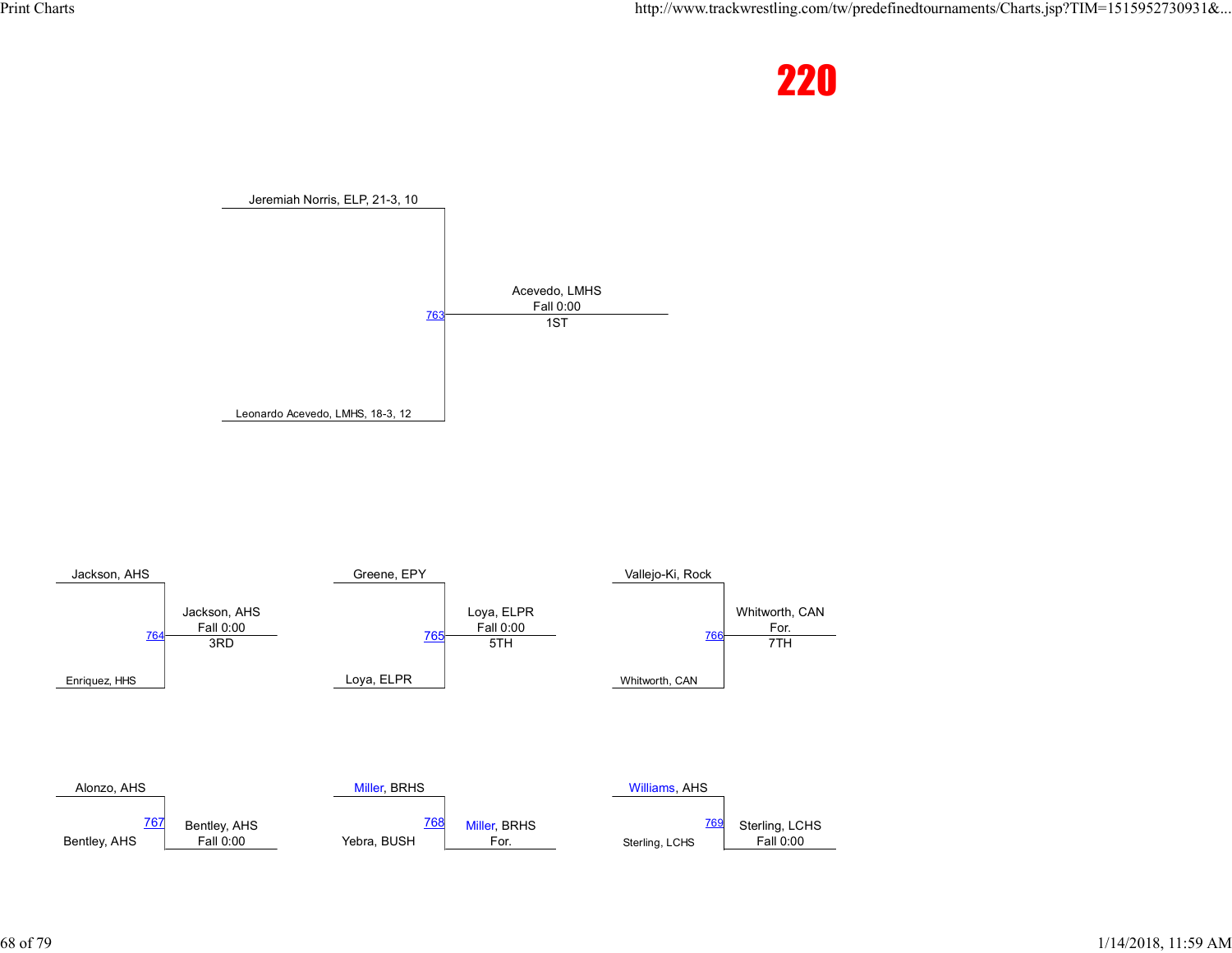![](_page_68_Figure_2.jpeg)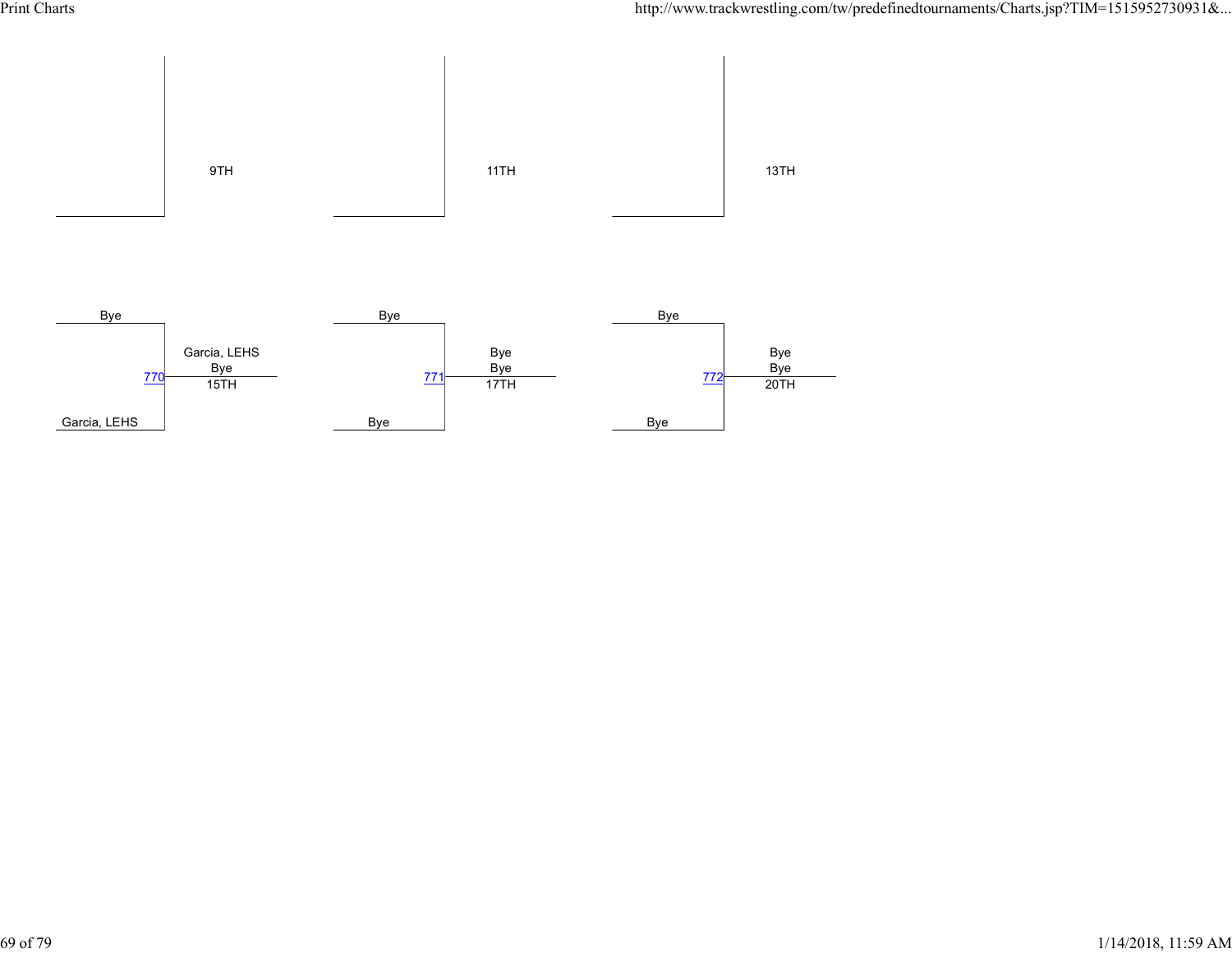![](_page_69_Figure_2.jpeg)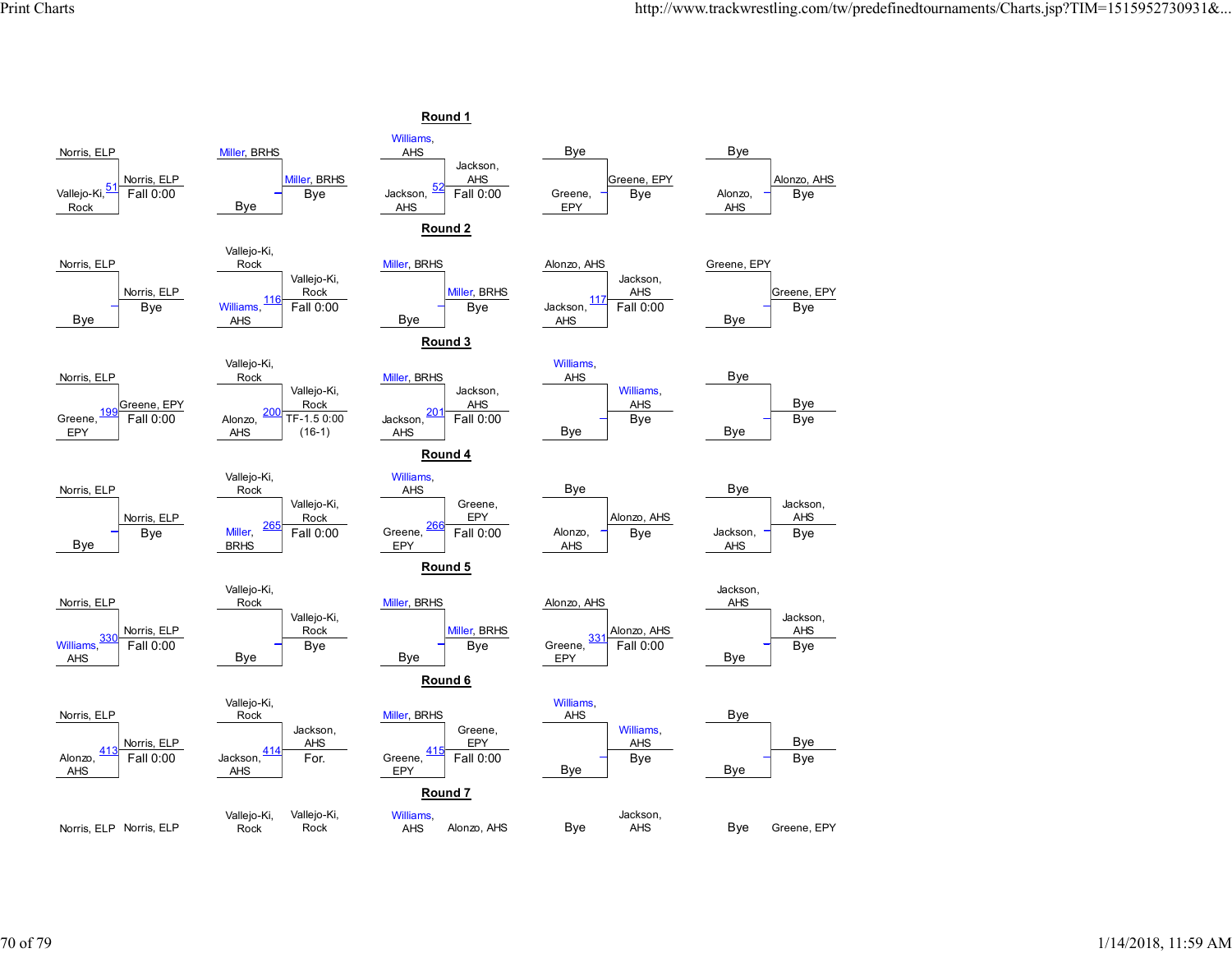![](_page_70_Figure_2.jpeg)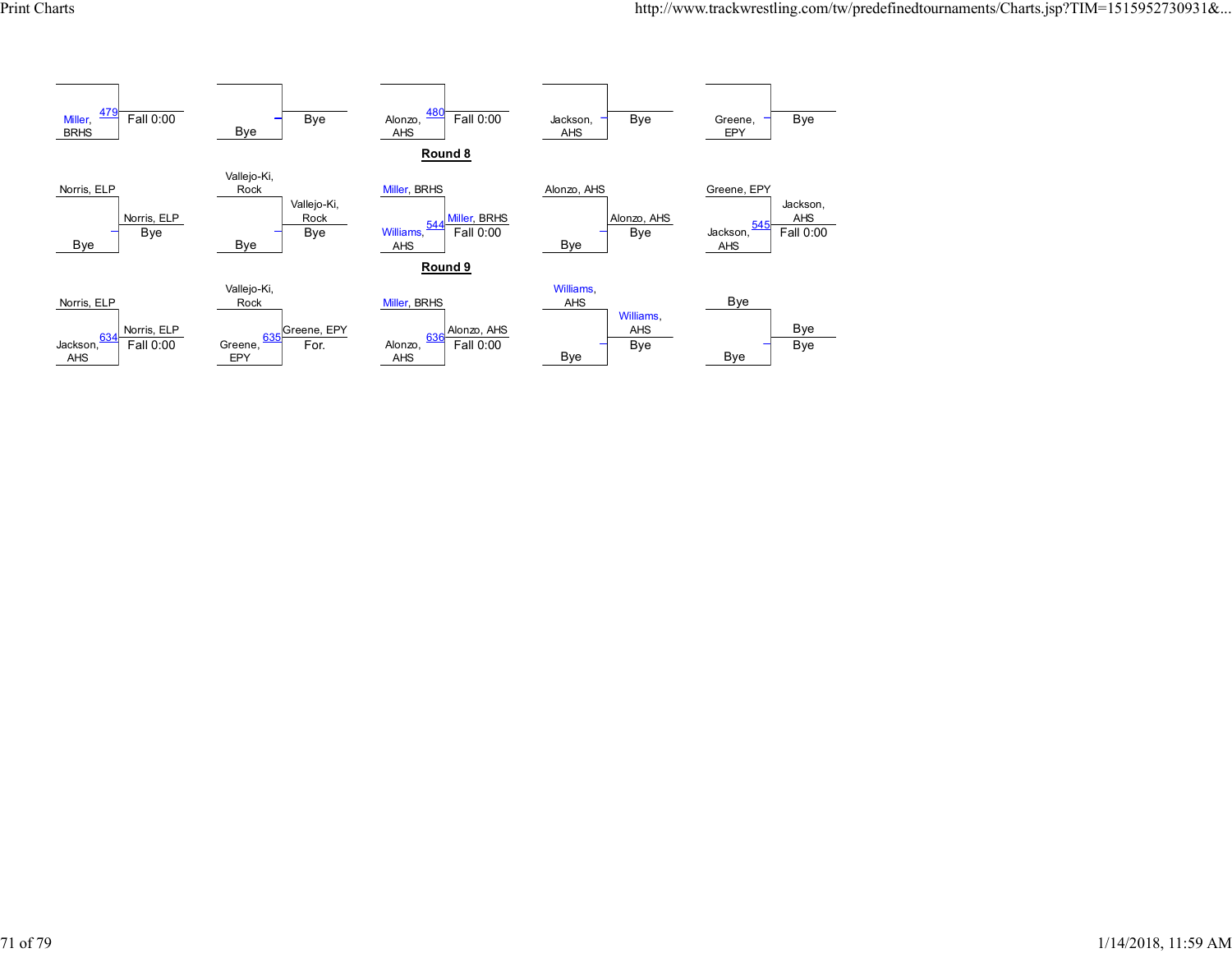![](_page_71_Figure_2.jpeg)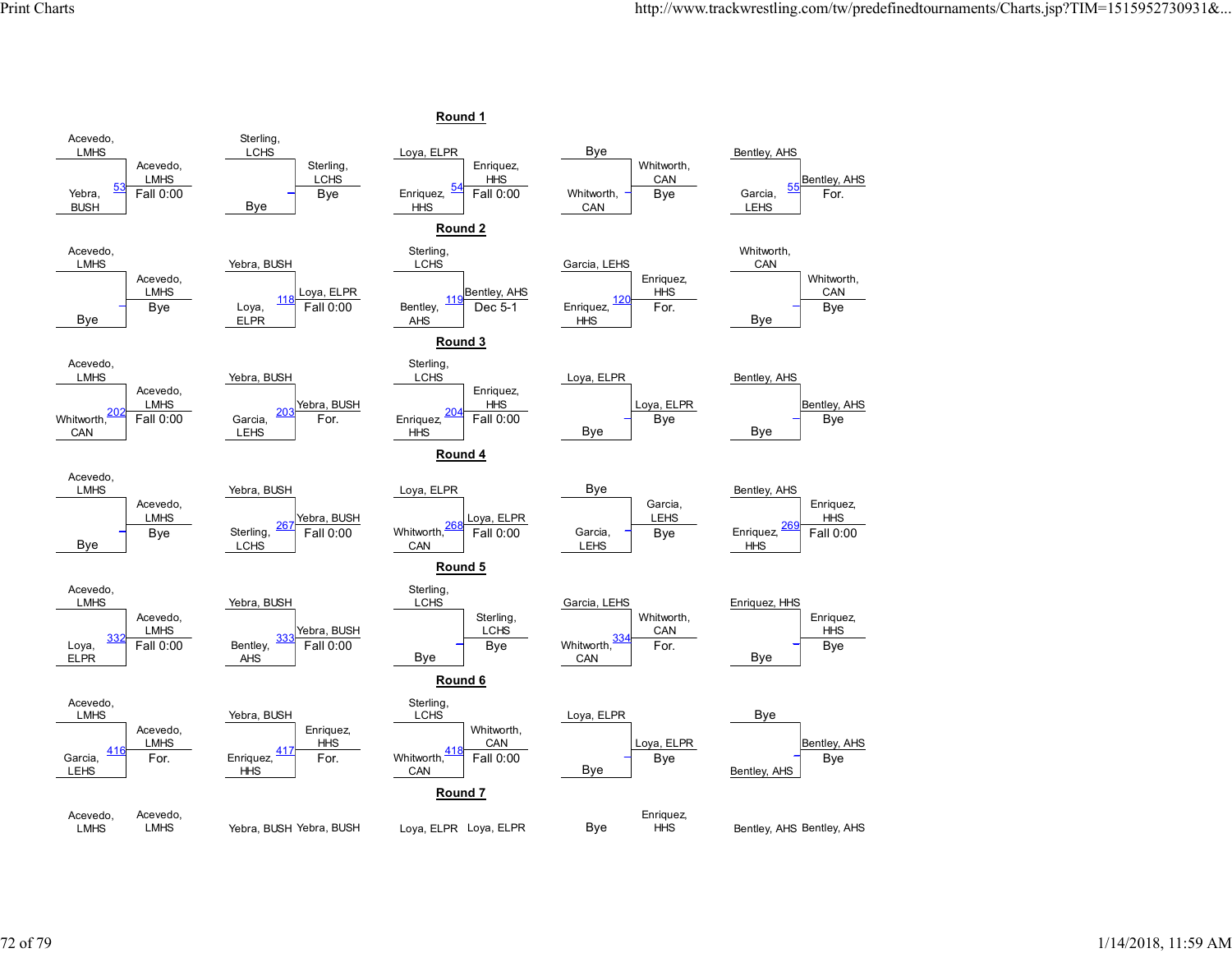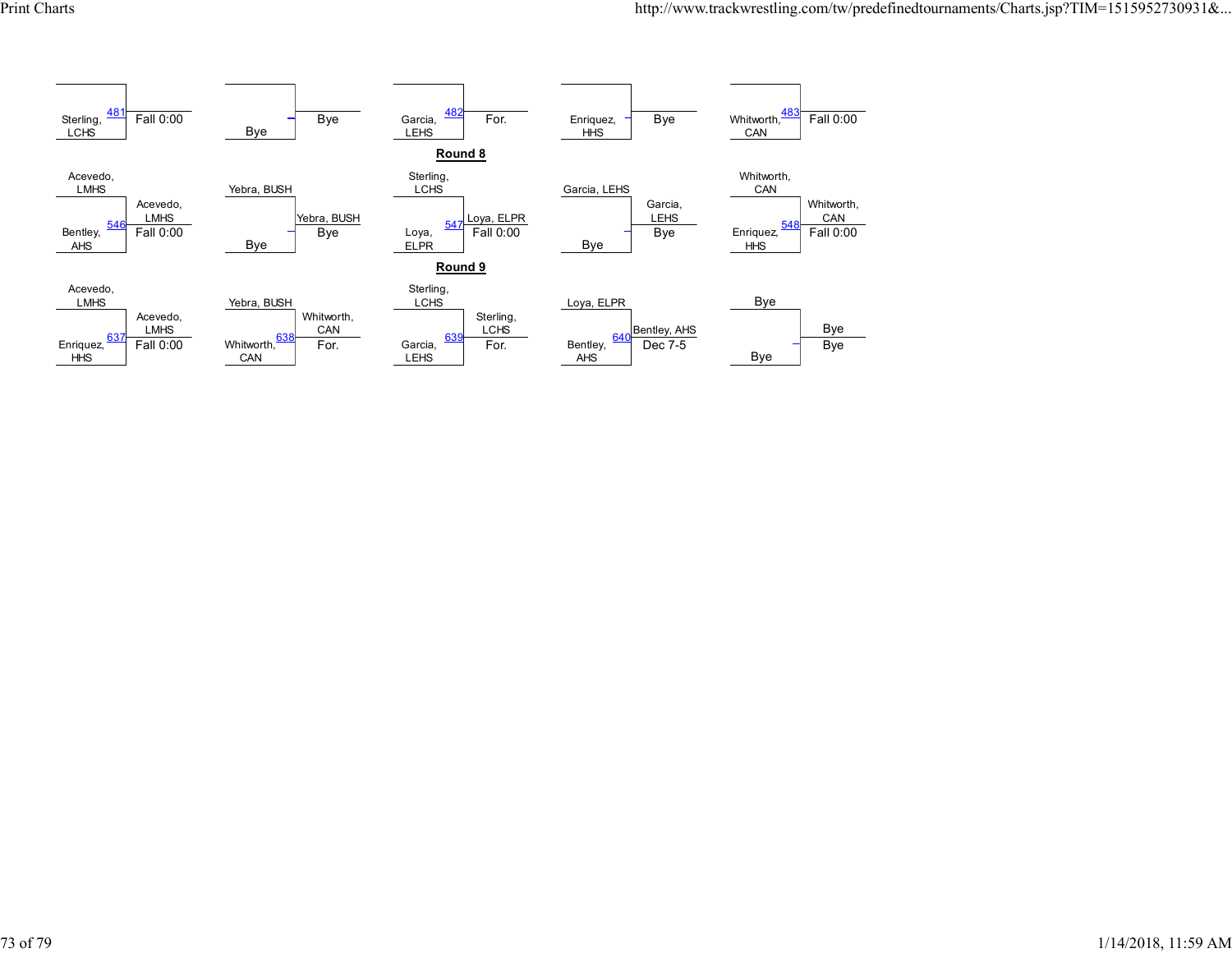



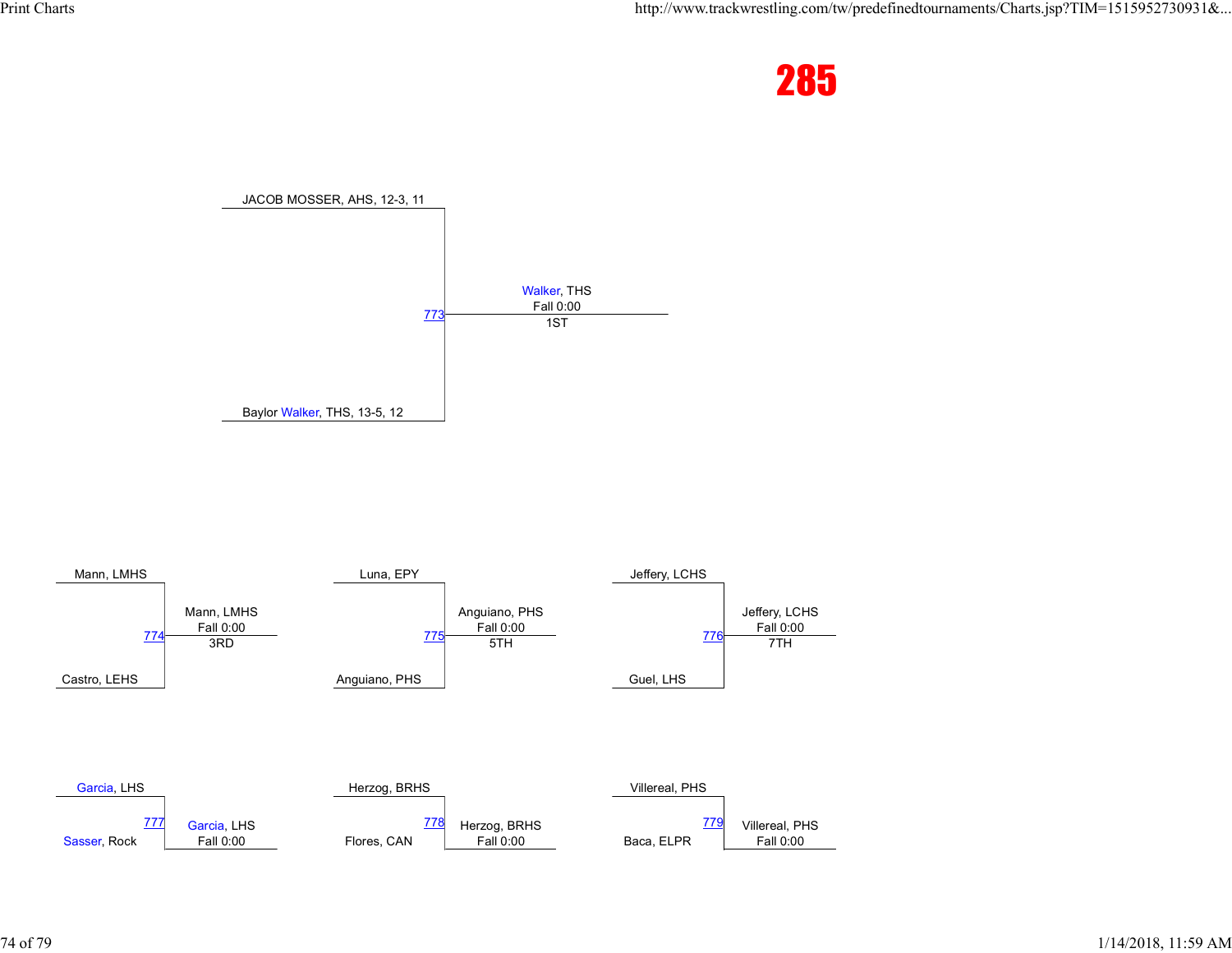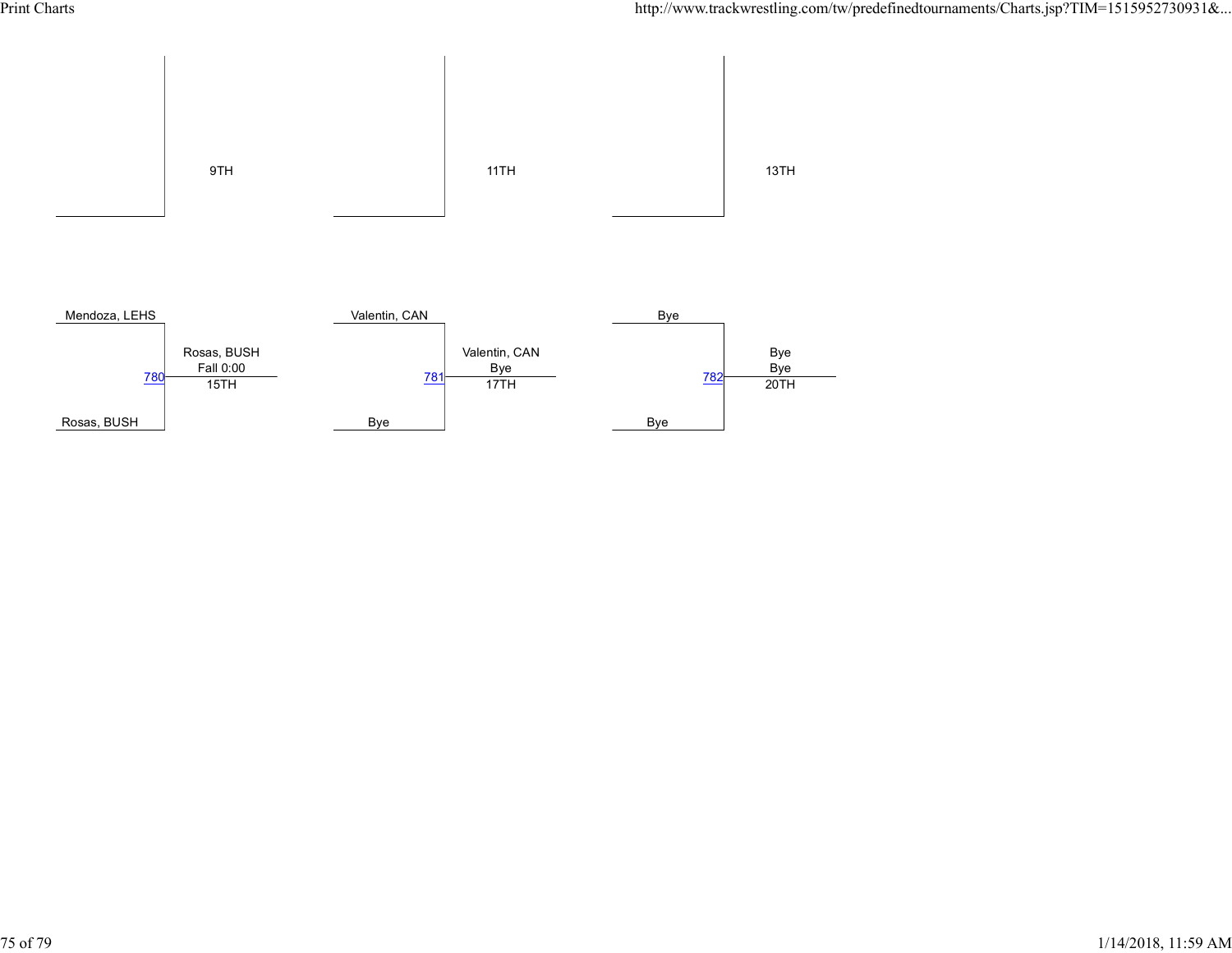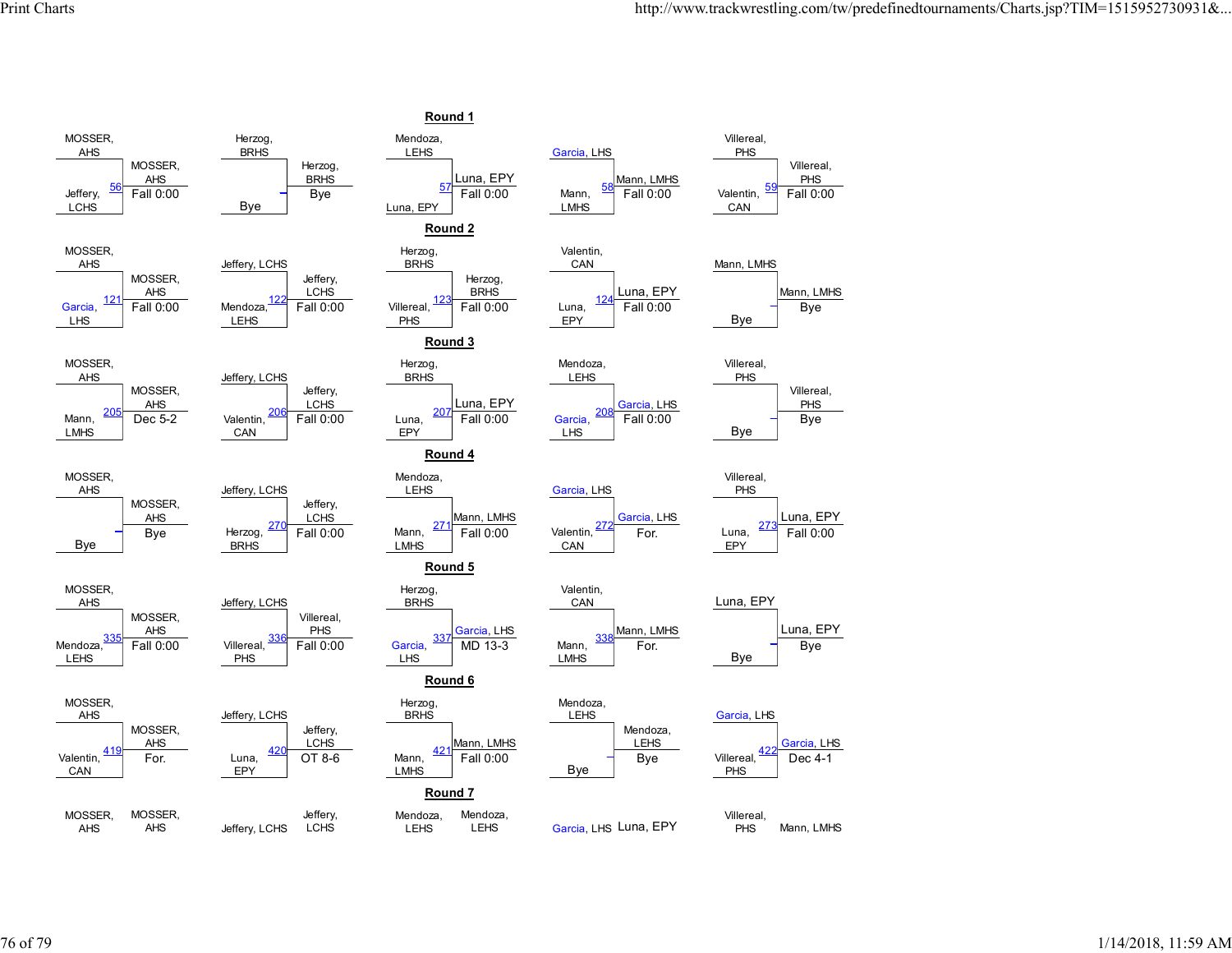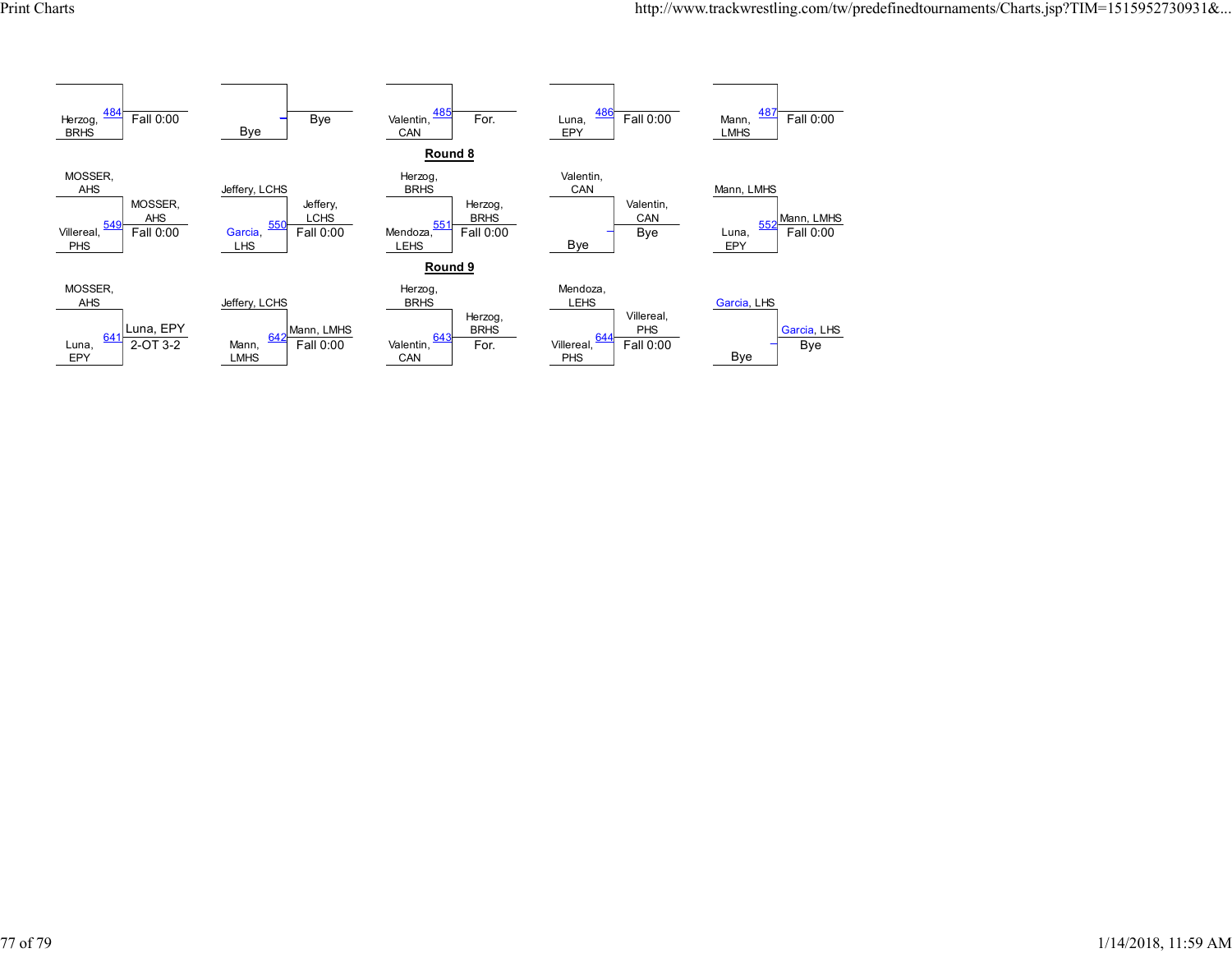